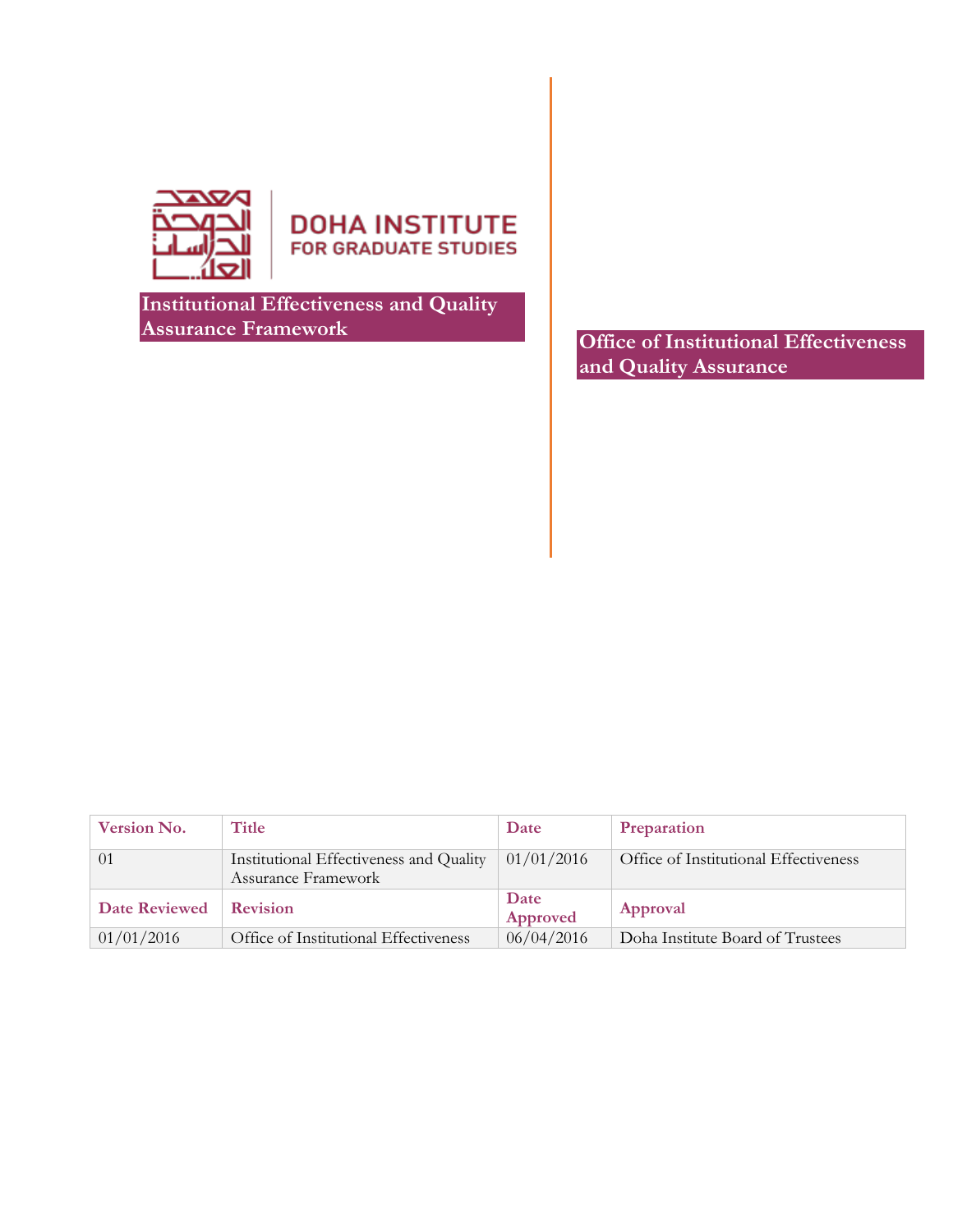# **Table of Contents**

| Ι.        |  |
|-----------|--|
| П.        |  |
| III.      |  |
|           |  |
| Ι.        |  |
| II.       |  |
| А.        |  |
| <b>B.</b> |  |
| C.        |  |
| Ш.        |  |
| А.        |  |
| <b>B.</b> |  |
|           |  |
|           |  |
|           |  |
|           |  |
|           |  |
|           |  |
| C.        |  |
| D.        |  |
| Е.        |  |
| F.        |  |
| IV.       |  |
|           |  |
|           |  |
|           |  |
|           |  |
|           |  |
|           |  |
|           |  |
|           |  |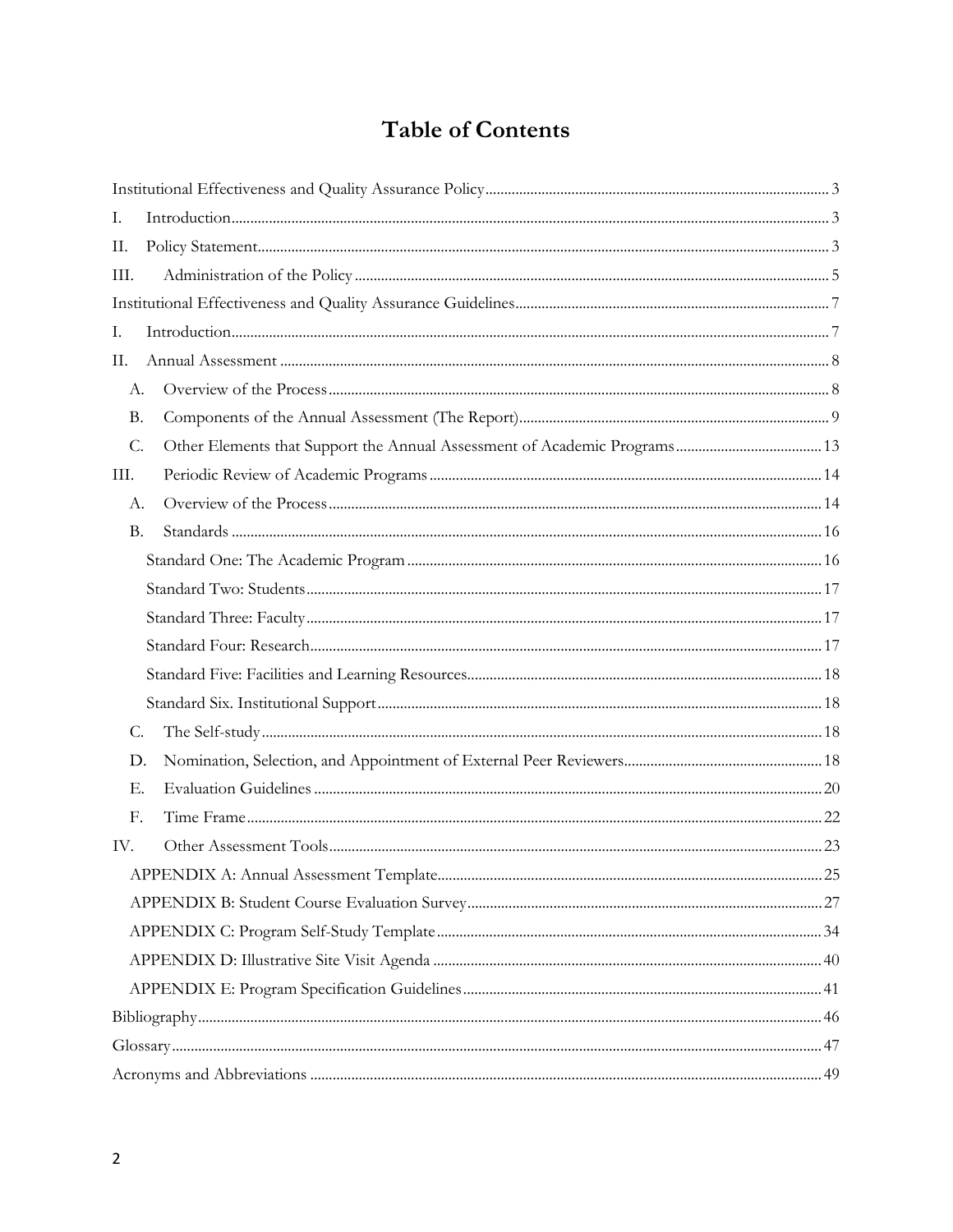# **Institutional Effectiveness and Quality Assurance Policy**

# <span id="page-2-1"></span><span id="page-2-0"></span>**I. Introduction**

The Doha Institute for Graduate Studies (DI) utilizes a formal framework for Institutional Effectiveness (IE) and Quality Assurance (QA) to ensure that it is effectively and efficiently attaining its mission in the following areas:

- Academic programs;
- Research;
- Academic services;
- Administrative services;
- Public service.

This framework also guarantees the advancement of the institution through regular monitoring and evaluation of academic programs and administrative departments, and the use of the evaluation results for continuous improvement.

DI's commitment to the principles below sets the scope of work for institutional effectiveness and quality assurance and gives direction and guidance to its activities and functions:

- Pursuing academic excellence;
- Benchmarking of DI's academic and administrative standards with peer institutions;
- Improving student learning experience;
- Fostering self-evaluation as means of development;
- Participative decision-making in partnership with stakeholders including students, faculty, staff, employers, and others;
- Collegiality and collaboration among internal and external peers as vital means to identify areas for improvement and exchange of best practices;
- Continuous review and improvement of the institutional effectiveness and quality assurance framework and its practices.

# <span id="page-2-2"></span>**II. Policy Statement**

DI realizes this framework by implementing two primary processes: (A) the internal annual assessment of academic programs and administrative departments; and (B) the internal and external periodic review of academic programs.

Both processes work together in complementarity. The first process is internal and focuses on realizing and demonstrating institutional effectiveness in both academic programs and administrative departments, while the second is a broader process of assuring and improving the quality of the academic provision of each program at DI using an external peer review component.

#### **A. Annual Assessment**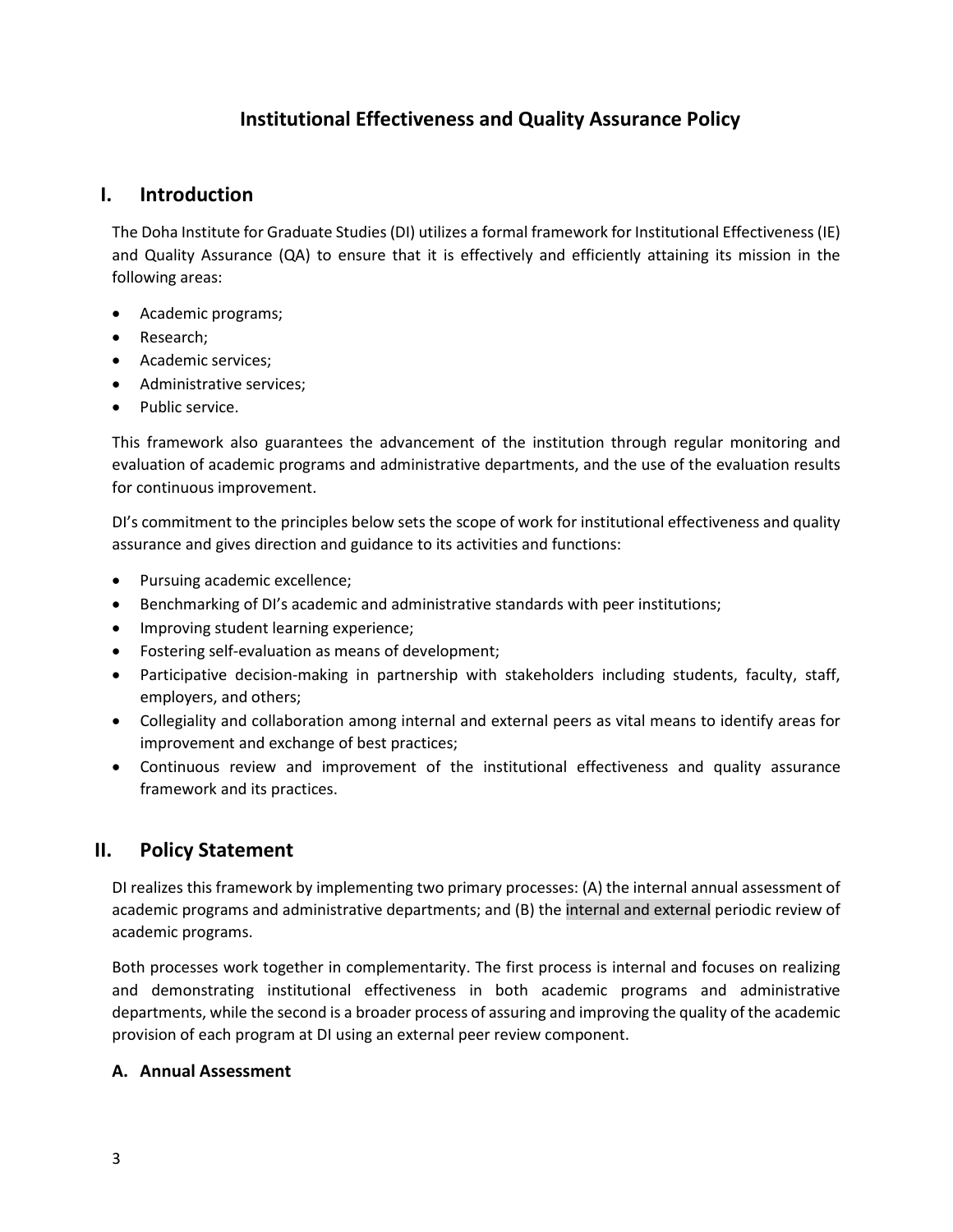The purpose of the annual assessment process is to determine internally whether DI' units, academic and administrative, are meeting the goals they have established for themselves to fulfill DI's mission. It also enables the units to use assessment results towards continuous improvement.

All units shall conduct an annual assessment throughout the academic year culminating in an end-of-year assessment report.

The annual assessment is a cyclical process comprised of three phases:

# **1. Planning**

Each unit defines its goals for the year and how it is planning to assess itself. Each unit is normally expected to provide the following:

- **Mission statement and general goal(s)** of the unit and how they are aligned with DI's mission and strategic plan/directions;
- **Objectives and outcomes** that are clear and aligned with the unit's mission and goals. For academic programs, this consists of program and course objectives and student learning outcomes. For administrative departments, this consists of operational and functional objectives and outcomes;
- **Assessment methods** that are aligned with objectives and outcomes and are able to measure how the latter were achieved;
- **Targets and levels of success** that indicate an overall level of satisfactory performance in relation to achieving objectives and outcomes.

# **2. Assessment**

Each unit will conduct the assessment activities it has described in the planning phase above. The unit will analyze and evaluate the assessment data to determine the extent to which outcomes have been accomplished and whether the targets and levels of success have been met. The unit is expected to provide a summary of collected data and its analysis in the end-of-year assessment report.

#### **3. Improvement**

Each unit will use the assessment results to develop plans for improvement for the following year. During the subsequent planning phase, the unit will provide evidence that it has used assessment results in its planning for the next year and may want to modify expected outcomes, assessment tools, and/or targets of success based on improvements it has identified.

The procedures and guidelines for conducting the annual assessment, including the template for the annual assessment report, annual assessment timeline, and samples/examples of assessment are enclosed in the "IE and QA Guidelines".

# **B. Periodic Review of Academic Programs**

The periodic review compliments and expands on the annual assessment conducted by the academic programs. It is a comprehensive evaluation activity based on a reflective self-study prepared by the program being evaluated.

The periodic review is twofold, internal and external. The internal review is overseen by the Institutional Effectiveness and Quality Assurance Committee (IEQAC) and precedes the external one, which is conducted by a panel of external reviewers outside of DI.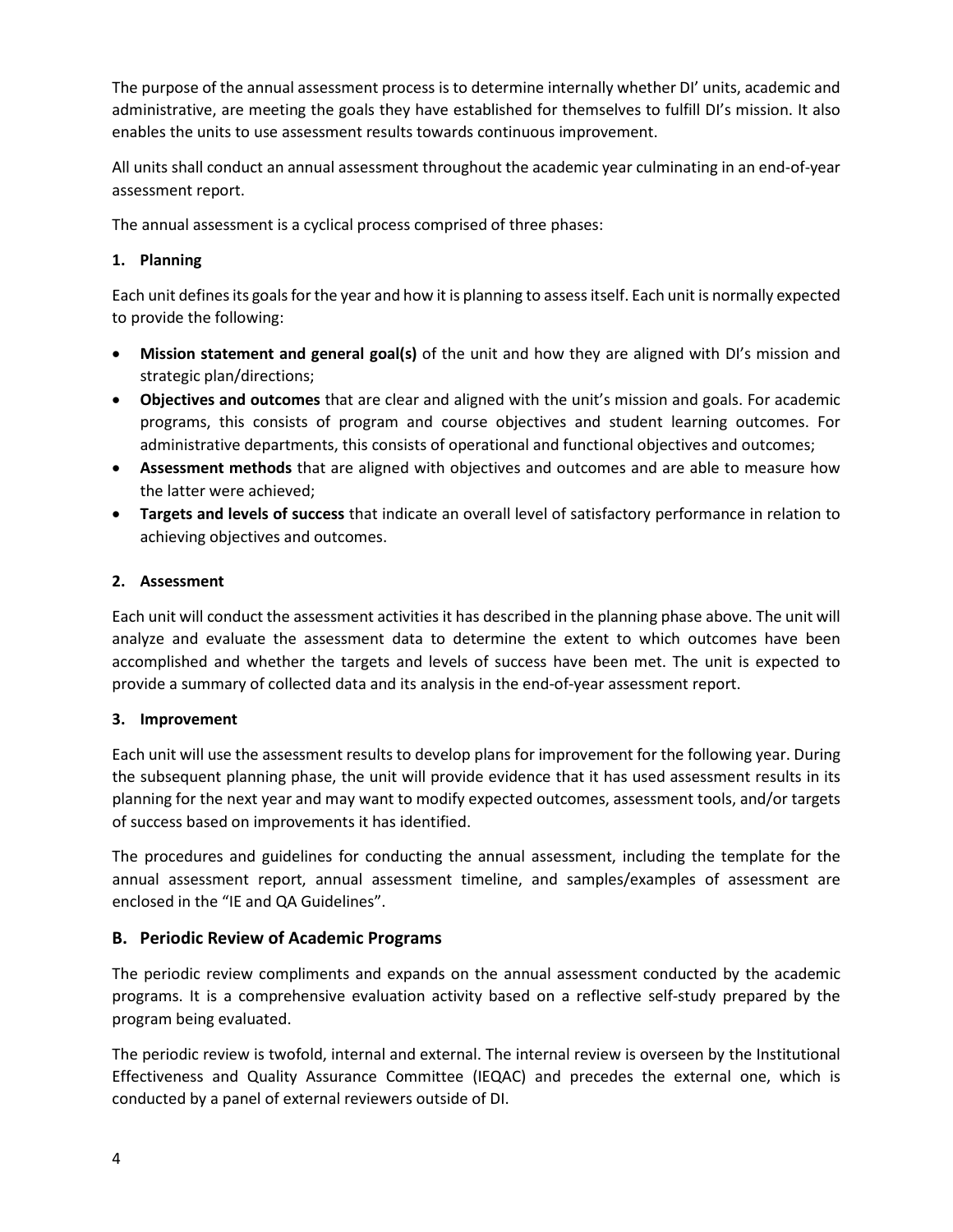The aim of the periodic review is to examine and evaluate the program's academic delivery, quality of teaching and learning, learning experience of the students, adequacy of the supporting services, the strengths and weaknesses of the program, and any relevant challenges and priorities that need to be addressed.

The periodic review verifies that DI's academic programs meet international standards of academic excellence, which DI has adopted through reviewing and considering the following accrediting and quality assurance bodies: the Quality Assurance Agency in the United Kingdom (QAA), the New England Association of Schools and Colleges (NEASC), Network of Schools of Public Policy, Affairs, and Administration (NASPAA), and Accreditation Board for Engineering and Technology (ABET).

Moreover, in the design of its graduate programs, DI references the QAA's "Master's Degree Characteristics Statement" and more specifically the "Framework for Higher Education Qualifications" as a qualification descriptor for the award of a master's degree at Level Seven (7). The periodic review will verify that the DI programs objectives and learning outcomes are consistent with and conforming to the specifications set in the above documents.

All degree-awarding programs are required to undergo a periodic review every three (3) years. At later stages of DI's development, the review span may be extended, after reaching a steady and mature stage of operation, to a four (4) or five (5) years duration.

Degree-awarding programs that are accredited by an internationally recognized body are not subject to the DI periodic review as long as they are maintaining valid accreditation.

The procedures and guidelines for the periodic review including the timeline, standards for the self-study, self-study template, and the guidelines for appointing the external peer reviewers along with the evaluation guidelines are described in the "IE and QA Guidelines".

# <span id="page-4-0"></span>**III. Administration of the Policy**

Ultimate responsibility of all IE and QA activities set within this policy resides with the President, who delegates this responsibility to the Provost (Vice President for Academic Affairs), Office of Institutional Effectiveness (OIE) and the Institutional Effectiveness and Quality Assurance Committee (IEQAC).

The IEQAC is an institution-wide committee appointed by the President, and should have at least one representative of each School and of the academic/administrative services, in addition to the OIE Director. The President appoints the chair of the committee from among its members.

The IEQAC has oversight of the annual assessments for academic programs and their periodic reviews and the annual assessments for administrative departments, including the appraisal of assessment results and actions plans.

Administrative responsibility of the implementation of this policy is provided by the OIE, including the responsibility for:

- providing resources and support to all units in conducting the annual assessments and periodic reviews;
- collaborating with program heads and administrative department directors, as needed, on issues arising from the annual assessment;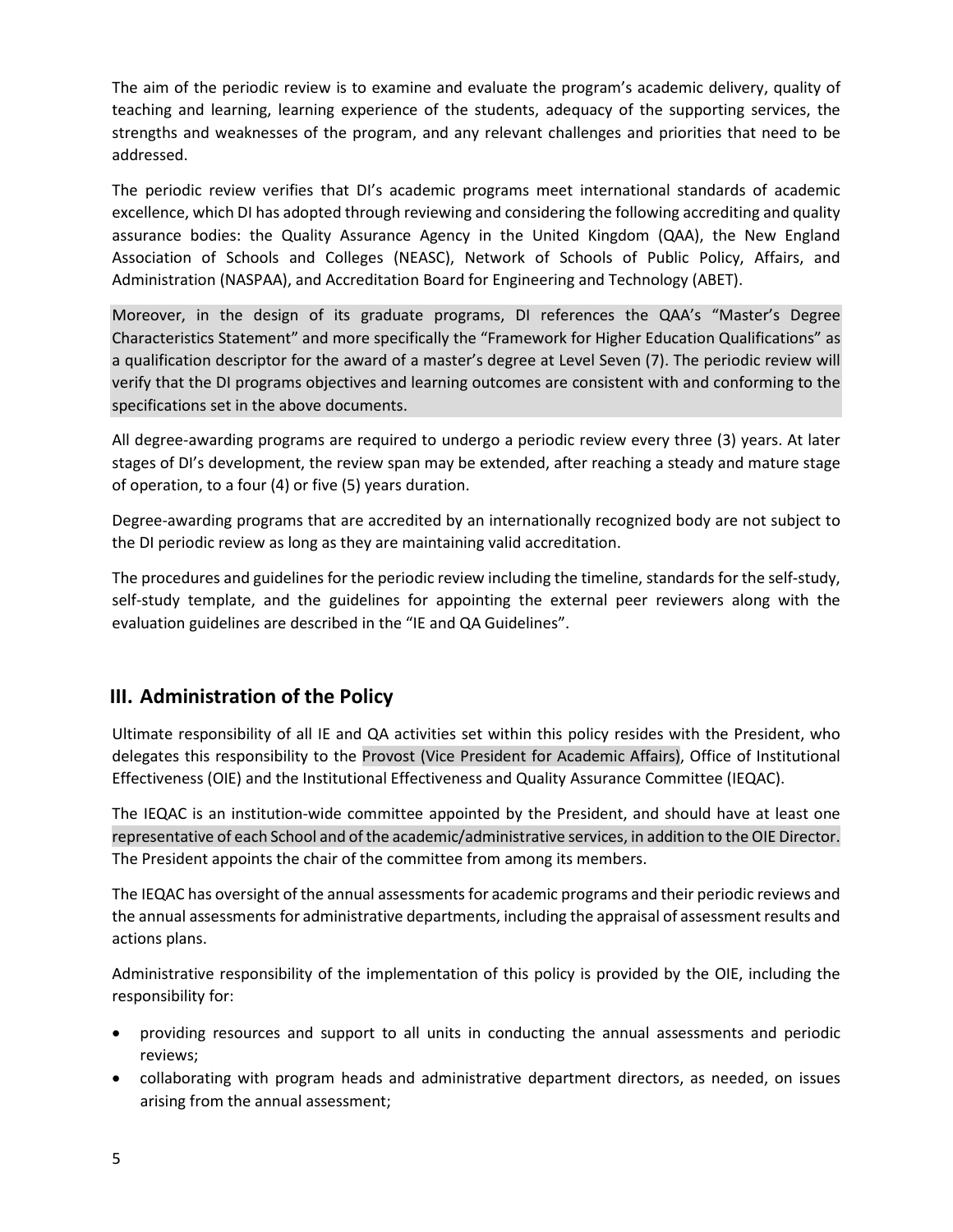- leading and supporting the development and delivery of periodic training on QA practices, planning, and assessment;
- reporting to the President on the conduct of all the assessments and periodic reviews; identifying major findings, strengths and weaknesses; and recommending necessary actions to be taken with regards to IE and QA.

The responsibility for conducting the annual assessments and periodic reviews resides with the relevant deans, heads of programs, and administrative department directors.

The results of the assessments and the review will inform the decision making processes and planning at the level of all units. The consolidation of these results and the overall QA and IE reports from the OIE will feed into the DI strategic plan.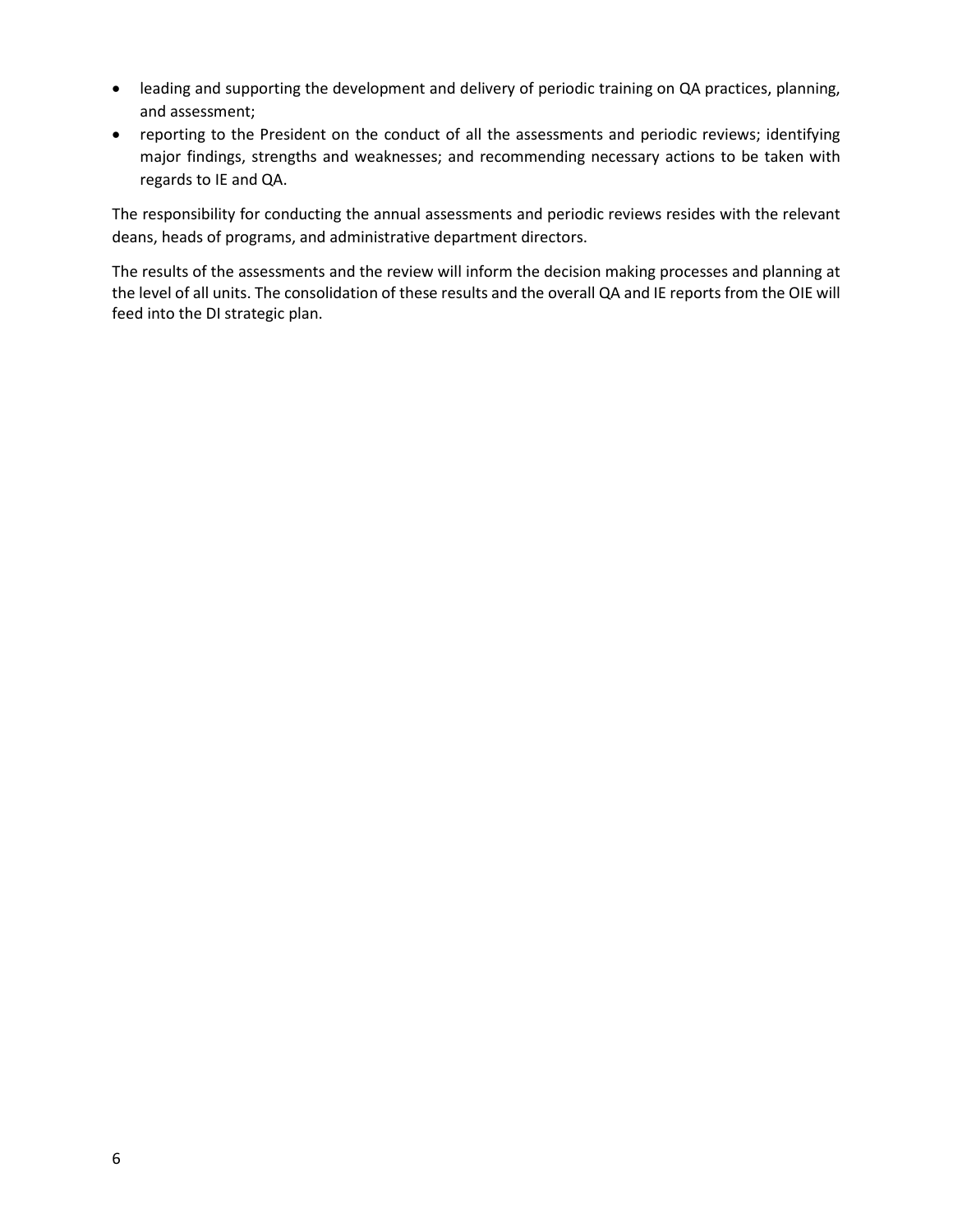# <span id="page-6-0"></span>**Institutional Effectiveness and Quality Assurance Guidelines**<sup>[1](#page-6-2)</sup>

# <span id="page-6-1"></span>**I. Introduction**

This document outlines the major components of DI's Institutional Effectiveness and Quality Assurance (IE&QA) Framework and the activities and processes for implementing the "IE&QA Policy" through its two major activities: the academic periodic review and the annual assessment process. It also serves as a reference document for faculty and staff to use when conducting annual assessments and periodic reviews.

The IE&QA Framework is an overarching system of procedures and activities aimed at ensuring that DI attains its mission (institutional effectiveness) and assures and enhances the quality of its academic provision (quality assurance).

**Institutional effectiveness** is the systematic process of measuring and assessing the performance of an institution in relation to its mission. Such assessment activities are shaped by the institution's mission and strategic plan and are closely linked to the planning process of the institution. Effectiveness is demonstrated through assessment activities conducted at the level of academic and administrative units, on an annual and periodic basis. Assessment results are used to inform programmatic and administrative decisions, strategic planning, budget requests, and resource allocations.

**Quality Assurance** is a system used to ensure that an institution's academic standards are well defined and verified, are consistent with similar standards locally and internationally, and the quality level of learning, research and community involvement are adequate, and meet stakeholders' expectations. The periodic review of academic programs is a cornerstone activity within this system and essentially serves to verify that DI's academic programs meet international standards of academic excellence through a selfreflection process that is reviewed by external peers.

It is important to note that quality assurance and institutional effectiveness are inter-related streams that ensure that the institution achieves its mission in the best possible way while continuously developing.

- UK Quality Code for Higher Education by the Quality Assurance Agency (QAA);
- Self-Study Guide by the New England Association of Schools and Colleges (NEASC);
- Self-Study Instructions by the Network of Schools of Public Policy, Affairs, and Administration (NASPAA);
- Official Site Visit Manual by NASPAA;
- Standards for Licensure and Accreditation by the Commission for Academic Accreditation (CAA) in the United Arab Emirates; and
- Licensing and Accreditation Standards for Higher Education Institutions by the Supreme Education Council (SEC), Higher Education Institute in Qatar.

The citations of the above resources can be found at the end of this document, in the Bibliography.

<span id="page-6-2"></span> $1$  The DI would like to acknowledge the following sources as they were consulted and referenced while developing the framework:

<sup>•</sup> Accreditation Board for Engineering and Technology (ABET) Template for a Self-Study Report;

<sup>•</sup> Guidelines to Periodic Review for Academic Programs (American University of Beirut);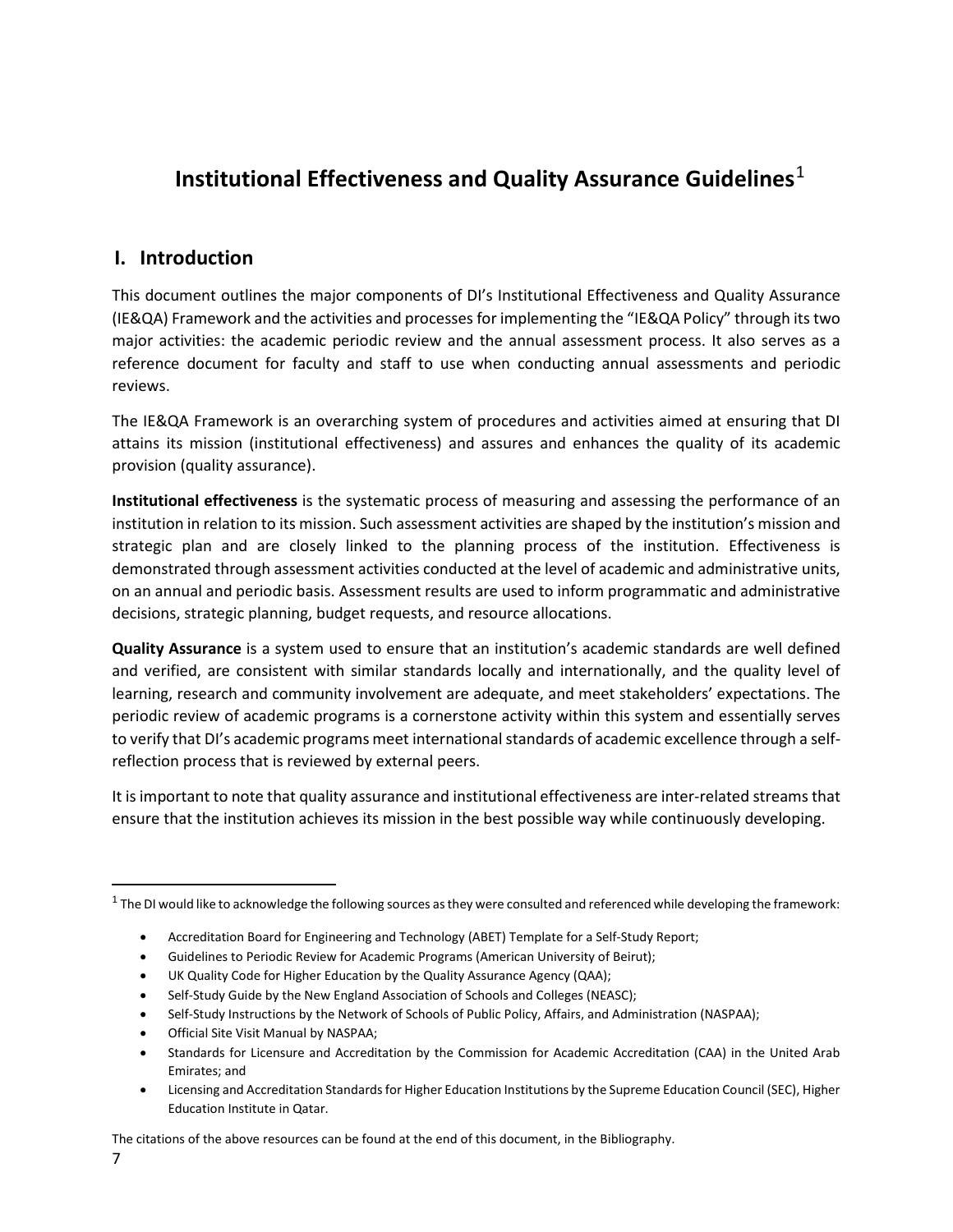The workflow below illustrates how annual assessment and periodic review work interactively to guarantee that the DI regularly and systematically reviews its annual action and operational plans while feeding into the strategic plan review.



# <span id="page-7-0"></span>**II. Annual Assessment**

# <span id="page-7-1"></span>**A. Overview of the Process**

All units at DI, whether academic programs or administrative departments, will conduct an annual assessment to determine whether they are meeting the goals they have established for themselves and to use these assessment results towards continuous improvement for the following year.

The annual assessment is a recurring process that starts at the beginning of each academic year and is completed by the end of that year.

All units will complete the following parts of the annual assessment report template (Appendix A) by November of each academic year: the mission, goals, objectives and outcomes of the unit for the current year, the assessment methods, and the targets and levels of success.

The major objectives and outcomes for academic programs are the educational objectives and student learning outcomes. Whereas for administrative departments, they are the intended operational objectives and outcomes of a unit in any given year.

By the end of the current academic year – August for administrative departments and June for academic programs – the units will complete the remaining components of the annual assessment report template by documenting and analyzing the assessment results obtained and how these results will be used in improvements for the following year including impact on resources.

The IEQAC will review the first partial submission of the reports at the beginning of the year and the full reports at the end of each academic year (August-September) and provide feedback to the units on the improvement plans they have developed.

The IEQAC will also provide the President with an annual QA and IE report summarizing results of all assessments and identifying major findings, strengths and weakness, recommendations, and necessary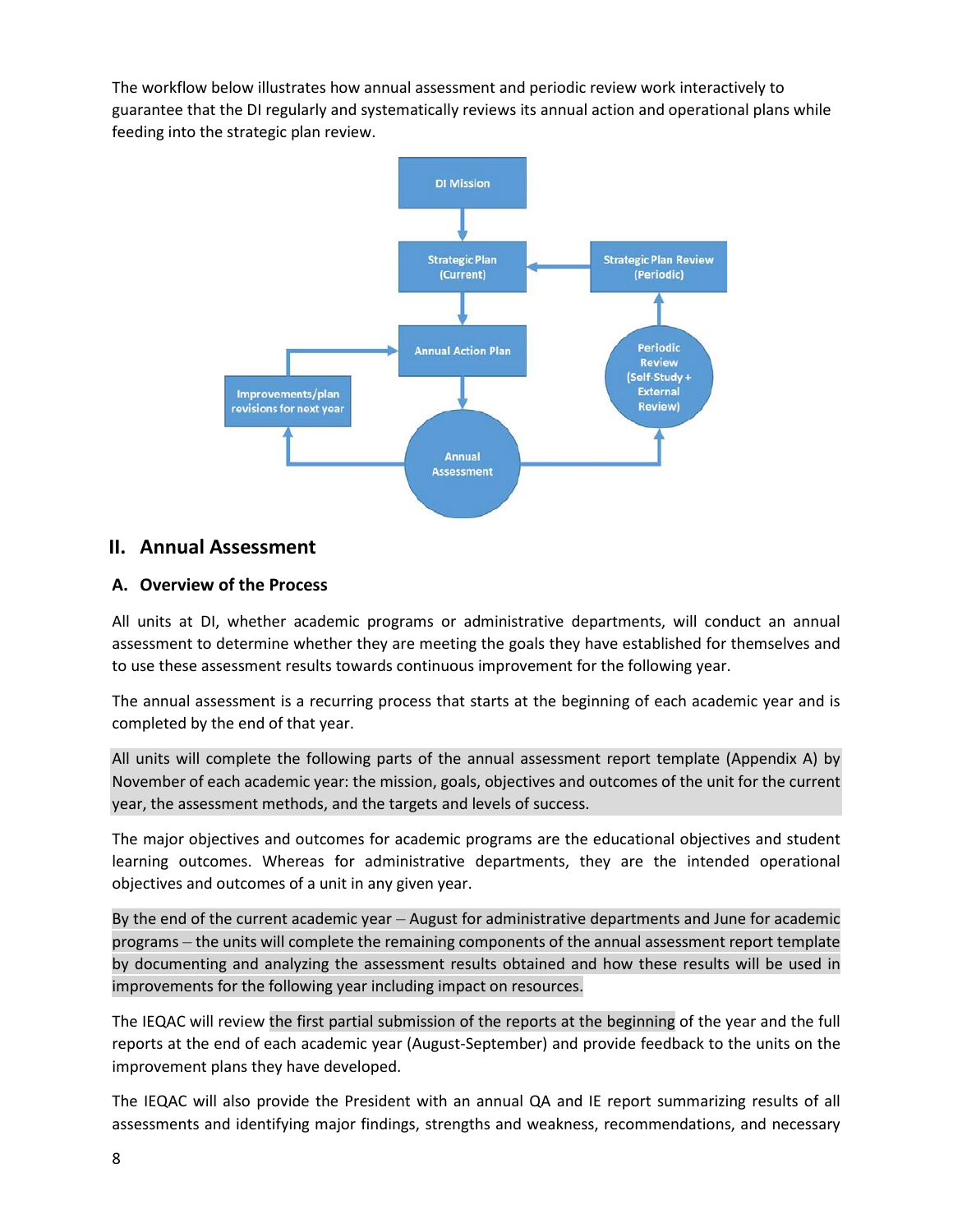actions to be taken. The report will also highlight improvements in various units and services and provide evidence that results have been used in planning.

The report, will be disseminated to all units at DI. It will also be submitted to the DI Council and will feed into the institutional-level operational planning for the following years as well as the strategic plan at the time of its periodic review.

## Moreover, the report will be published internally on the DI website.

The annual assessment process will facilitate this alignment by ensuring that operational objectives and outcomes for administrative units as well as educational objectives and student learning outcomes for academic programs both respond to the strategic plan and goals of DI in service of its mission.

# <span id="page-8-0"></span>**B. Components of the Annual Assessment (The Report)**

The report is the main deliverable of the annual assessment process and includes all the major components needed to produce an assessment and improvement plan at the end of the year. A template (Appendix A) is provided for all units to guide and standardize the assessment process. The template captures the major components of the annual assessment and is structured as follows:

# **1. Mission Statement and Goals**

Each unit should have a mission statement that defines the overall purpose(s) the unit aims to achieve. It should also show how the unit's mission connects and contributes to the overall DI mission.

The unit should also define general goals that help achieve its mission. Goals are statements that provide the scope and priorities of the unit's academic or administrative activities and functions, and set the basis of defining the unit's objectives and outcomes.

Goals are general statements that do not change year to year and are normally not directly measurable (as opposed to objectives and outcomes). Objectives and outcomes can be measured and provide evidence of how well a program or a department is achieving its goals. All goals should have measurable objectives and outcomes linked to them.

An example of an academic program goal is:

• The Master of Public Administration (MPA) prepares students for careers in public service and nongovernmental organizations.

An example of an administrative department goal is:

• The IT department will deliver products and services that meet the needs of the DI community and its stakeholders, and achieve the highest level of customer satisfaction.

# **2. Objectives and Outcomes**

Objectives and outcomes are clear and specific statements that are derived from the unit's goals (each goal may have more than one outcome) which, in turn, will determine the effectiveness of meeting these goals (how well the unit is achieving its goals).

Each unit should describe specific objectives and outcomes using measurable actionable verbs and specific content.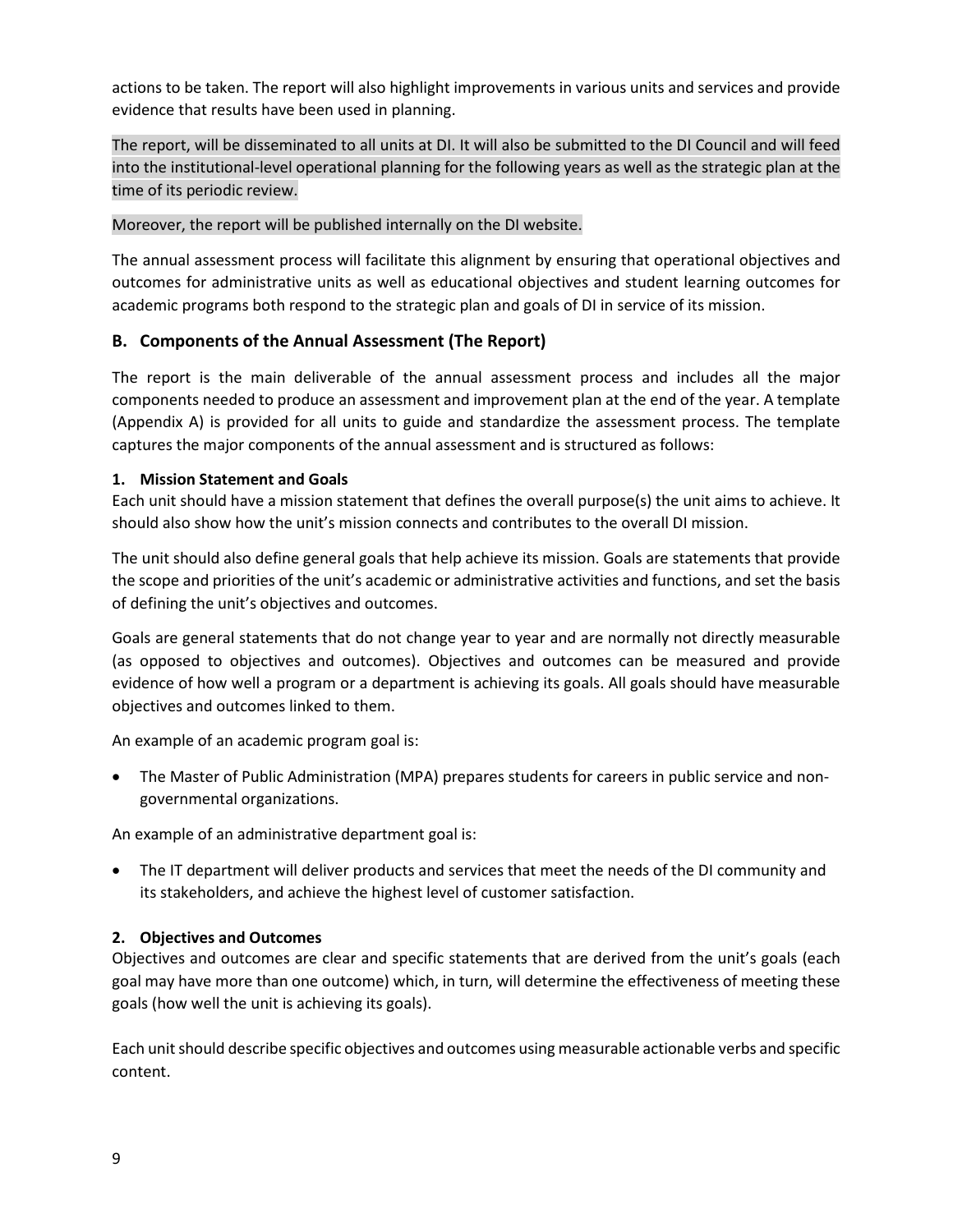For an **academic program**, there are two types of objectives/outcomes. The first relates to the students' learning and is referred to as program educational objectives or Student Learning Outcomes (SLOs). These describe what the students will have gained as a result of their educational experience, and are directly linked to the knowledge and understanding, and skills students will have acquired at the end of their program.

The program objectives and outcomes are the main educational concepts that cover all the courses that create a program, and as such, the program should describe where in the curriculum each student learning outcome is covered and, where applicable, specify *when* the student should be able to attain an outcome.

For example:

- Students completing the Master of Public Policy will demonstrate understanding of policy development and analysis.
- Students completing the Master of Sociology and Anthropology will be able to write a research article that contributes to the field.

Moreover, in developing the program's learning outcomes, the following typology extracted from the QAA's "Guidelines for preparing programme specifications"[2](#page-9-0) should be referred to:

- knowledge and understanding of a subject is often developed through lectures and seminars. Such direct teaching methods are usually supported by directed study of textbooks and journal articles and by assignment or project work. Knowledge and understanding is often assessed through written examinations, but most if not all assessment methods will require some demonstration of knowledge and understanding.
- intellectual skills such as analysis, synthesis, evaluation, and problem solving may be practiced and demonstrated through more active learning processes involving assignments or projects, grouplearning activity such as a seminar or tutorial, workshop, or field-based activity. Assessment of intellectual skills can utilize written examinations or problem-based exercises. Independent project work or research dissertations are typically used to demonstrate capability in a range of intellectual skills linked to specialist knowledge, understanding and practical skills.
- practical skills need to be developed through opportunities to practice the activity in an appropriate learning context (eg. field, or workplace placement). Workbooks or guidance manuals may also be used to support learning. Assessment of competence in exercising a practical skill must involve practical demonstration of it.
- transferable/key skills that are readily transferable to employment and other contexts, such as communication, teamwork etc. can be developed through naturally arising opportunities within the curriculum. For example, written communication skills can be developed and assessed through essays or dissertations; oral communication skills through presentations in seminars; or team working skills through collaborative projects. Skills may be developed also through extra-curricular activities including work experience, student representative work, and social and cultural activities.

<span id="page-9-0"></span> $\overline{2}$ "Guidelines for Preparing Programme Specifications." *Qaa.ac.uk*. The Quality Assurance Agency for Higher Education, 2006. Web. <http://www.qaa.ac.uk/en/Publications/Documents/Guidelines-for-preparing-programmespecifications.pdf>. *Now replaced by Expectation A2.2 of the UK Quality Code for Higher Education - Part A: Setting and maintaining academic standards.*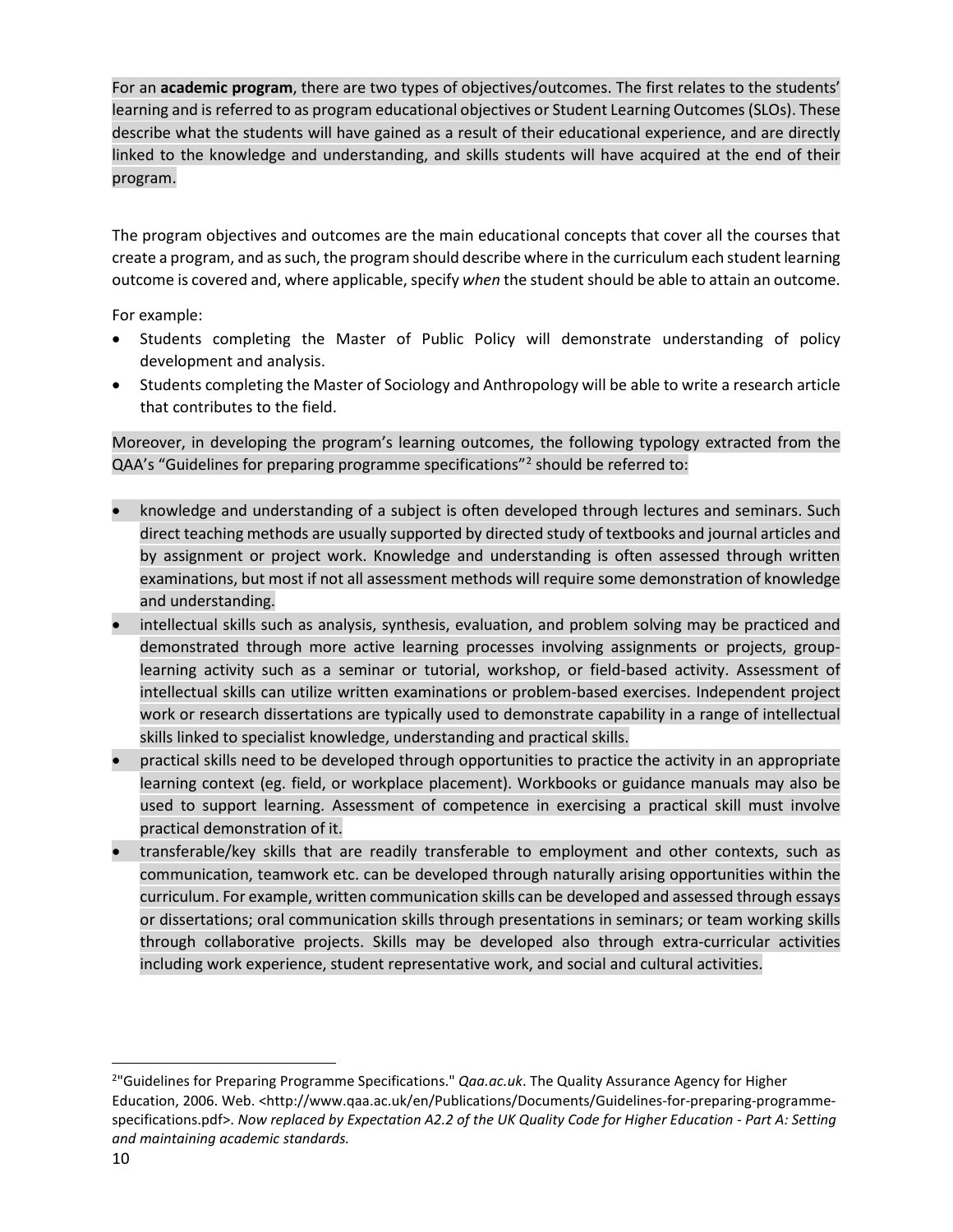The other type of objectives/outcomes for academic programs are the non-learning ones and they are used to measure the effectiveness of the program itself and can include admission rates, student satisfaction, employer satisfaction, graduation rates, and retention rates. For example:

- MPA graduates will possess the skills necessary to qualify them for employment in the public sector after they graduate.
- Graduates of the Master in History program will be sufficiently prepared to enroll in PhD programs in international universities.

For an **administrative department**, the objectives/outcomes describe operational and administrative targets that the unit intends to accomplish. Examples of administrative objectives/outcomes:

- The student learning process will be supported by IT through the use of the Learning Management System (Moodle);
- All staff and faculty will have their salaries paid in a timely and efficient manner;
- Recruitment and admission activities will result in a diverse and highly qualified student body.

# **3. Assessment Methods**

Assessment methods are tools that will measure how well the unit achieved its stated objectives/outcomes.

For an **academic program**, assessment methods are the tools used to measure the degree to which the program and students meet the expected objectives/outcomes. Each SLO or non-learning program outcome should have at least one measure.

Measures can be direct or indirect and describe short-term and long-term objectives/outcomes. Examples of direct measures include standardized exams, comprehensive tests, and internship evaluations. Examples of indirect measures include student satisfaction surveys, student course evaluations, and graduating students exit surveys. Indirect measures usually strengthen the interpretations one makes from direct measures as they provide more insight. Additionally, methods of assessment can be qualitative or quantitative.

For an **administrative department,** assessment methods are tools used to measure the effectiveness for each intended objective/outcome. Measures can be direct or indirect and describe short-term and longterm objectives/outcomes. Examples of direct measures are direct data collection on certain operations (such as number of visits to a website), whereas examples of indirect measures include satisfaction surveys.

# **4. Targets and Levels of Success**

A target is the desired or expected result from the measurement of an objective/outcome. It specifies the level of success or effectiveness needed to determine whether an outcome or a goal has been achieved.

Therefore, once measures have been identified, it is important that targets are established/specified by the program and departments for each of the outcomes.

Targets should be set at a realistic level where it allows the unit to verify that a specific outcome has been achieved. Targets can also be adjusted based on changes or improvements made to a program or department over time.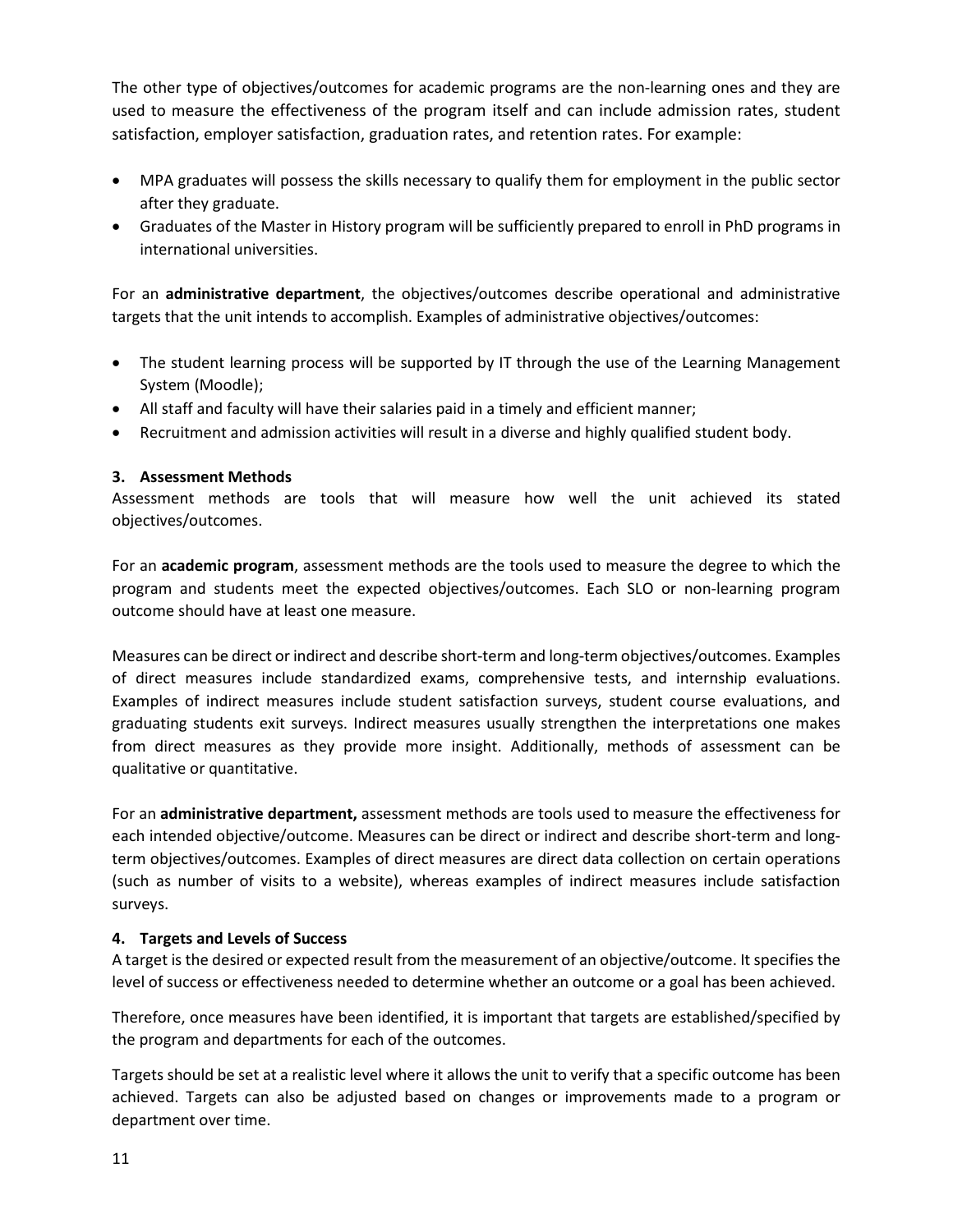For an **academic program**, examples of targets and levels of success could be:

• 80% of students will complete the program successfully in two years.

For an **administrative department,** examples of targets and levels of success could be:

- 90% of students at the DI will use the Learning Management System (Moodle).
- 95% of IT issues will be resolved in a timely manner as per the IT policy.
- Reimbursement claims for faculty and staff will be processed within two business days.

# **5. Reporting Results and Analysis (Conducting the Assessment)**

The actual assessment is carried out at the end of the year by measuring the outcomes using the assessment methods described, and by analyzing and interpreting the results relative to the target levels that were set for each objective/outcome. The analysis should answer the following questions:

- Did the unit reach its target(s)? If not, what could be the reason(s) it did not reach them?
- To what extent do these results support the conclusion that the unit is meeting an objective/outcome? Was the assessment measure flawed or are external circumstances to blame?
- Was there something done last year that might explain the current results (if applicable)? Have last year's improvement plans influenced the findings this year? If results did not improve, will the unit follow the same improvements of last year or will it change them?
- If the results are credible but are lower than expectations, what would be possible explanation(s) on why that could be the case?

It is important to note that if results are weaker than expected, these should not be viewed negatively, but rather as opportunities to improve the performance of the unit.

The purpose of this analysis is essentially to help the unit in two ways: (A) determine the unit's performance and effectiveness, and (B) help identify the changes to be made to improve in the following year.

# **6. Improvements for the Next Academic Year**

Improvements are the steps that the unit will need to take in following academic year to enhance the unit's program offerings, teaching, resources or any other feature of the program that will advance objectives/outcomes (academic) or performance and services (administrative). These improvements will constitute the unit's improvement plan.

In the annual assessment report, the unit shall provide the following information:

- A detailed description of the recommended improvements and how they will enhance student learning outcomes and program objectives (academic) or how they will address a department's performance issues (administrative).
- A reference to improvements of previous year's improvement plan highlighting how proposed improvements this year are different or similar.
- An implementation plan including a timeline.
- A description of resources required for the implementation plan, if applicable.

Example of improvements based on the use of assessment results include:

• A result from the student course evaluation surveys in the HIS101 course indicate that library resources in the field are inadequate.

Improvement: Request library to acquire the needed resources in the next budgetary cycle.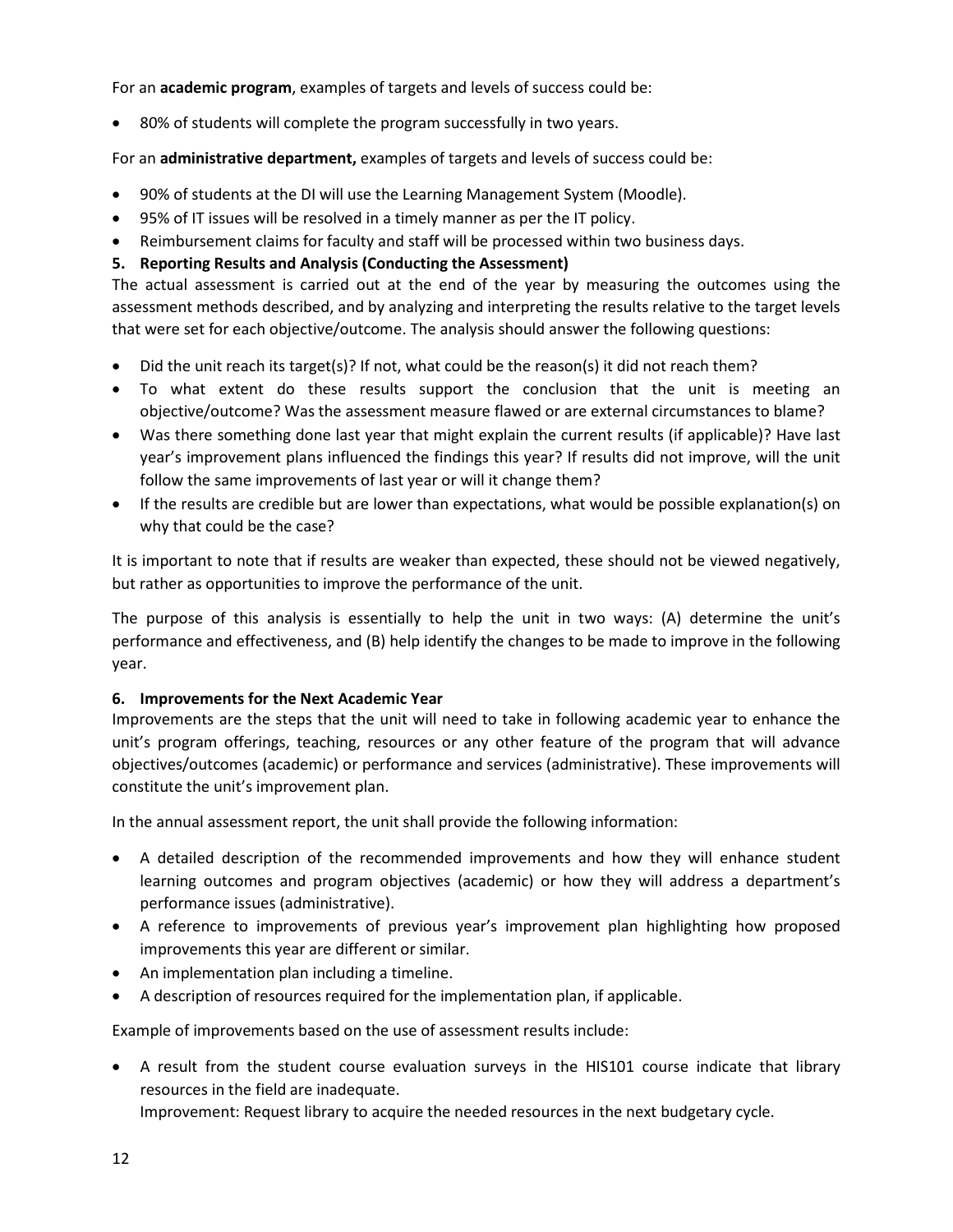• IT satisfaction survey indicates that users suffer from slow internet bandwidth. Improvement: Increase bandwidth to accommodate the staff bandwidth needs.

# <span id="page-12-0"></span>**C. Other Elements that Support the Annual Assessment of Academic Programs**

To ensure adequate annual planning and assessment of academic programs, the OIE will coordinate, monitor, and provide the necessary support of the following:

# **1. Program Specification**

The Program Specification Document is required from all programs and is a major component of the Program File.

The program specification will document the conformance of the program design and specification with the "Framework for Higher Education Qualifications in England, Wales and Northern Ireland," "Master's Degree Characteristics Statement," and *"*Guidelines for preparing programme specifications."[3](#page-12-1)

To support programs in writing their specification document, a specification template and guidelines have been included in Appendix E of this framework.

#### **2. Program and Course Files**

Each program will retain the following materials:

- The Program Specification Document (see section 1 above) that includes information about the program such as (but not limited to) its mission, goals, objectives/student learning outcomes, structure (for e.g. credits, admission and degree requirements) and career destinations;
- The program's course materials in the form of Course Files (see below);
- Assessment surveys such as students' evaluation of their program, graduation survey, employer survey and their analyses;
- Annual assessment and evaluation report of the program;
- Copies of all student theses;
- The program self-study and the external reviewers' report when available.

In addition, at the level of each course, the program will retain a course file that includes:

- The syllabus of each course in a program that includes the course's details such as (but not limited to) its name, credit hours, instructor(s), requisites, duration, as well as its goals, student learning outcomes and their relation with program objectives/outcomes, teaching methods, assignments, assessment tools, weekly course syllabus plan;
- Assessment instruments (examinations, assignments, etc.) and marking criteria/guidelines used in the course;
- A representative sample of student papers/exams with evidence of instructor feedback;

<span id="page-12-1"></span><sup>-&</sup>lt;br>3 <sup>3</sup>"Guidelines for Preparing Programme Specifications." *Qaa.ac.uk*. The Quality Assurance Agency for Higher Education, 2006. Web. <http://www.qaa.ac.uk/en/Publications/Documents/Guidelines-for-preparing-programmespecifications.pdf>. *Now replaced by Expectation A2.2 of the UK Quality Code for Higher Education - Part A: Setting and maintaining academic standards.*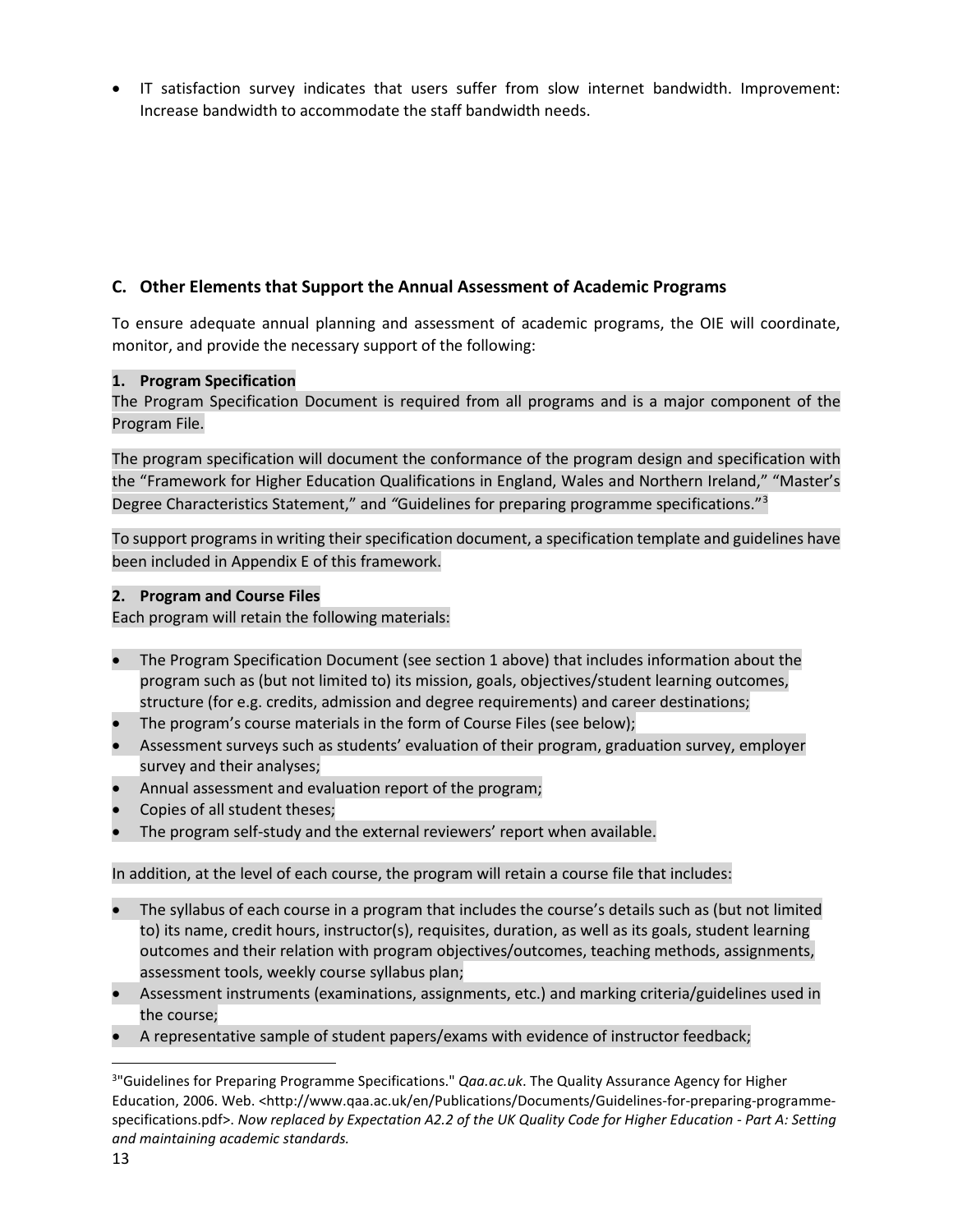- Teaching materials used in the course by the instructor;
- Student evaluation of the course;
- Instructor's evaluation of his/her course including analysis of student performance.

# **3. Student Course Evaluation**

The OIE will administer a Student Course Evaluation, in the form of a survey, to be completed by students for the courses they have registered in during a given semester. The surveys collect feedback on courses in terms of content, delivery, quality and methods of instruction, and learning environment (see Appendix B for an example of the survey).

The OIE collects and analyzes the survey results and shares them with the relevant course instructor and heads of programs. The OIE will report major findings to the Deans and the Provost.

# <span id="page-13-0"></span>**III. Periodic Review of Academic Programs**

# <span id="page-13-1"></span>**A. Overview of the Process**

The periodic review serves to assess and appraise the programs at DI by ensuring that the academic standards of graduate degrees awarded are of good standing and comparable with peer higher education institutions regionally and beyond. It is a quality assurance mechanism that supports confidence in the academic degrees DI awards and is an integral part of the IE&QA Framework at DI.

The foundation of the review process is the self-study. In the self-study, a program engages in a comprehensive analysis of its operations including teaching and learning; faculty member profiles; and student profiles through the collection and analysis of data, and the use of the results of this analysis to make recommendations for program improvement and development.

The self-study is organized and prepared in reference to the standards stipulated in the next section. These standards establish criteria and guidelines for academic quality and function as a framework for program self-evaluation and improvement. By meeting these standards, the program demonstrates that it:

- has clearly defined mission goals that are appropriate to serve DI's mission;
- has assembled and organized the resources necessary to achieve its mission and goals;
- is achieving its mission and goals;
- and has the ability to continue to achieve its mission and goals and improve the ways it does so.

The self-study is the responsibility of the program, through its head, who may delegate all or parts of the study to faculty of the program at his/her discretion.

All program members must take part in reviewing and endorsing the draft self-study before finalizing it.

When the self-study is finalized, the head of the program will submit it to the respective Dean who may comment on it or ask for it to be revised again by the program.

Once endorsed by the Dean, the self-study is submitted to the IEQAC, which ensures its compliance with the policy and guidelines set within this document.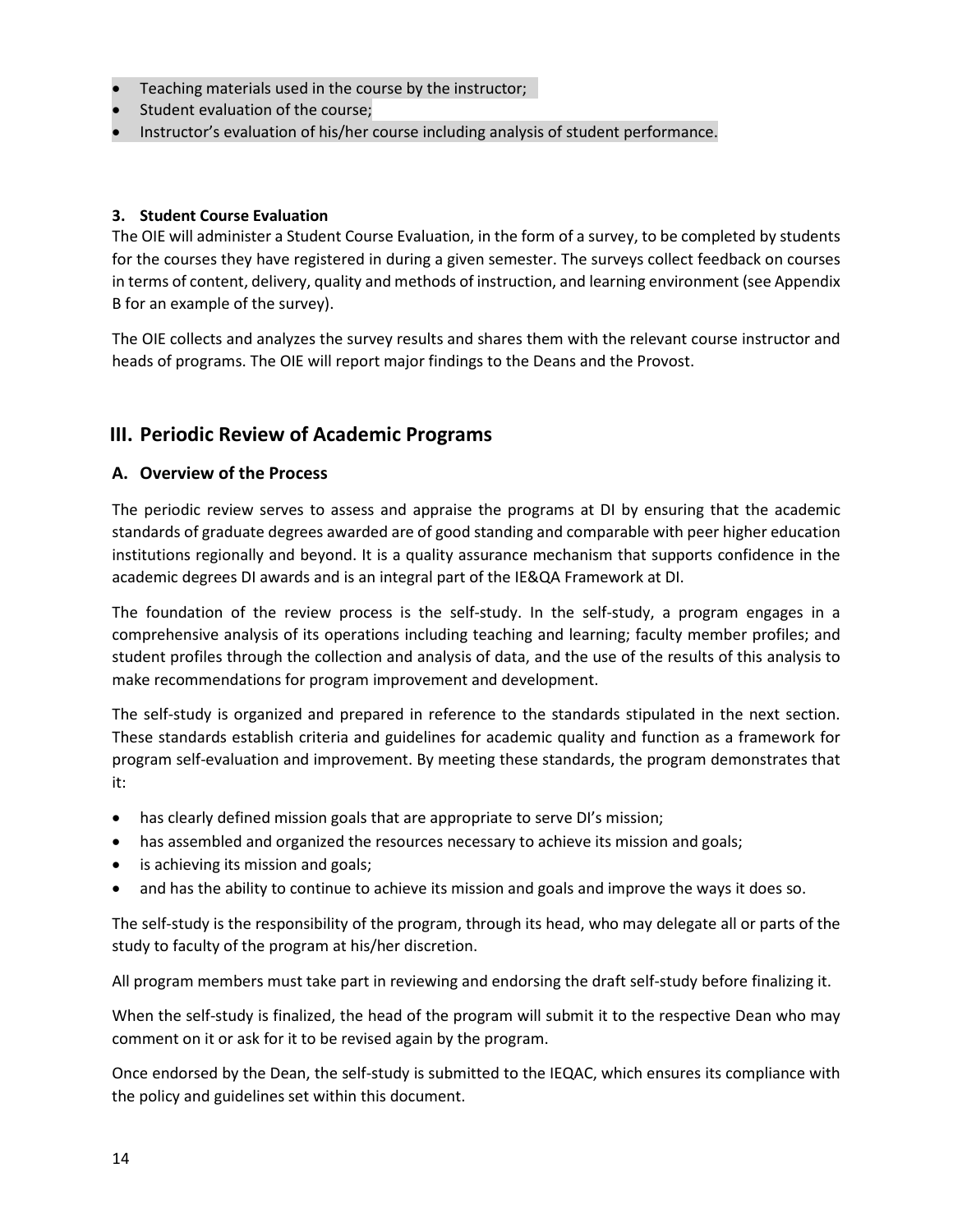The IEQAC will send a preliminary report to the head of the program and copy the relevant Dean regarding the suitability of the self-study for submission to the external peer-reviewers. The report may ask for further clarifications and suggest recommendations and changes to the self-study.

The head of program will respond to the report by clarifying any issues, discussing the recommendations and suggested changes, and if needed review the self-study and resubmit.

The IEQAC, in consultation with the relevant Dean, will decide if the self-study is ready to be submitted for external review. At this point, the self-study is sent to the Provost who in turn sends it to the appointed external reviewers.

The nomination, selection, and appointment guidelines of the external reviewers are specified in Section D.

The external reviewers are expected to commence their evaluation of the self-study, conduct the site visit, and submit the external evaluation report to the Provost within six (6) weeks of receiving the self-study. The schedule for the visit is coordinated by the OIE in consultation with the Dean and the head of program.

# Normally visits will be scheduled less than four (4) weeks from the date of dispatch of the self-study to the external review team.

No visits shall take place during weekends or holidays.

The external evaluation report must be written in reference to the standards in section B and must address the evaluation guidelines set in Section E.

When received, the Provost sends the external evaluation report with his/her instructions, to the IEQAC, the relevant Dean, and the head of the program.

The head of the program examines the external evaluation report and prepares a formal response in consultation with program members. The response is sent to the Dean who may wish to prepare an independent response. The response(s) is sent to the Provost and the IEQAC.

If needed, the response(s), in addition to any clarifications and corrections of errors of fact in the external evaluation report, may be sent to the external reviewers for a final evaluation report, which is then submitted to the Provost.

The head of the program is requested to submit to the Dean a draft action plan for improvements of the program based on the self-study and the external evaluation report. The Dean will review and approve the action plan.

The Provost calls for a concluding meeting with the Dean, head of program, a representative of the IEQAC, and the Director of the OIE, to discuss implementation of the action plan based on the program review.

The head of the program is responsible for implementing the action plan and working with the program members to this end.

The Dean of the school will monitor the implementation of the approved action plan in the year(s) following the review. The OIE will provide any needed support to facilitate the implementation of the plan.

All degree-awarding programs at DI are reviewed every three (3) years.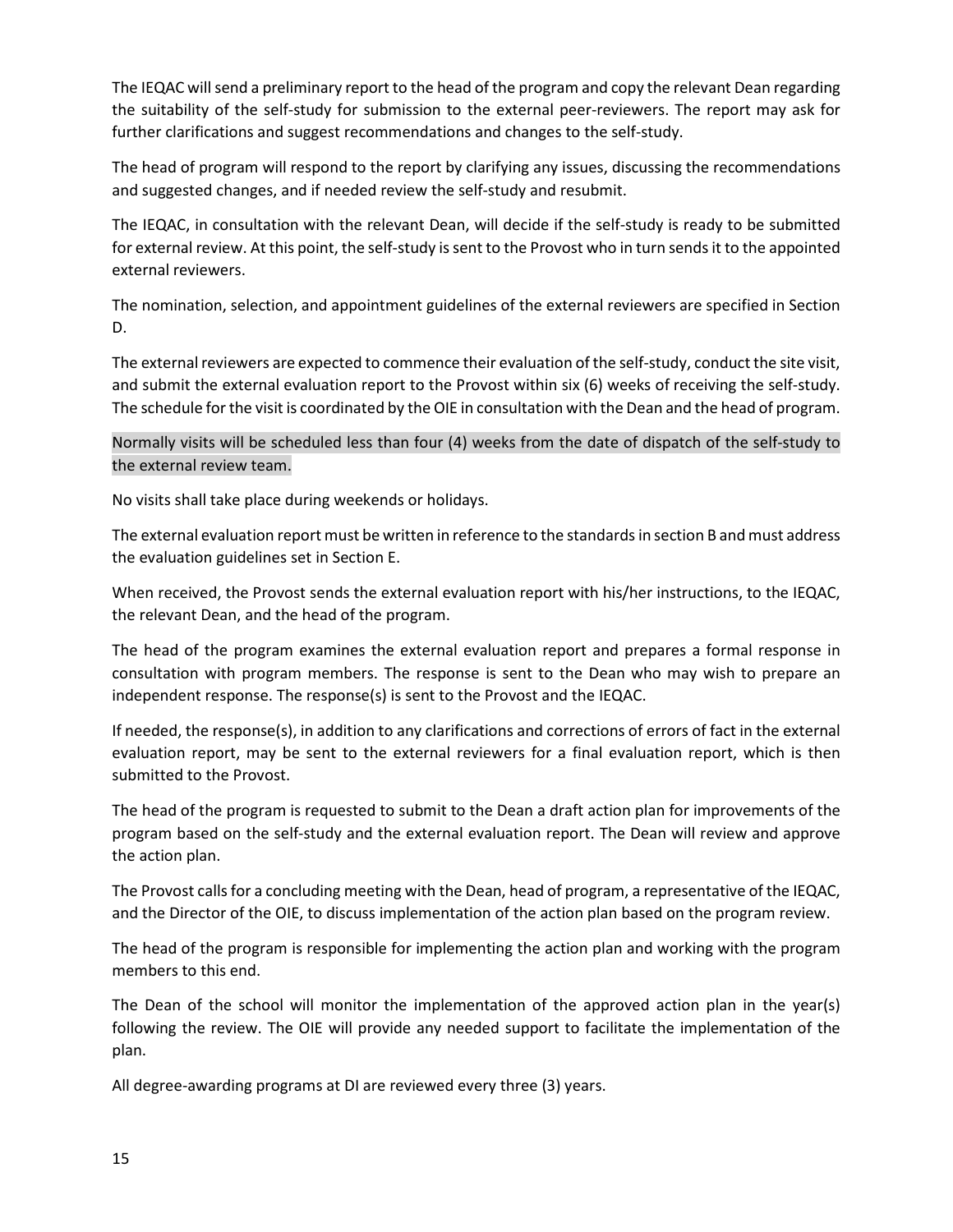Programs maintaining a valid accreditation from an internationally recognized body are exempted from the periodic review; however, they will still need to submit a self-study, the accrediting body's evaluation report, and the program's action plan to the relevant Dean, the Provost, the IEQAC, and the OIE Director. In such cases, programs will use the same self-study and the standards, requirements, and timelines set by the relevant accrediting body.

The OIE, in consultation with the IEQAC or its chair, will oversee the integrity and administration of the entire review process. It also provides, when needed, continuous advice and support to programs on conducting the self-study.

# <span id="page-15-0"></span>**B. Standards**

International accreditation standards have practically converged to a universal set of benchmarks of quality and excellence in education. DI has adopted the standards below after consideration of a number of leading accrediting bodies.[4](#page-15-2)

These standards serve as a guiding framework for DI's own quality assurance and continuous improvement, and also serves as a means for DI to achieve international institutional accreditation in the future in line with its strategic aspirations.

# <span id="page-15-1"></span>**Standard One: The Academic Program**

The program must have a defined mission and goals consistent with the mission of the DI and the needs of the program's various constituencies. There must be a documented and effective process for the periodic review and revision of these goals to ensure they remain consistent with the institutional mission.

The program must have defined educational objectives/student learning outcomes that prepare graduates to attain the program goals. There must be a documented and effective process for the periodic review and revision of the student learning outcomes.

The program shall have a plan of study and a curriculum that aligns with the program goals. The program curriculum and its associated prerequisite structures must support the attainment of student learning outcomes. The program curriculum shall integrate an interdisciplinary component that helps attain the student learning outcomes.

The program must regularly use appropriate, documented processes for assessing and evaluating the extent to which the student learning outcomes are being attained. The results of these evaluations must be systematically utilized as input for the continuous improvement of the program.

<span id="page-15-2"></span> <sup>4</sup> This include mainly ABET and references to NEASC, NASPAA and QAA.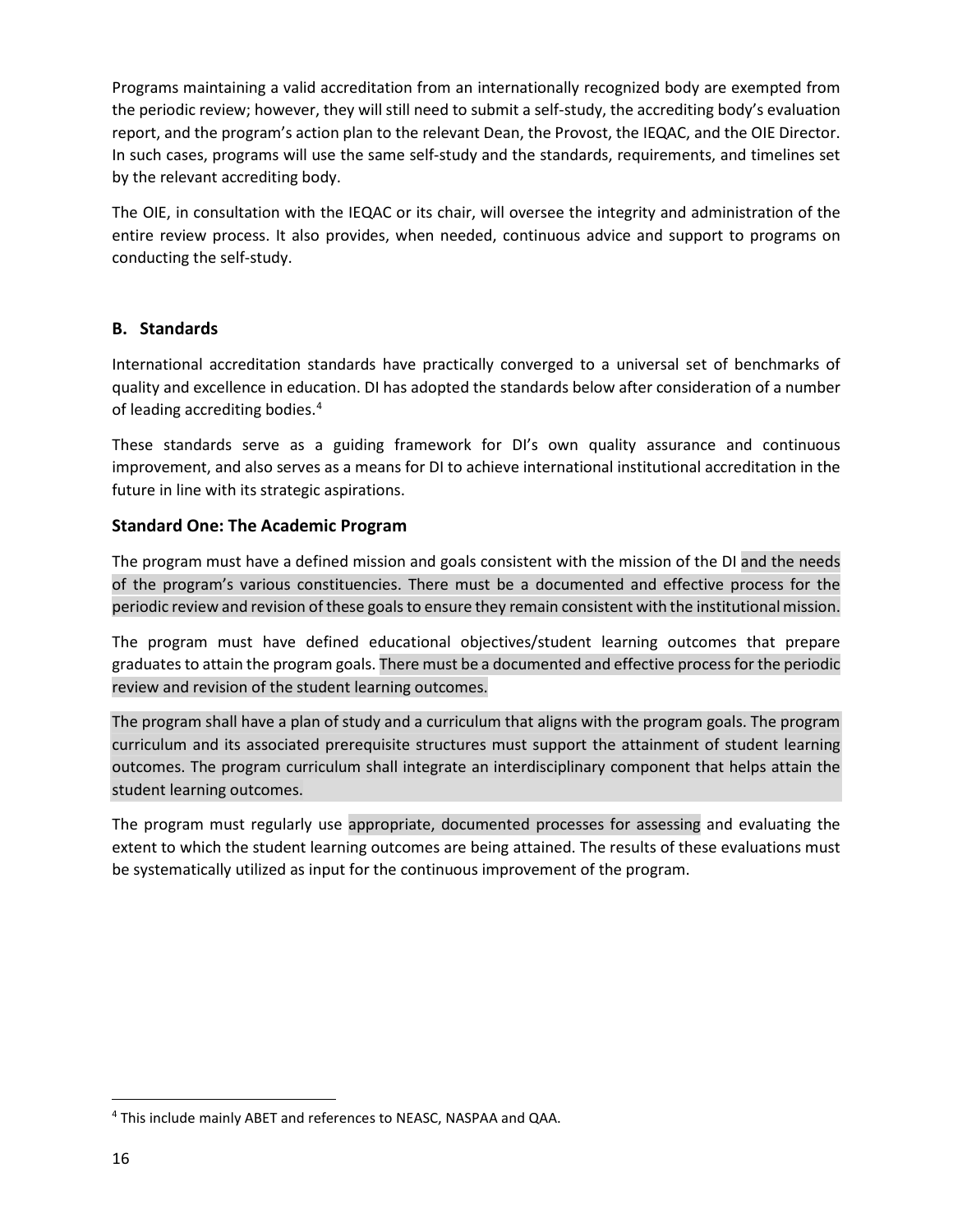The program design shall conform to the QAA's "Master's Degree Characteristics Statement"<sup>[5](#page-16-3)</sup> and the "Framework for Higher Education Qualifications"[6](#page-16-4) as the descriptor for qualification at the master's degree level.

# <span id="page-16-0"></span>**Standard Two: Students**

Consistent with its mission and the DI mission, the program definesthe characteristics of the student body it seeks to serve and shall have student recruitment, admission, and enrollment criteria and practices that are appropriate for its goals.

Student performance will be evaluated and progress will be monitored to foster success in attaining student learning outcomes, thereby enabling programs to meet their program goals.

The program will ensure the implementation of DI policies for accepting both new and transfer students, and awarding appropriate academic credit for courses taken at other institutions.

The program will ensure the availability of services such as academic advising, career counseling, and job placement assistance.

The program will ensure the implementation of DI procedures to verify and document that students who graduate meet all graduation requirements.

The program will subscribe to promoting diversity and a climate of inclusiveness through its recruitment, admissions, and student support in line with DI policy.

# <span id="page-16-1"></span>**Standard Three: Faculty**

The program faculty must have the appropriate academic and professional qualifications to pursue the program's mission and goals. They must collectively have the necessary competencies to cover all of the curricular areas of the program and must be sufficient to accommodate adequate levels of student-faculty interaction, student advising and counseling, and to fulfill other tasks assigned to them.

The competence of the faculty may be judged by factors such as educational background, research, teaching effectiveness, administrative experience, and general contribution and service to the DI.

Faculty will contribute to the program development through regular revision of program goals and learning outcomes as well as the implementation of a program of study that fosters the attainment of student learning outcomes.

# <span id="page-16-2"></span>**Standard Four: Research**

The program, in line with DI status as a research-led institution, supports research and scholarly activities, and contributes to the creation, advancement, and application of knowledge in its field of study.

The program in its allocation of teaching duties ensures the load is calibrated to allow faculty a sufficient portion of their time for research and research-related activities relevant to the program and the DI

<span id="page-16-3"></span> <sup>5</sup> "Master's Degree Characteristics Statement." *Qaa.ac.uk*. Quality Assurance Agency, Sept. 2015. Web. <http://www.qaa.ac.uk/en/Publications/Documents/Masters-Degree-Characteristics-15.pdf>.

<span id="page-16-4"></span><sup>6</sup> "The Framework for Higher Education Qualifications in England, Wales and Northern Ireland." *Qaa.ac.uk*. Quality Assurance Agency, Aug. 2008. Web. <http://www.qaa.ac.uk/en/Publications/Documents/Framework-Higher-Education-Qualifications-08.pdf>.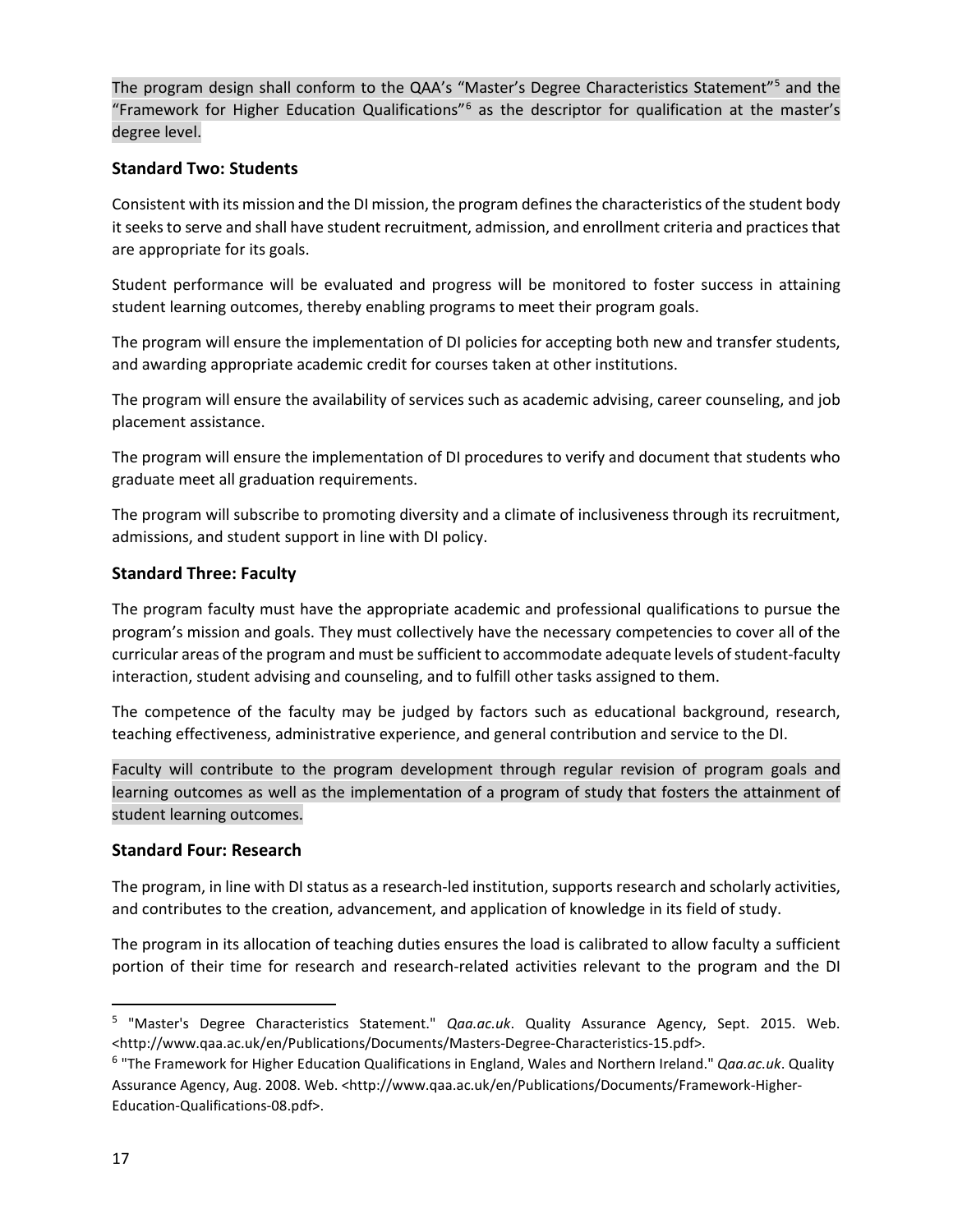research strategy. The program also utilizes available general DI and School-based research funds/grants and research support facilities.

In its research drive, the program is aware that while supporting research per se, it is also indirectly supporting student learning experience, as the best, state-of-the-art teaching can only be researchinspired. In this connection, the program encourages and supports students to conduct research and participate in conferences or to organize their own workshops, guest speaker lectures etc.

# <span id="page-17-0"></span>**Standard Five: Facilities and Learning Resources**

Classrooms, offices, and IT services must be adequate to support attainment of the student learning outcomes and to provide an atmosphere conducive to learning.

The library services must be adequate to support the scholarly and professional activities of the students and faculty in the program.

# <span id="page-17-1"></span>**Standard Six. Institutional Support**

Leadership and governance must be adequate to ensure the quality and continuity of the program.

Resources including institutional services, financial support, and staff provided to a program must be adequate to meet its needs.

The resources available to the program must be sufficient to attract, retain, and provide for the continued professional development of qualified faculty.

# <span id="page-17-2"></span>**C. The Self-study**

Self-study is at the heart of the review and evaluation process. It is both a product and a process which serves a dual purpose: quality assurance and continuous improvement<sup>[7](#page-17-4)</sup>. The self-study presents a concise picture of the program as an entity with a sense of its history, an understanding of its present, and a vision for its future. By clearly identifying its strengths and challenges, the program demonstrates its capacity for improvement.

Through the self-study, a program conducts a thorough examination of its components in light of its stated mission and goals and by referencing the standards above.

To support the programs in conducting the self-study, the OIE provides a self-study template for referencing (Appendix C).

#### <span id="page-17-3"></span>**D. Nomination, Selection, and Appointment of External Peer Reviewers**

An external reviewer is an independent academic expert working outside of DI and its affiliated entities in in an academic institution in the same field of learning as the program to which he/she is invited to review.

The reviewer's academic and professional affiliation and accomplishments will attest to his/her likelihood of having the academic authority and qualifications necessary to command the respect of academic peers in the program and to fulfil the objectives of the periodic review as stated in the above section.

The procedure for the appointment of external peer reviewers is as follows:

<span id="page-17-4"></span> <sup>7</sup> Definition adapted from NEASC. "Self-Study Guide." *Cihe.neasc.org*. New England Association of Schools and Colleges, 2013. Page 4. Web. <https://cihe.neasc.org/downloads/PUBLICATIONS/self\_study\_guide\_2013.pdf>.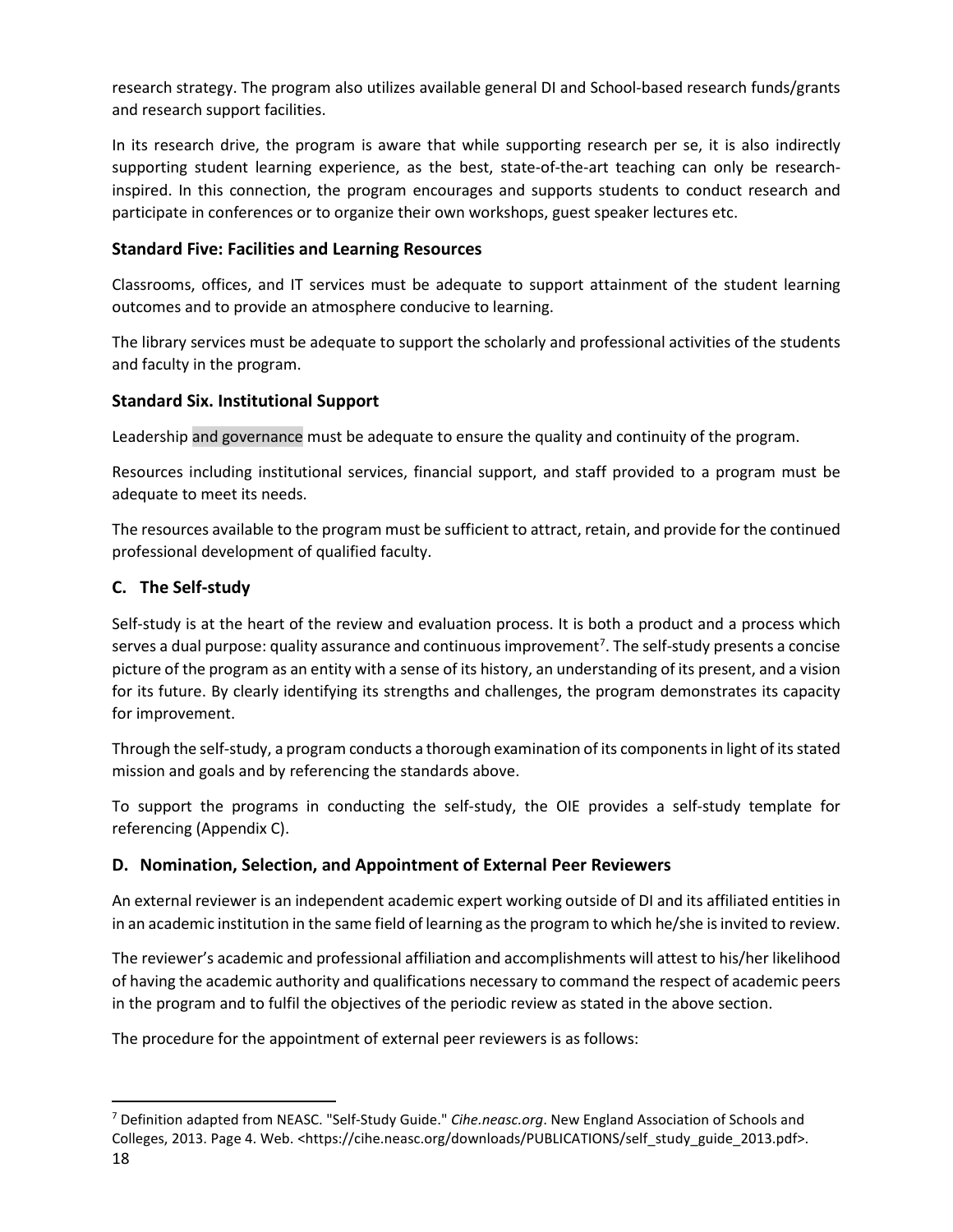- 1. The head of the program, in consultation with other faculty members of the program, will nominate at least five (5) external reviewers to the respective Dean who selects two to three (2 to 3) names from the list of nominees, having regarded the requirements and objectives of periodic review, the need for independence, avoidance of conflicts of interest, as well as other conditions and guidelines as set in this document.
- 2. The nomination should be accompanied by CVs of the nominees.
- 3. External reviewers should be nominated from national and international higher education institutions and universities. Appointments should be drawn as far as possible from a wide variety of institutional contexts to ensure that programs benefit from cross-fertilization and scrutiny and in order to prevent academic isolation. The DI will seek to draw nominations from a variety of institutions, and within a single discipline should avoid multiple nominations from the same institution.
- 4. When nominating an external reviewer, the nominee's profile must demonstrate:
- appropriate competence and experience, and continuing active involvement in the relevant field(s) of study. This will be indicated through relevant academic qualifications and publications at the level of Associate Professor or higher;
- experience in managing and assuring academic standards and the quality of higher education provision at organizational and/or faculty or school level;
- experience of participating as a chair, panel member, assessor or equivalent in the periodic review process of their own institution or of others;
- experience of assessing the achievements of students on masters programs at their own institution;
- familiarity with the level of award of the relevant program to be reviewed;
- awareness of current developments in the design and delivery of relevant curricula;
- good communication skills, and proficiency in Arabic and English;
- ability to work effectively as part of a team;
- ability to adhere to agreed protocols, procedures and deadlines.
- 5. No external reviewer shall be nominated or appointed in the following cases:
- anyone with a close professional, contractual or personal relationship with a faculty member or student involved with the program of study under review;
- anyone who is, or knows they will be, in a position to influence significantly the future of students on the program of study under review;
- anyone significantly recently involved or currently holds substantive collaborative research activities with a faculty member involved in the delivery and management of the program under review.
- 6. Nominated reviewers will be asked to declare any conflict of interest regarding the above or any other points.
- 7. In nominating external reviewers, the head of program will take account of the requirements of the program, and discipline area, the need for independence, avoidance of conflicts of interest, and the rest of the conditions and guidelines set within this document.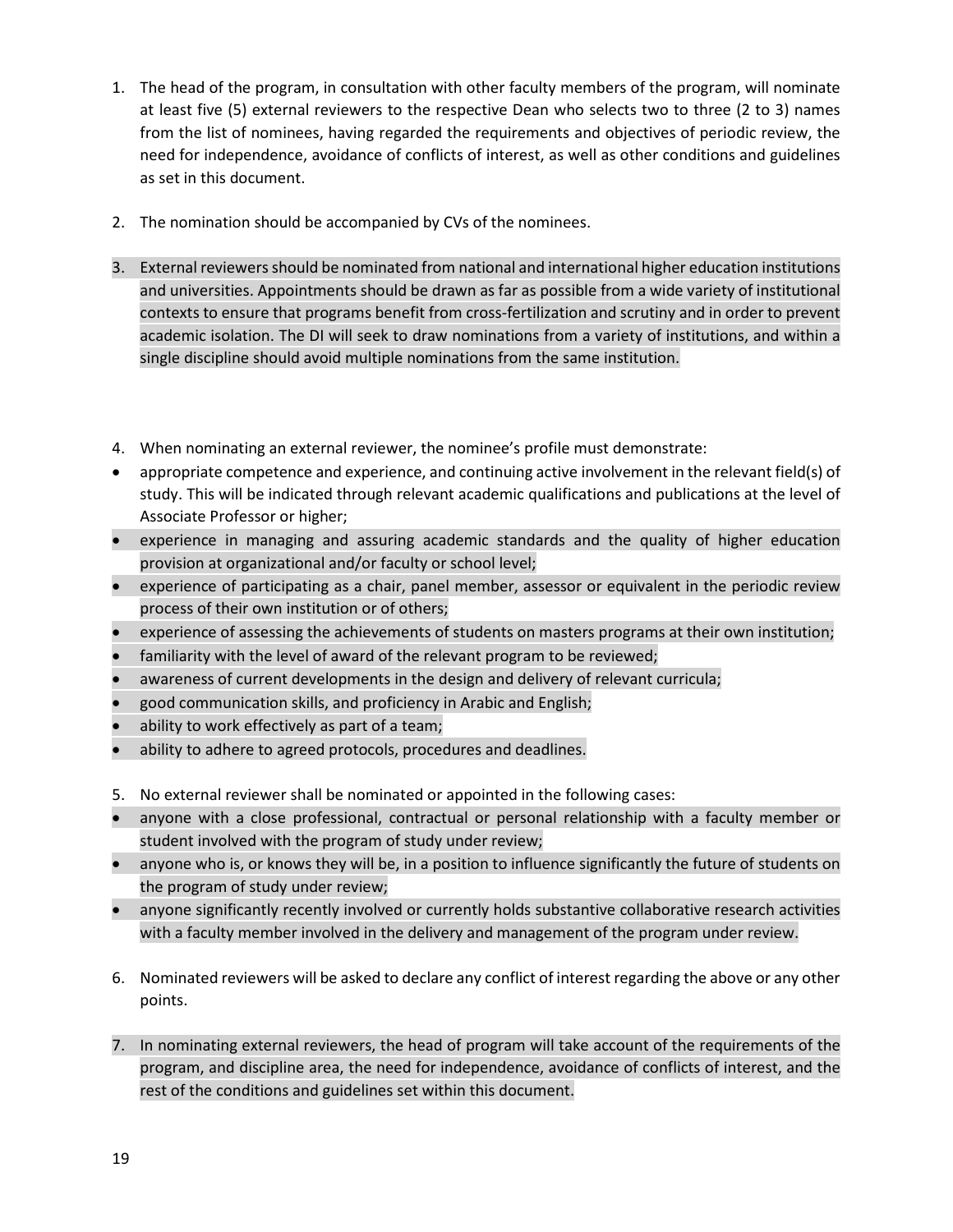- 8. The Dean of the School will choose a team leader from the selected external reviewers, and will send the names of the team of reviewers to the Provost who will issue an official appointment letter clarifying the details of the appointment, the program to be reviewed, the scope of work, and the remuneration details.
- 9. The team leader will coordinate the work of the reviewers, take lead on drafting and finalizing the report, and act as a link point to DI.
- 10. All expenses associated with the external review including reviewer remuneration, travel, site visits, any other incurred costs will be borne by DI.
- 11. The agreed-upon remuneration will be paid upon the completion and receipt of the external review report by the Provost.
- 12. The reviewers must agree and sign the appointment letter sent by the Provost including the "No Conflict of Interest" clause of the appointment letter before commencing with any work in relation to the review.

# <span id="page-19-0"></span>**E. Evaluation Guidelines**

The purpose of the evaluation is to assess the quality of the program, identify challenges and weaknesses, and recommend improvements to mitigate them. Generally, the evaluation serves the following objectives:

- assess the program against each of the standards set above;
- verify and analyze the program as presented in the self-study;
- report findings and recommendations for the program.

To conduct an effective evaluation, the external reviewers need to be aware of the following guidelines, which have been grouped, for the sake of convenience, into three chronological phases.

#### **1. Before the Visit**

The external reviewers should:

- Examine and analyze the self-study and any related institutional and program materials thoroughly.
- Decide on issues for further exploration at the site visit.
- Identify any missing documents or further information to be reviewed during the site visit. Prepare a list of such missing materials and share the list with the Director of OIE at least one week before the date of the visit.
- Plan the visit ahead of time and identify to the OIE Director the points of interaction with various stakeholders, including faculty, students, administrators, and others.
- Agree with the OIE Director the date of the site visit and an agenda for the visit.
- Request any arrangements for interviews and meetings with stakeholders that are needed to clarify any concerns or issues in the self-study.

The external reviewers need to keep in mind the following questions when examining the self-study and when conducting the site visit:

- Has the program conducted a candid and complete self-study?
- Does the self-study contain the information and data needed in an organized and well-structured manner?
- Does the self-study address each of the standards of evaluation?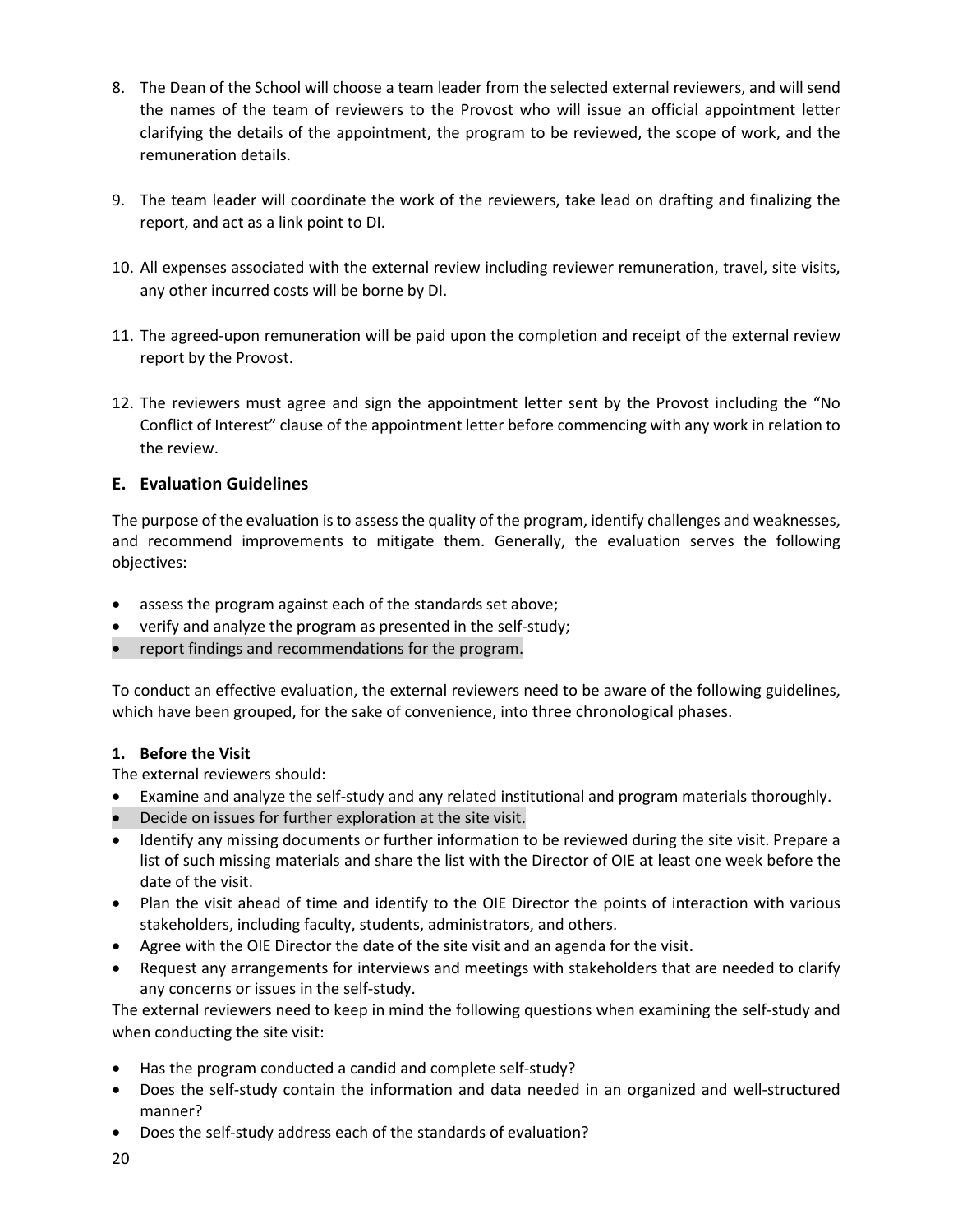- Is the self-study sufficiently evaluative and self-critical rather than descriptive and complacent?
- What parts of the program, functions or operations require further attention?
- Does the self-study identify strengths, weaknesses, and opportunities for the program, and contain an action plan to address them?

#### **2. During the Visit**

Normally, the visit should be no less than two (2) full working days. An illustrative agenda has been provided in Appendix D and can be used at the discretion of the external reviewers.

During the visit, the external reviewers are responsible for the following:

- Verify and validate the information provided in the self-study.
- Further examine issues identified during the analysis of the self-study and identify new issues discovered during the visit.
- Seek and review additional documents/information if required.
- Conduct meetings and interviews with relevant stakeholders such as faculty, students, staff.
- Determine compliance with the standards set in section B above.
- Identify achievements and constraints, strengths and weaknesses of the program.
- Share suggestions for improvements or exchange of best practices.
- Conduct an exit meeting with the Provost to convey the findings of the site visit.

The OIE, in coordination with the head of the concerned program, is responsible for ensuring that the following requirements are met during the visit:

- Communicate to all stakeholders the external reviewers' remit and rights including that they are entitled to meet students of programs they are reviewing.
- Ensure that relevant specific reports, faculty meeting minutes if applicable, documents, and records are available in case the reviewers wish to review them.
- Faculty and administrative staff working for the program are available for interviews during the duration of the visit.
- Classes should be in session and students should be on campus.
- The visits should not take place during semester breaks, holidays or vacations.
- The visit should not coincide with special activities that may hinder the work of the external reviewers.
- A meeting room with necessary IT facilities should be put at the disposal of the external reviewers.
- Administrative and technical (IT) support for the external reviewers should be provided during the duration visit.

#### **3. The Evaluation Report**

The external evaluation is a collaborative effort and results in one external evaluation report that is written and signed by all reviewers.

The external reviewers will remain an additional day during the site visit to prepare and agree a draft of their report in outline form, including their main recommendation as per the standards.

In any case, they will submit the final report to the Provost by no more than two weeks of the conclusion of the site visit.

The report should reflect the above decisions and agreements, in particular, the examination of the selfstudy, evidence gathered during the site-visit, and an evaluative judgment of how well the self-study addresses the standards and the adequacy of the improvement action plan proposed by the self-study.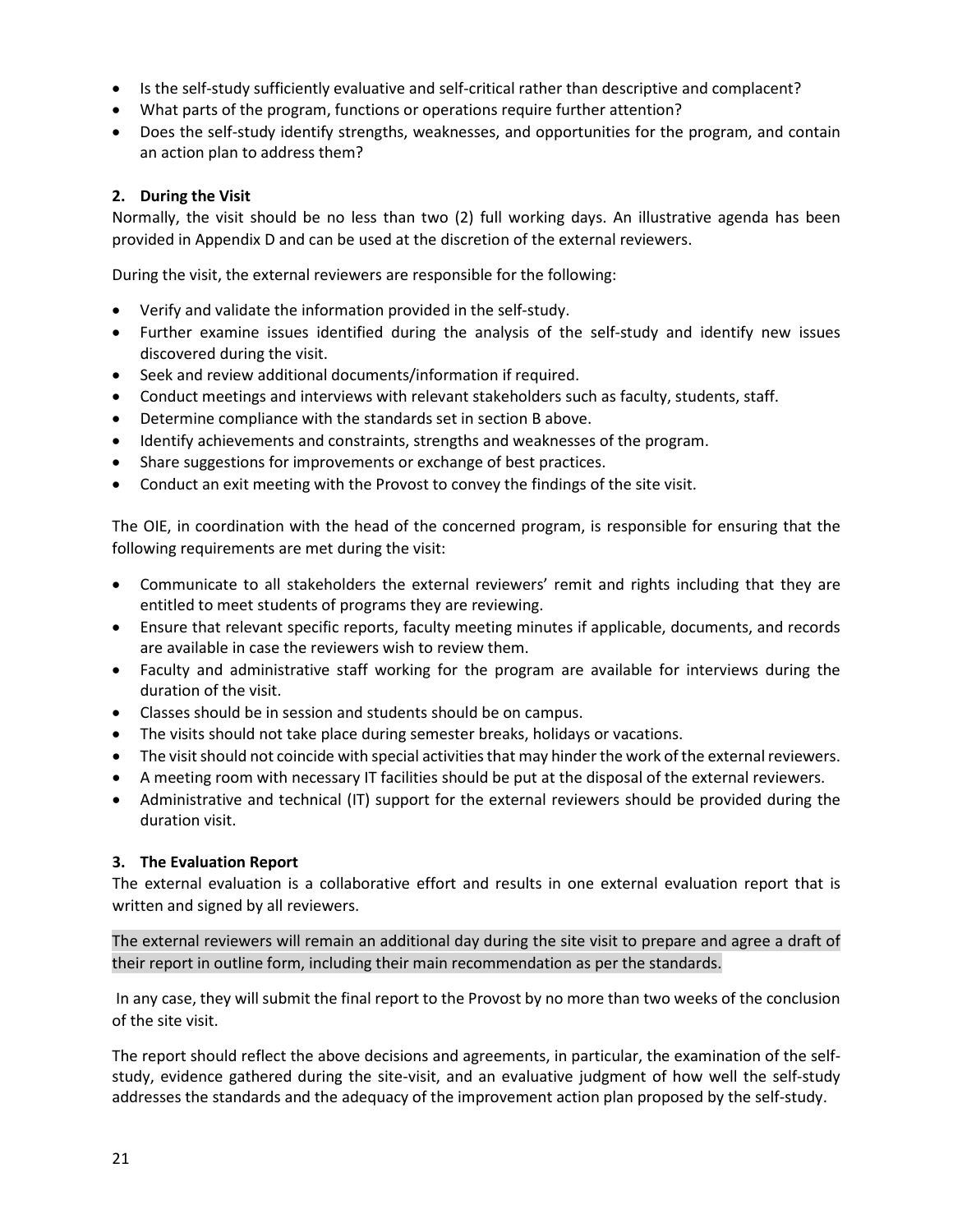The reports will be considered at all appropriate institutional levels. Actions arising from the report will be recorded and communicated, among others, to the head of the program and faculty members as appropriate.

The report's length is normally ten (10) to fifteen (15) pages, but could be longer if needed. For the sake of uniformity, the following report structure is suggested:

#### **Section One: Introduction**

This section provides a summary of the scope of the evaluation and the review process, including activities conducted during the visit.

# **Section Two: Analysis of the Standards**

This section provides a detailed analysis of how the program fairs against the standards including conclusions concerning conformity versus non-conformity towards them. In doing so, the report must address every subsection of the self-study template.

It may include discussions of any additional issues raised by the reviewers that are not related to the standards as long as they are important to the improvement of the program.

# **Section Three: Recommendations and Best Practices**

This section provides recommendations for strengthening the program within the context of the program's mission and goals, including suggestions for how to overcome challenges/ weaknesses that have been pointed out.

It may also include shared best practices that are relevant to the program and its improvement in addition to highlighting how the program compares to similar programs at the regional and international levels.

#### **Section Four: Conclusion**

This section concludes the evaluation by summarizing major findings, highlighting the strengths and weaknesses of the program. Discuss the adequacy and feasibility of the improvements suggested by the program and suggest any possible enhancements.

# <span id="page-21-0"></span>**F. Time Frame**

#### **Pre-Review Year – Spring Semester**

#### **Preparatory Stage (March – June: 4 months period)**

- The relevant Dean and the OIE Director, will meet with the program head and faculty members of the program under review to brief them on the review process, the contents and expectations of the selfstudy, and the timeframe.
- The nomination, selection, and appointment for the external reviewers for the program under review will be conducted and finalized.

#### **Review Year – Fall Semester**

#### **Self-Study Stage (October – February: 5 months period)**

• The head of the program (or delegated faculty member(s)) will conduct the self-study, and will receive any data needed for the self-study from the OIE and other departments where requested.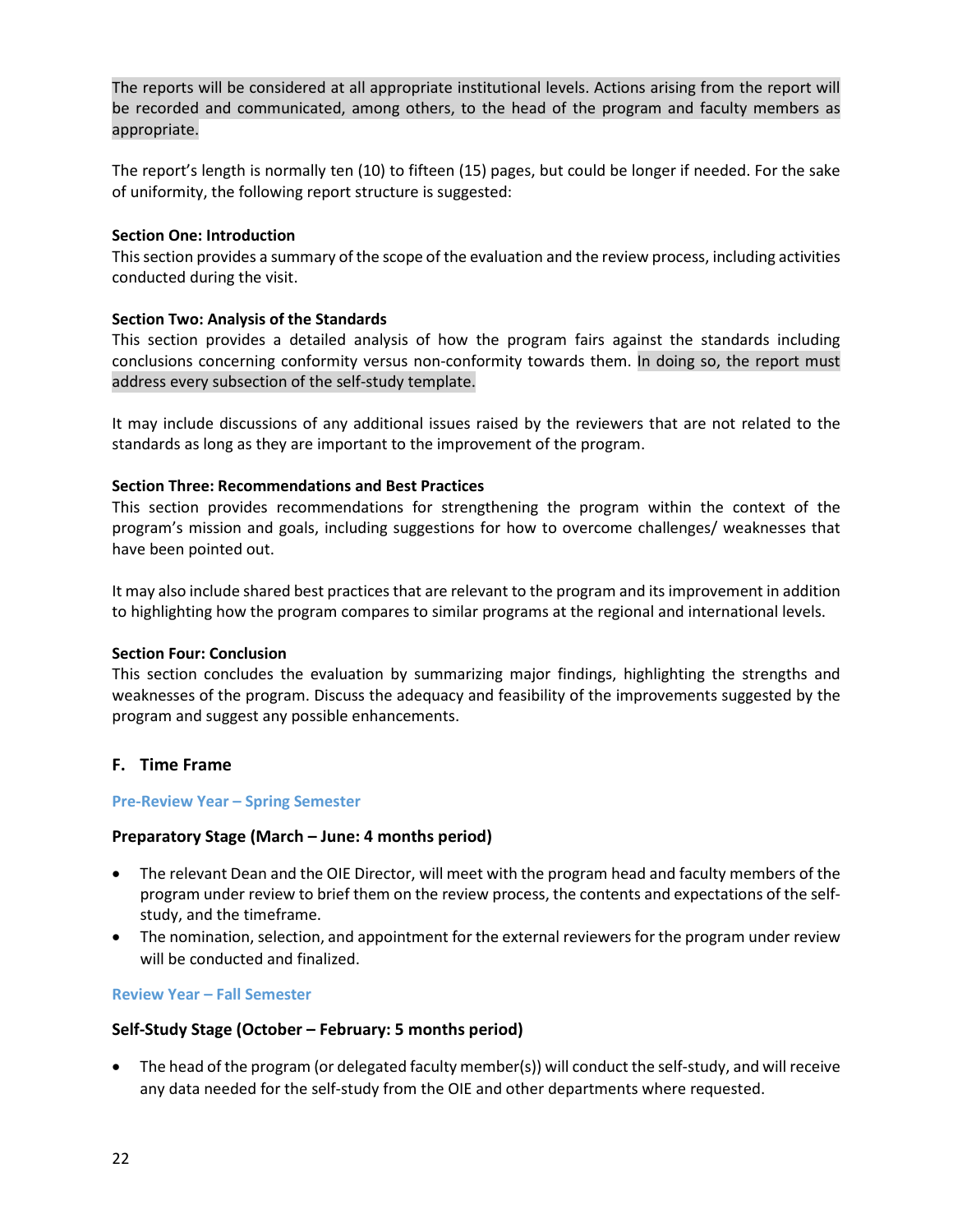- The head of the program and relevant faculty members will receive support in terms of training and assistance by the OIE. The head of the program will track the progress of the self-study and may seek further assistance from the OIE.
- All program members will convene to review the draft self-study before submission to the Dean for review and endorsement.

## **Review Year – Spring Semester**

# **Evaluation Stage (March – June: 4 months period)**

- Self-study will be sent to the Provost to be submitted to the appointed external reviewers.
- External reviewers will examine the self-study of the program under review before arrival to the DI.
- External reviewers are invited to ask for clarifications or request further material within four weeks of receiving the self-study. Response to their requests, if any, will be met through OIE as soon as practicably possible.
- External reviewers will visit the DI.
- External reviewers will send the external evaluation report to the Provost.
- The Dean, the representative of the IEQAC, the OIE director, and the head of program may meet to discuss the implementation of the action plan derived from the program review.
- The head of program will implement the approved action plan and the Dean will monitor the implementation process with required support from OIE.

| <b>School</b> | Program                                     | 2018-2019 | 2019-2020 | 2020-2021 |
|---------------|---------------------------------------------|-----------|-----------|-----------|
|               | Comparative Literature                      |           |           |           |
|               | History                                     |           |           |           |
|               | Linguistics and Arabic Lexicography         |           |           |           |
| <b>SOSH</b>   | <b>Media and Cultural Studies</b>           |           |           |           |
|               | Philosophy                                  |           |           |           |
|               | <b>Politics and International Relations</b> |           |           |           |
|               | Sociology and Anthropology                  |           |           |           |
| SPADE         | <b>Development Economics</b>                |           |           |           |
|               | <b>Public Administration and Policy</b>     |           |           |           |

The program periodic review for DI programs is set as follows:

**Table 2. Program Review Schedule**

# <span id="page-22-0"></span>**IV. Other Assessment Tools**

In addition to the Student Course, the OIE will administer other surveys, outlined below, at the program level, administrative department level, and DI (institutional) level. More surveys may be developed according to DI needs, such as student exit surveys, employee satisfaction surveys, and alumni surveys.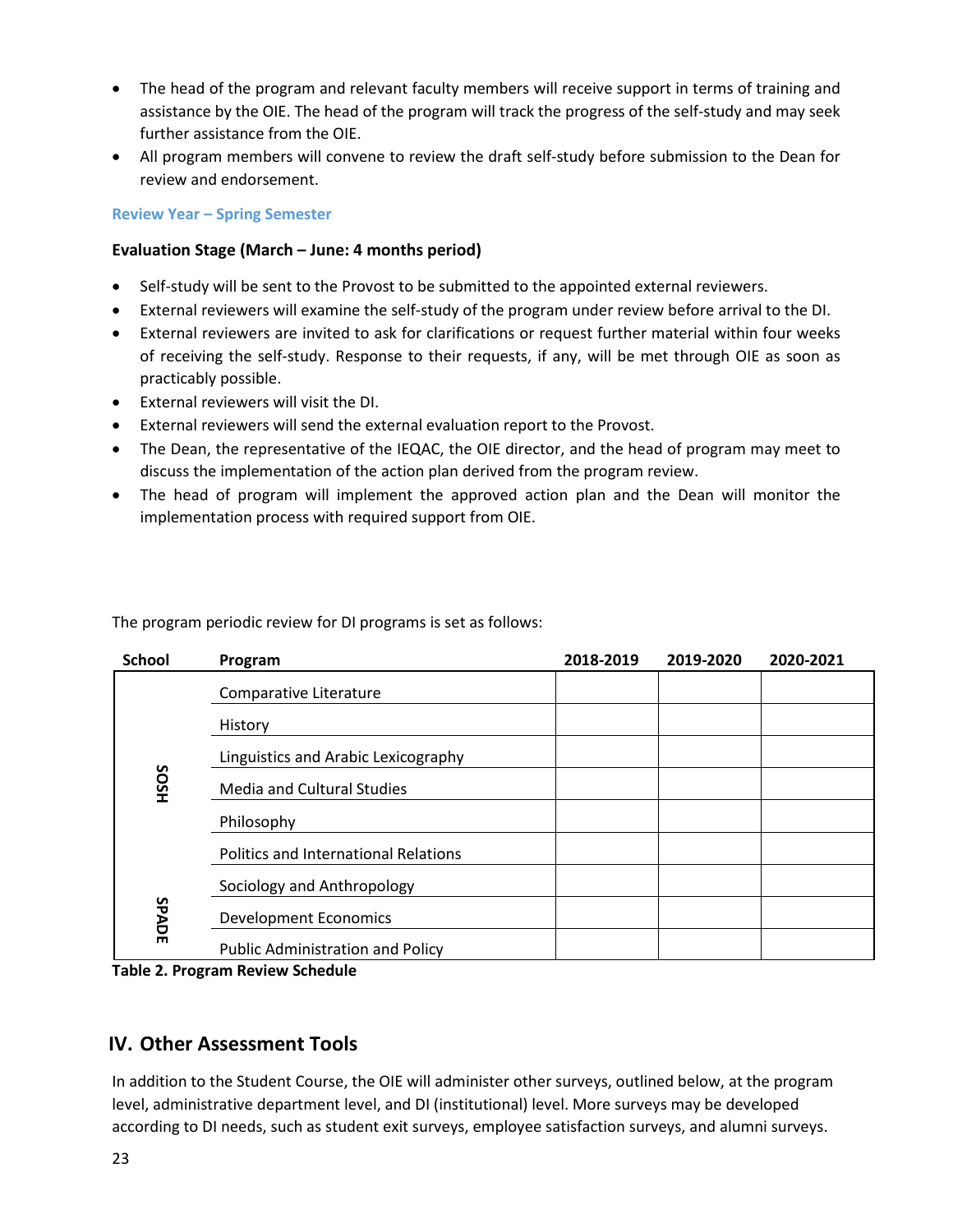The purpose of each of these surveys is to measure the quality and effectiveness of different aspects of the DI. The results of such surveys will be used to implement improvements aimed at increasing the quality and effectiveness of various aspects of the DI. The surveys will be developed and administered by the OIE in coordination with the relevant DI units.

# **Surveys for Students**

• Program Evaluation

This survey seeks to collect DI students' feedback on their overall chosen program, rather than at the course level which is the focus of the student course evaluation. The survey will include questions that relate but are not limited to the overall program performance, allowing the student to comment on the courses of the program, whether the goals of the program have been met, the knowledge and skills gained from the program, the impact of the program in preparing the student for his/her career, and suggested improvements to the program. This survey is administered before students' completion of their programs at DI (at the end of the second year of the program if it is a two-year program).

• Student Satisfaction Survey

DI students will be required to complete a Student Satisfaction Survey that aims to collect their feedback on their overall satisfaction at DI in terms of academics, services, and the campus. For example, the survey will include questions that relate but are not limited to academic advising, facilities, quality of student services such as services provided by the library, health, and career centers (where applicable).

**Exit Survey** 

This type of survey seeks to collect data from students on their views as students at DI and their future plans (career and/or further studies). This survey will usually be completed by students before graduation. One of the goals of this survey is to use feedback to assess and enhance the quality of graduate education at the DI. The exit survey will include questions that relate but are not limited to program outcomes, improvements to the program students completed, faculty, facilities, future plans, and general satisfaction at DI.

• Alumni Survey

This survey will be administered to DI alumni, periodically, with the purpose of following up on the accomplishments and career trajectories post-graduation. The survey seeks to ask DI graduates questions about their current employment (position and place of work) and/or further studies, future plans, continuing involvement with DI, and how their DI program has prepared them for the job market.

#### **Survey for other Stakeholders**

• Employers Survey

This survey will be completed by the employers of DI alumni with the aim of determining the performance of DI alumni in their jobs, how well were they prepared for their jobs (in terms of knowledge and skills) by their program at DI, and related skills that still need to be developed by a DI program. This survey is important as it seeks external feedback (outside DI) from employers to comment on DI graduates whose responses can significantly help in identifying how successful DI programs are, and potential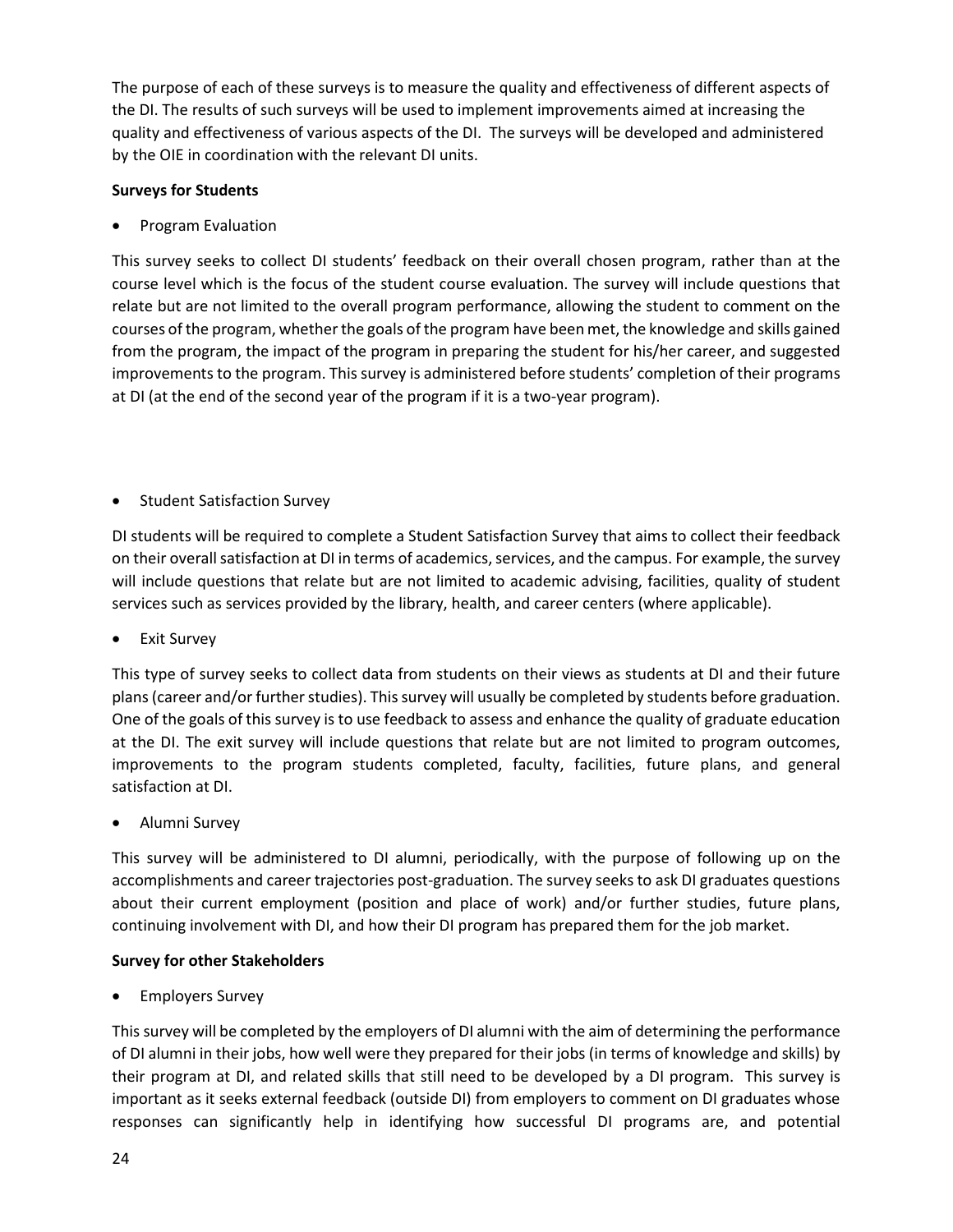improvement(s) that could be made to the programs in the future. (Note: This survey is not applicable to DI graduates who pursued further academic studies).

# **Surveys for Faculty and Staff**

• Faculty Satisfaction Survey and Staff Satisfaction Survey

The aim of this survey is to determine the level of satisfaction of faculty members and staff at the DI, and to collect their views on issues such as professional/career development, work environment (teaching for faculty), appointment and promotion processes for faculty, facilities, supervisor or head of program leadership qualities and administration.

# **APPENDIX A: Annual Assessment Template**

<span id="page-24-0"></span>

| <b>Unit Name:</b>  |  |
|--------------------|--|
| Head of Unit Name: |  |
| Academic Year:     |  |

#### **Mission**

*(state your* Unit*'s mission statement)*

*The mission of [UNIT NAME] is to [PRIMARY PURPOSE] by providing [YOUR PRIMARY FUNCTIONS OR ACTIVITIES] to [YOUR STAKEHOLDERS]." (Add additional clarifying statements)*

#### **Goals**

*(list your* Unit*'s goals, usually between 3 to 5)*

*Goal 1*

*Goal 2*

*…*

*For each of your* Unit*'s goals stated above, use the table below and repeat as necessarily to complete all your goals.*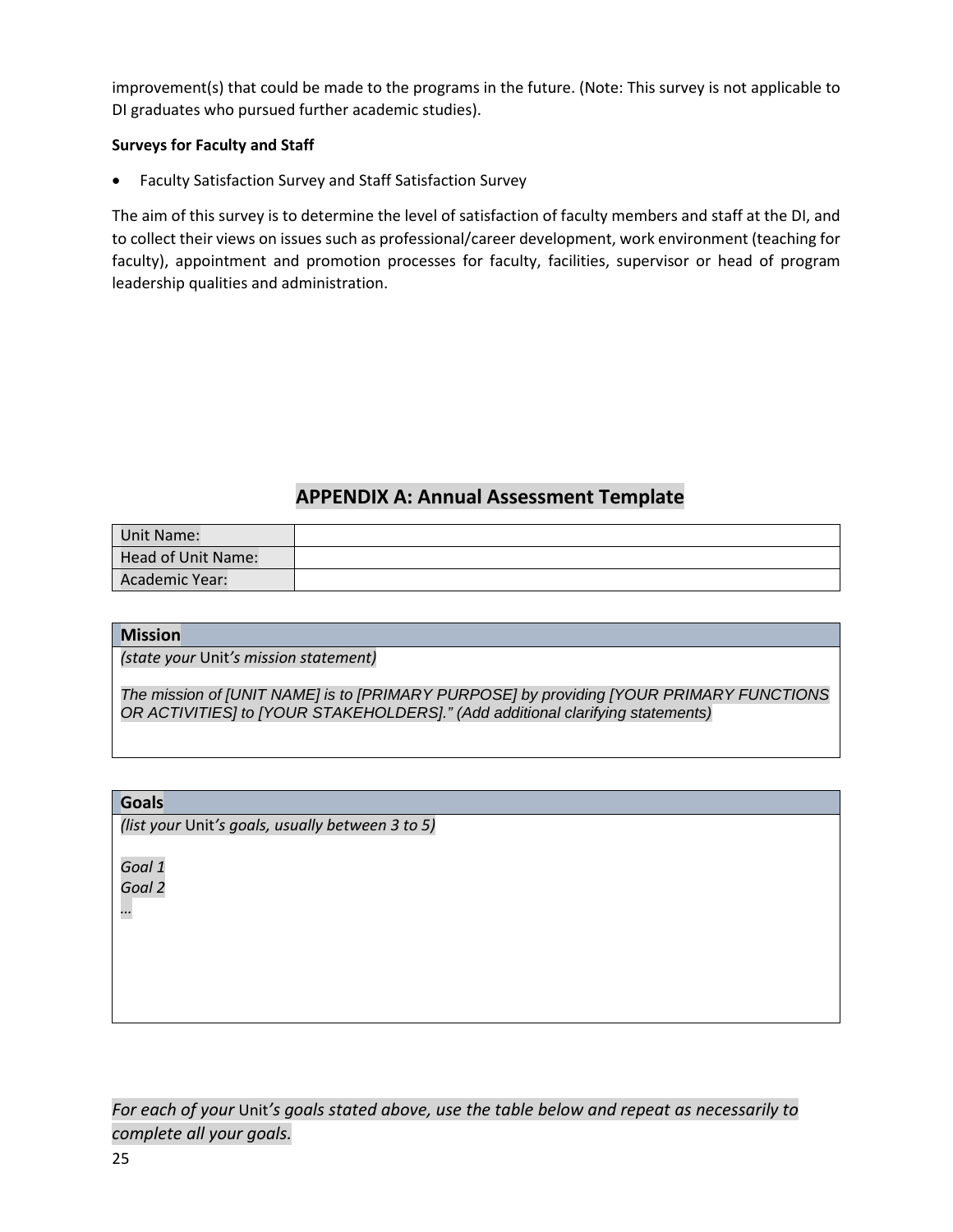*Objectives; Assessment Methods; and Targets and Levels of Success are due at the beginning of the academic year. The Results and Analysis; Improvements; and Resource Impact are due at the end of the year.* 

| Goal One: (state goal here)             |                                                                 |                               |                                                 |  |  |  |
|-----------------------------------------|-----------------------------------------------------------------|-------------------------------|-------------------------------------------------|--|--|--|
| <b>Objectives</b>                       |                                                                 | <b>Assessment Methods</b>     | <b>Targets and Levels of</b><br><b>Success</b>  |  |  |  |
|                                         |                                                                 |                               |                                                 |  |  |  |
| <b>Results and Analysis</b>             | <b>Conclusion and</b><br>Improvements for the<br>following year |                               | <b>Resource Impact on the</b><br>following year |  |  |  |
|                                         |                                                                 |                               |                                                 |  |  |  |
| First Part Submission Date <sup>8</sup> |                                                                 |                               | Full Report Submission Date <sup>9</sup>        |  |  |  |
|                                         |                                                                 | <b>Head of Unit Signature</b> |                                                 |  |  |  |
| <b>Head of Unit Signature</b>           |                                                                 |                               |                                                 |  |  |  |

# **Line Manager's Comments** *(if applicable)*

<span id="page-25-0"></span> <sup>8</sup> Objectives; Assessment Methods; and Targets and Levels of Success parts of the annual assessment report are submitted at the beginning of the academic year (September – October).

<span id="page-25-1"></span><sup>9</sup> Results and Analysis, Improvements, and Resource Impact are submitted at the end of the academic year (July-August).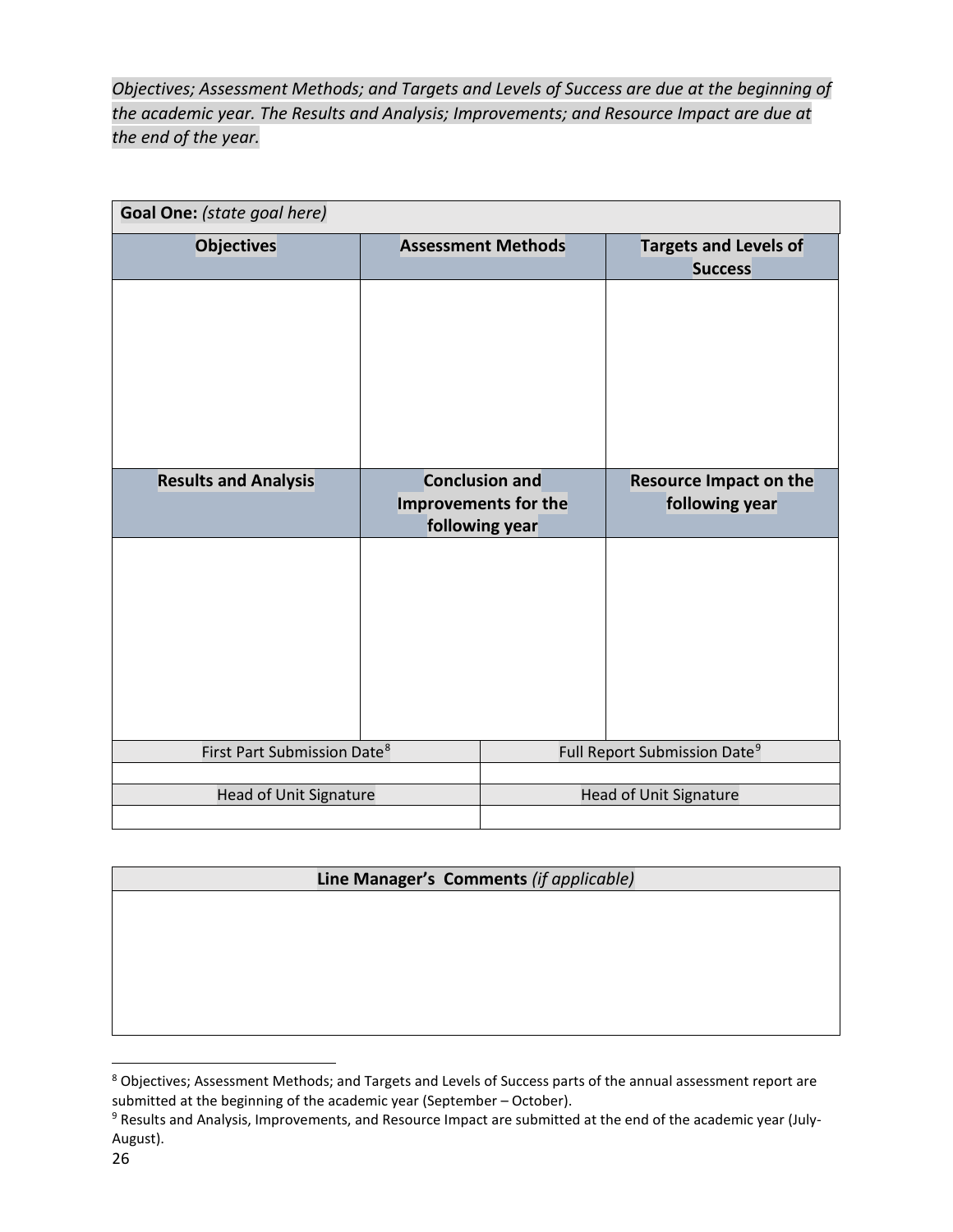| Line Manager's Signoff: |  |
|-------------------------|--|
| <b>Signoff Date:</b>    |  |

| <b>Office of Institutional Effectiveness Feedback</b> |  |  |  |  |  |  |
|-------------------------------------------------------|--|--|--|--|--|--|
|                                                       |  |  |  |  |  |  |
|                                                       |  |  |  |  |  |  |
|                                                       |  |  |  |  |  |  |
|                                                       |  |  |  |  |  |  |
|                                                       |  |  |  |  |  |  |
|                                                       |  |  |  |  |  |  |
| <b>OIE Director Signature:</b>                        |  |  |  |  |  |  |
| Signature Date:                                       |  |  |  |  |  |  |

# **APPENDIX B: Student Course Evaluation Survey**

<span id="page-26-0"></span>Thank you for completing the Doha Institute (DI) Student Course Evaluation for the Fall Semester 2015- 2016. The Office of Institutional Effectiveness (OIE) is conducting this survey to receive your feedback on the quality of your completed course and to better understand your learning needs inside and outside the classroom. Student feedback is vital for course improvement and for providing better student learning experiences. Therefore, we encourage you to be honest and constructive in your answers.

The survey will take approximately 5-10 minutes to complete. The answers you provide are strictly confidential. The course instructor will have access to the anonymous results of this survey. or the course. Please note that after submitting this survey, you will not be able to review your answers or make changes.

1. Which program are you currently enrolled in?

- Public Administration and Policy
- Development Economics
- Philosophy
- History
- Sociology and Anthropology
- Politics and International Relations
- Linguistics and Arabic Lexicography
- Comparative Literature (Arabic Western)
- Media and Cultural Studies

2. Is this a core or an elective course?

- Core
- Elective
- 3. Do you benefit from a DI scholarship?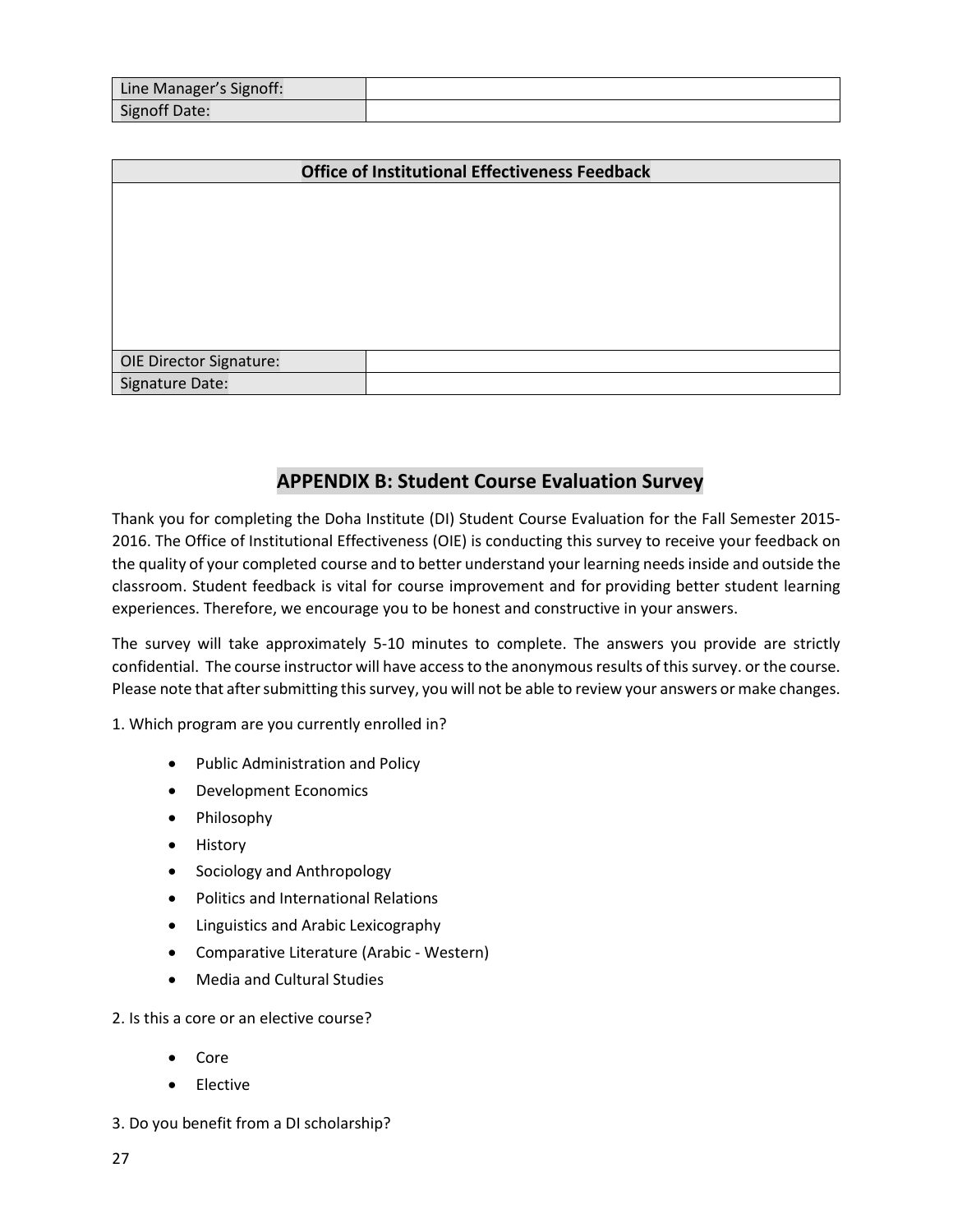- Yes, full-scholarship
- Yes, partial-scholarship
- No

# **Part 1. Course Syllabus**

4. Please rate your level of agreement with the following statement (**5** being "**Strongly Agree**" and **1** being "**Strongly Disagree"**):

## **The course syllabus (outline) clearly explained the following elements:**

|                                 | 5<br>(Strongly Agree) | 4<br>(Agree) | 3<br>(Neutral) | $\overline{2}$<br>(Disagree) | (Strongly<br>Disagree) |
|---------------------------------|-----------------------|--------------|----------------|------------------------------|------------------------|
| Course intended                 |                       |              |                |                              |                        |
| learning outcomes               |                       |              |                |                              |                        |
| Assessment<br>items*            |                       |              |                |                              |                        |
| Weekly syllabus                 |                       |              |                |                              |                        |
| plan (including<br>required and |                       |              |                |                              |                        |
| recommended<br>readings)        |                       |              |                |                              |                        |

\* Assessment items are graded tasks given by the instructors such as papers, research papers, examinations, etc.

Please expand your answer(s) (Optional):

# **Part 2: Assessment Items**

5. Please rate your level of agreement with the following statements (**5** being "**Strongly Agree**" and **1** being "**Strongly Disagree"**):

|                         | (Strongly | (Agree) | (Neutral) | (Disagree) | (Strongly |
|-------------------------|-----------|---------|-----------|------------|-----------|
|                         | Agree)    |         |           |            | Disagree) |
| The grading weight used |           |         |           |            |           |
| for each assessment     |           |         |           |            |           |
| item (such as           |           |         |           |            |           |
| examination, paper,     |           |         |           |            |           |
| etc.) was fair.         |           |         |           |            |           |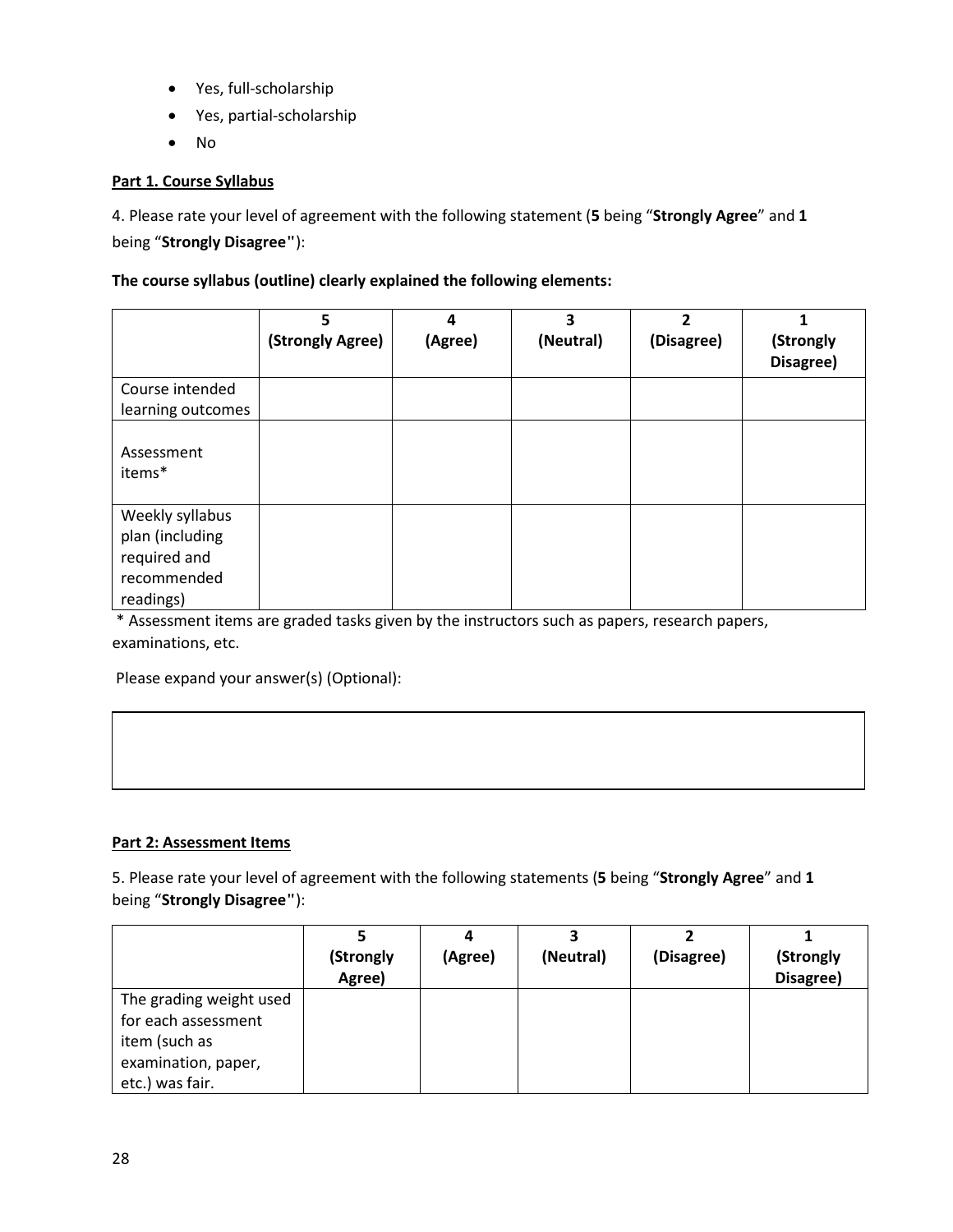| The number of           |  |  |  |
|-------------------------|--|--|--|
| assessment items was    |  |  |  |
| fair.                   |  |  |  |
| The distribution of the |  |  |  |
| student assessment      |  |  |  |
| items across the        |  |  |  |
| semester was fair.      |  |  |  |
| The assigned readings   |  |  |  |
| helped me understand    |  |  |  |
| the course's key        |  |  |  |
| concepts.               |  |  |  |
| The course assessment   |  |  |  |
| items contributed to    |  |  |  |
| meeting the course's    |  |  |  |
| learning outcomes.      |  |  |  |

Please expand your answer(s) (Optional):

# **Part 3: Content Delivery and Student-Instructor Engagement**

6**.** Please rate your level of agreement with the below statements (**5** being "**Strongly Agree**" and **1** being "**Strongly Disagree"**):

|                    | 5                | 4       | 3         | 2          | 1         |
|--------------------|------------------|---------|-----------|------------|-----------|
|                    | (Strongly Agree) | (Agree) | (Neutral) | (Disagree) | (Strongly |
|                    |                  |         |           |            | Disagree) |
| The course         |                  |         |           |            |           |
| instructor clearly |                  |         |           |            |           |
| explained the      |                  |         |           |            |           |
| course content     |                  |         |           |            |           |
| with examples      |                  |         |           |            |           |
| and related        |                  |         |           |            |           |
| course topics to   |                  |         |           |            |           |
| one another.       |                  |         |           |            |           |
| The course         |                  |         |           |            |           |
| material was       |                  |         |           |            |           |
| delivered at an    |                  |         |           |            |           |
| appropriate        |                  |         |           |            |           |
| pace/speed.        |                  |         |           |            |           |
| The instructor     |                  |         |           |            |           |
| appropriately      |                  |         |           |            |           |
| responded to       |                  |         |           |            |           |
| students'          |                  |         |           |            |           |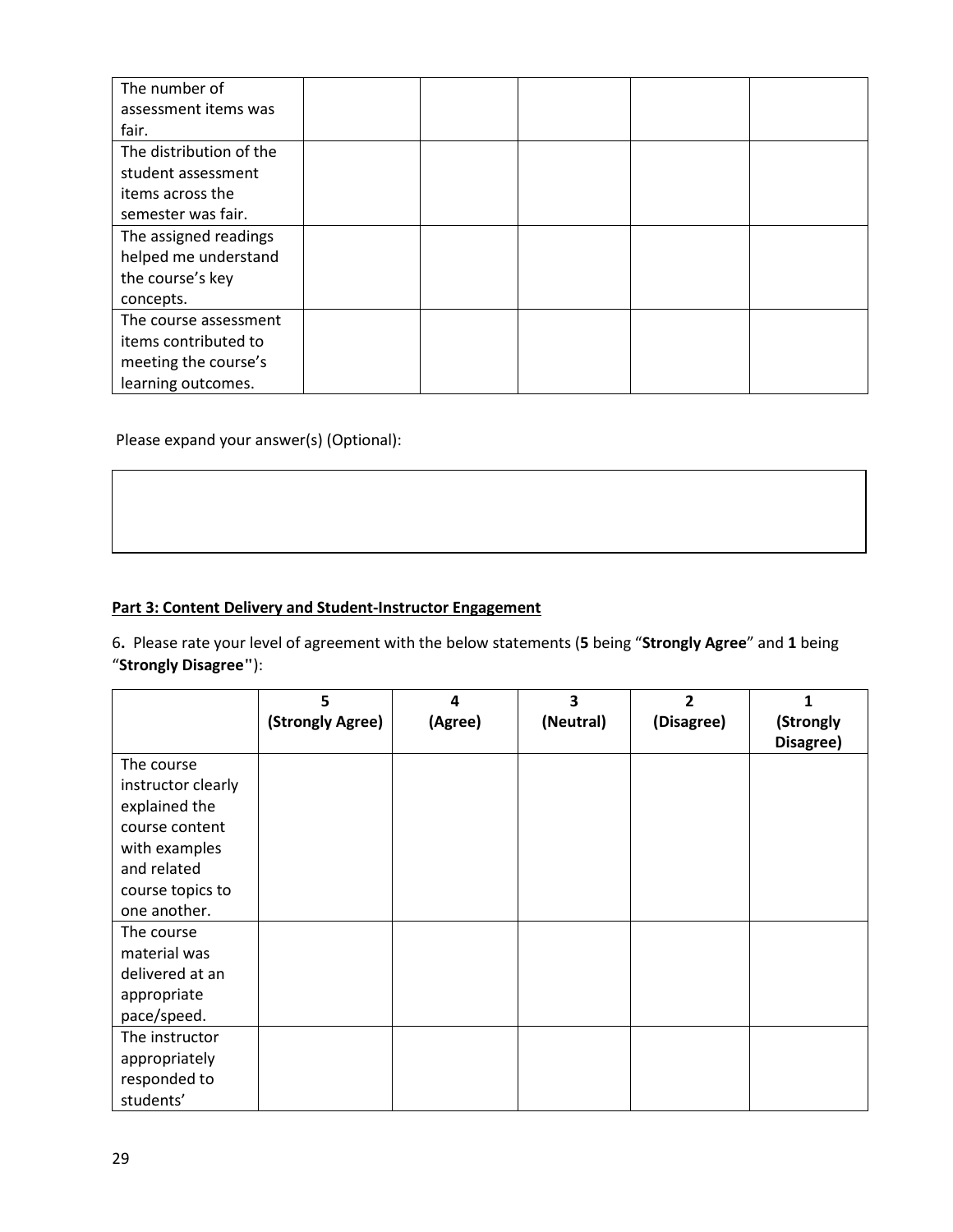| concerns or       |  |  |  |
|-------------------|--|--|--|
| questions.        |  |  |  |
| The instructor    |  |  |  |
| encouraged        |  |  |  |
| student           |  |  |  |
| participation in  |  |  |  |
| class.            |  |  |  |
| It was easy to    |  |  |  |
| meet (face-to-    |  |  |  |
| face) with the    |  |  |  |
| instructor during |  |  |  |
| office hours.     |  |  |  |

Please expand your answer(s) (Optional):

# **Part 4. Instructor Feedback**

7. Please rate your level of agreement with the below statements (**5** being "**Strongly Agree**" and **1** being "**Strongly Disagree"**):

|                          | 5         | 4       | 3         | 2          |           |
|--------------------------|-----------|---------|-----------|------------|-----------|
|                          | (Strongly | (Agree) | (Neutral) | (Disagree) | (Strongly |
|                          | Agree)    |         |           |            | Disagree) |
| The feedback provided    |           |         |           |            |           |
| on assessment item(s)    |           |         |           |            |           |
| was helpful.             |           |         |           |            |           |
| Assessment item(s) were  |           |         |           |            |           |
| returned to me in a      |           |         |           |            |           |
| timely manner.           |           |         |           |            |           |
| The instructor graded    |           |         |           |            |           |
| submitted work in a fair |           |         |           |            |           |
| manner.                  |           |         |           |            |           |
| The type of assessment   |           |         |           |            |           |
| item(s) required was     |           |         |           |            |           |
| appropriate for the      |           |         |           |            |           |
| course.                  |           |         |           |            |           |

Please expand your answer(s) (Optional):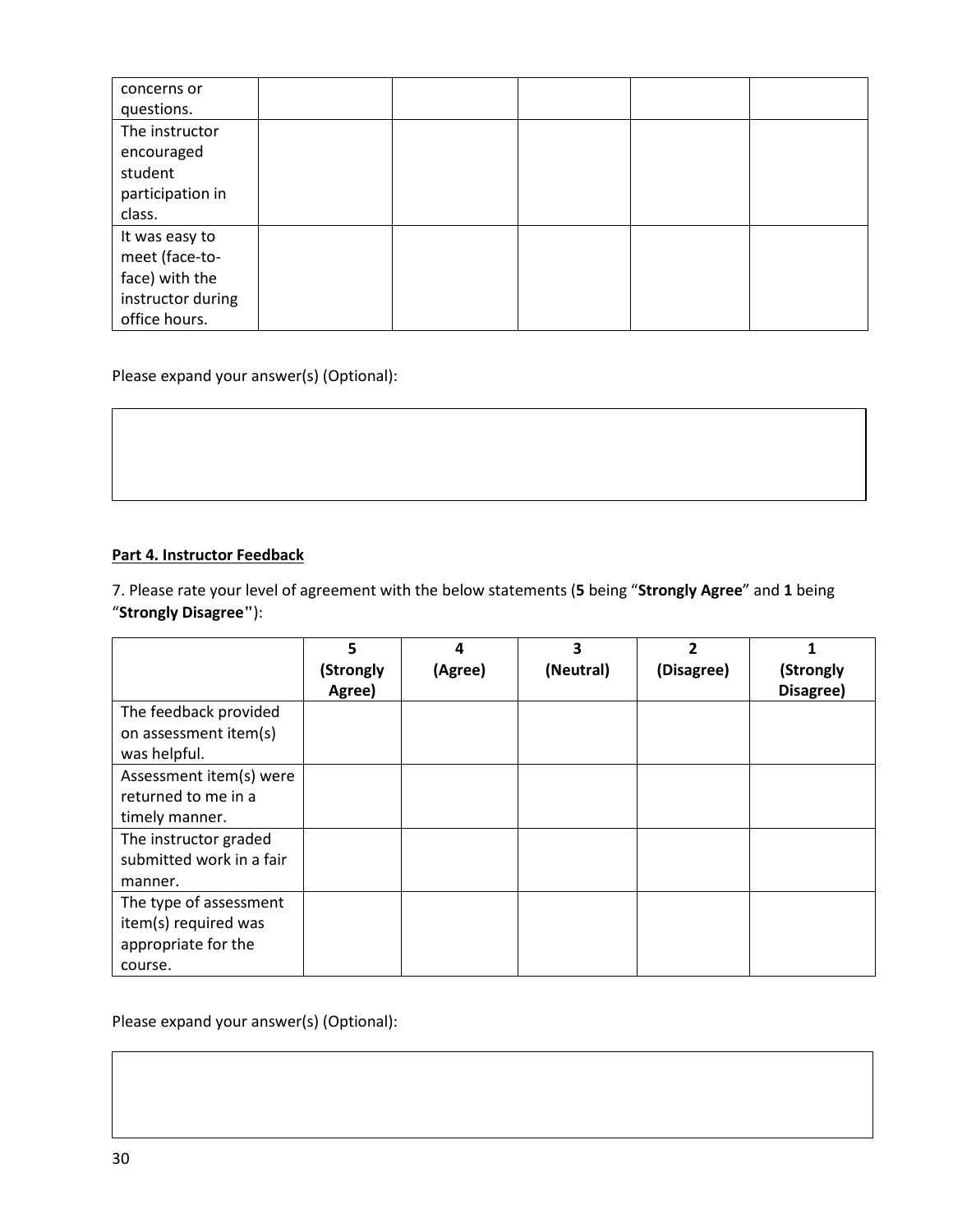## **Part 5. Learning Environment**

8. Did you experience difficulties obtaining access to library resources (e.g. reading materials) for your course from the Doha Institute library?

□ Yes

□ No

□ Not Applicable

If "Yes", please expand your answer:

9. Were the library resources available at the DI library sufficient and adequate for your course content?

□ Yes

□ No

□ Not Applicable

If "No", please expand your answer:

10. Were the IT resources and services in the classroom adequate to support the delivery of the course content?

□ Yes

□ No

□ Not Applicable

If "No", please expand your answer:

11. Was the language of instruction used by the instructor clear to you?

□ Yes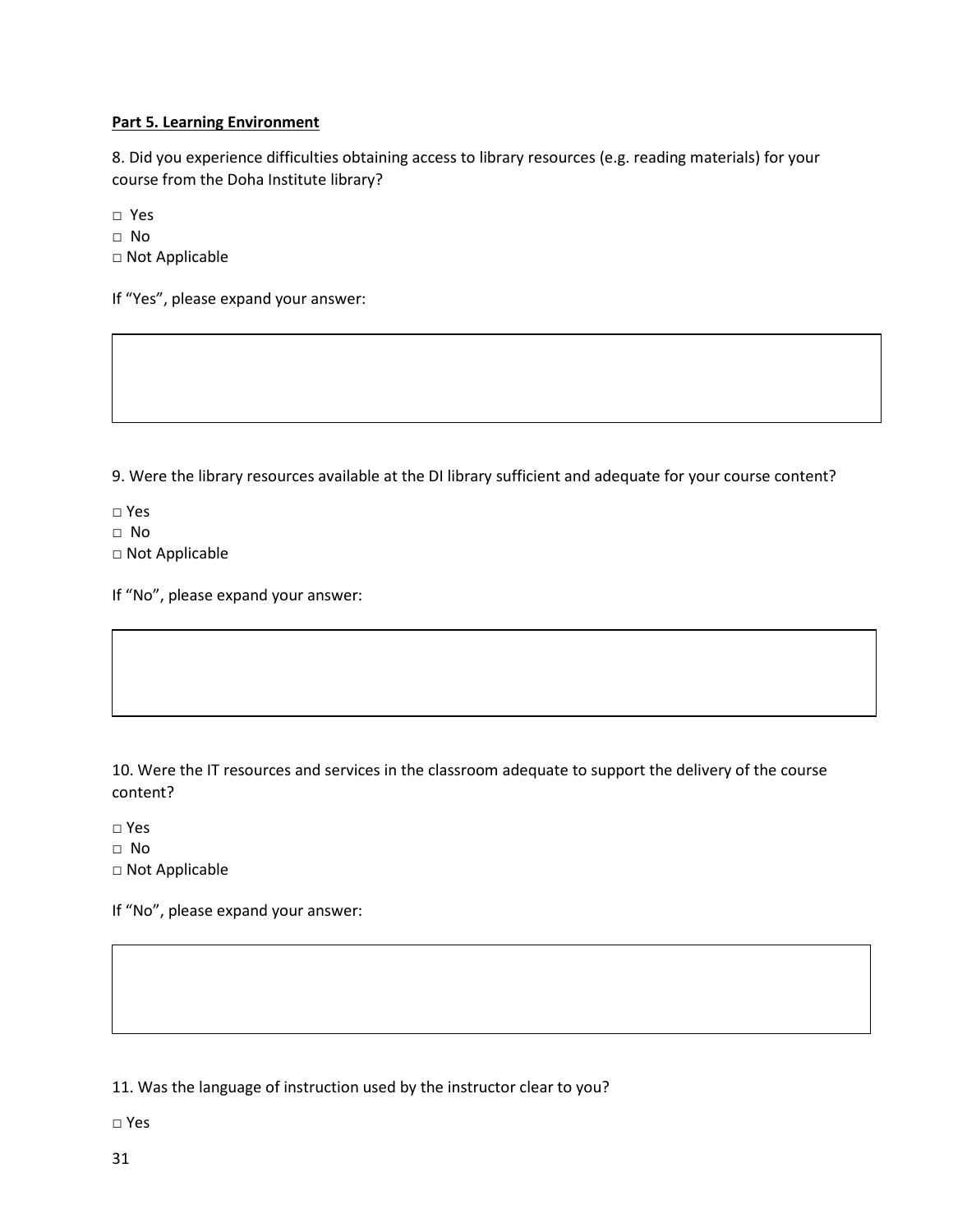If "No", please expand your answer:

12. Was the DI environment inside and outside class conducive to your learning?

□ Yes

□ No

If "No", please expand your answer:

# **Part 6. Student Self-Evaluation**

13. Please rate your level of agreement with the following statements (**5** being "**Strongly Agree**" and **1** being "**Strongly Disagree"**):

|                                                                      | 5<br>(Strongly | 4<br>(Agree) | 3<br>(Neutral) | $\overline{2}$<br>(Disagree) | 1<br>(Strongly |
|----------------------------------------------------------------------|----------------|--------------|----------------|------------------------------|----------------|
| The course<br>materials<br>enhanced my<br>interest in the<br>course. | Agree)         |              |                |                              | Disagree)      |
| The course<br>materials<br>enhanced my<br>interest in my<br>program. |                |              |                |                              |                |
| I worked hard in<br>this course.                                     |                |              |                |                              |                |
| I learned a great<br>deal in this<br>course.                         |                |              |                |                              |                |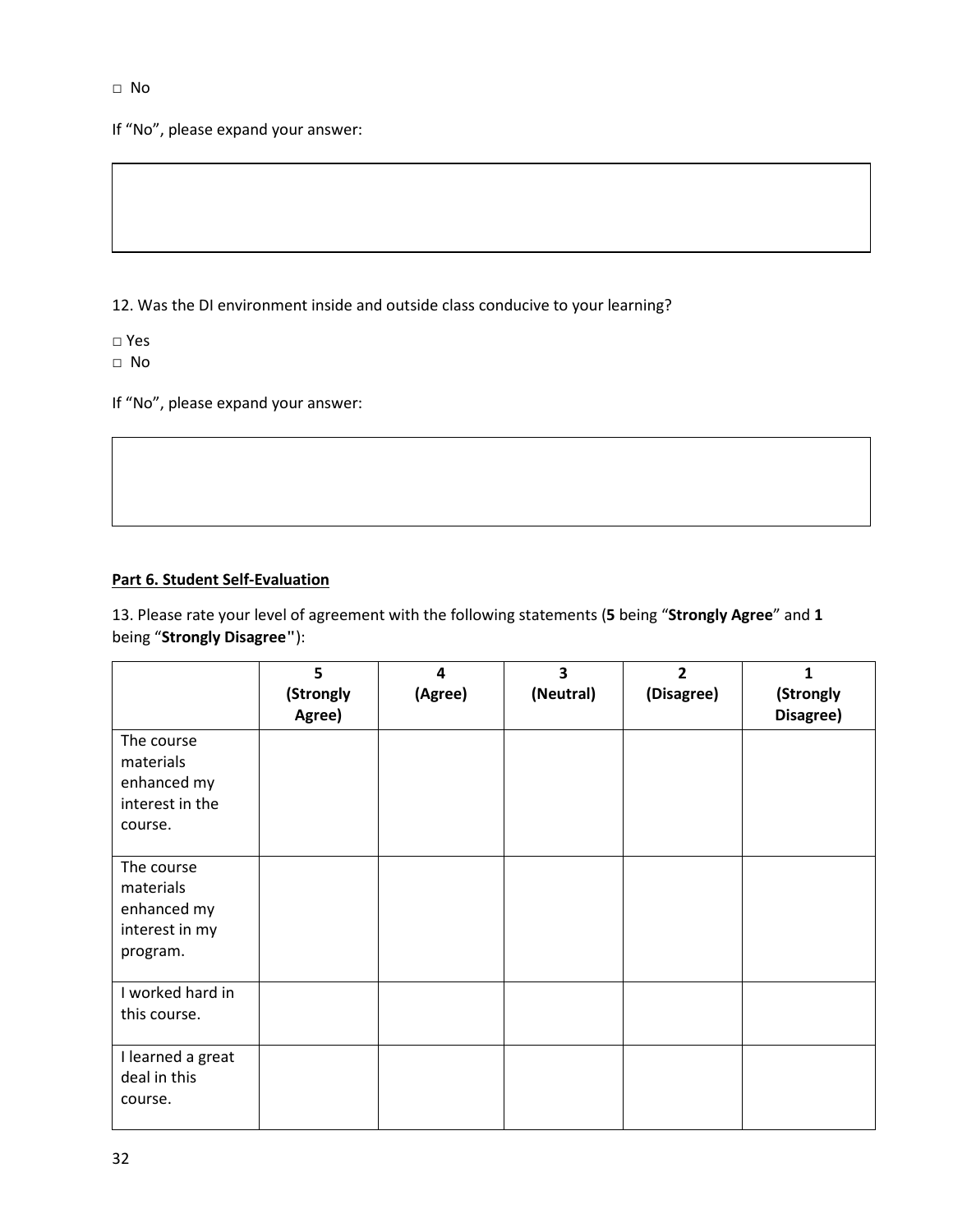# **Part 7. Overall Course Evaluation**

14. Please rate your level of agreement with the following statements (**5** being "**Strongly Agree**" and **1** being "**Strongly Disagree"**):

|                    | 5                   | 4       | כ<br>(Neutral) | (Disagree) |                        |
|--------------------|---------------------|---------|----------------|------------|------------------------|
|                    | (Strongly<br>Agree) | (Agree) |                |            | (Strongly<br>Disagree) |
| Overall, I was     |                     |         |                |            |                        |
| satisfied with the |                     |         |                |            |                        |
| course.            |                     |         |                |            |                        |
| Overall, I was     |                     |         |                |            |                        |
| satisfied with the |                     |         |                |            |                        |
| instructor's       |                     |         |                |            |                        |
| teaching.          |                     |         |                |            |                        |

15. Please outline any improvement(s) you would suggest for the course.

16. Do you have any comments for the instructor that may improve your learning experience?

17. Do you have any other comments, concerns, or challenges you may be facing in terms of your learning which you would like to share? Student may wish to address issues outside of their course in relation to the program and/or DI as a whole.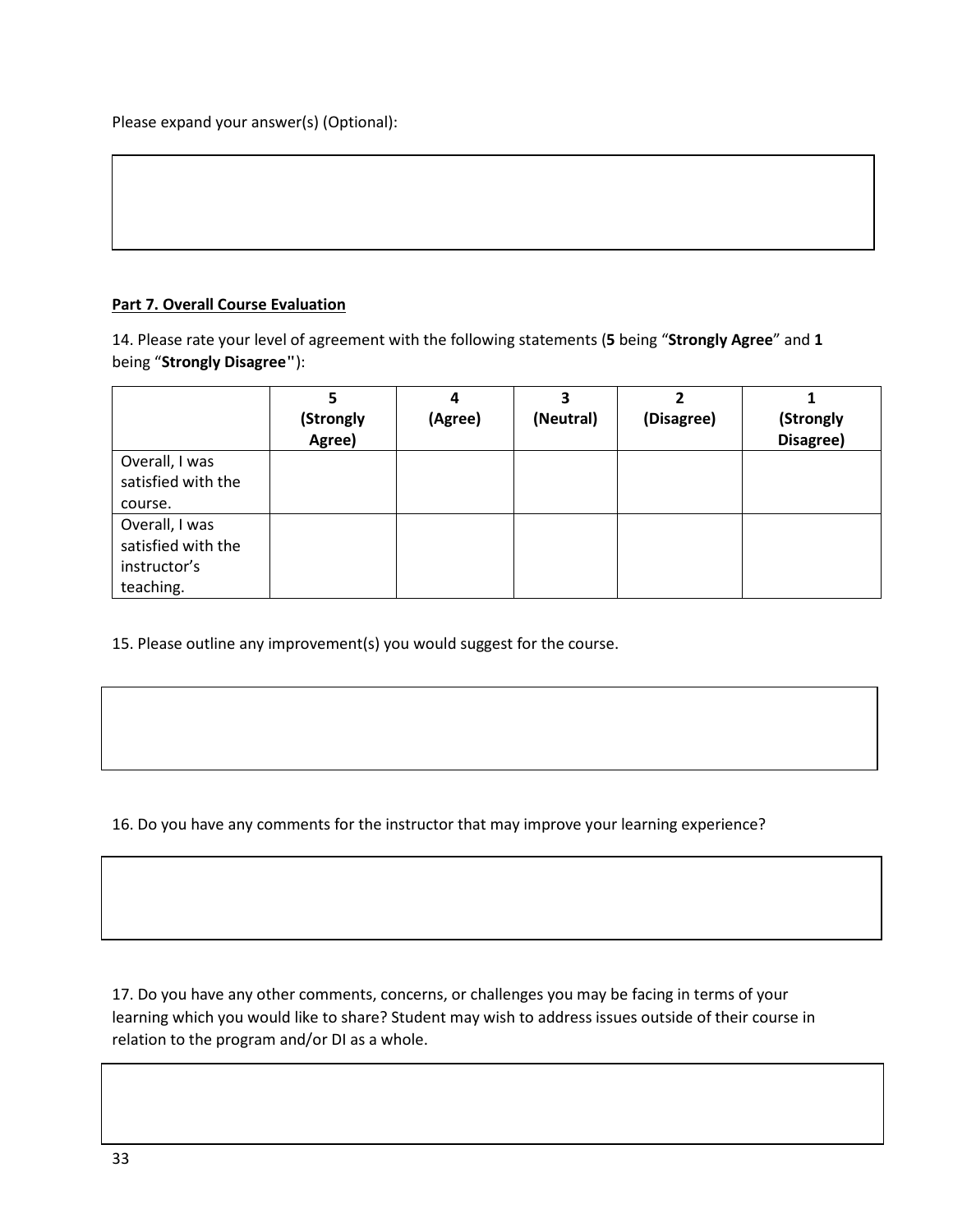# **APPENDIX C: Program Self-Study Templat[e10](#page-33-1)**

# <span id="page-33-0"></span>**I. INTRODUCTION**

# **A. Institutional Overview**

A summary of the DI's mission and goals.

# **B. Overview of the Self-Study**

Provide a brief description of the self-study introducing the program to the reviewers and previewing the major themes and accomplishments of the self-study. Highlight how the process was conducted and summarize the findings of the self-study.

# **C. Program Overview and History**

Information about the program including the year it started, its organization, and the date of the last periodic review (if applicable).

# **D. Options**

List and describe any concentrations included in the program if applicable.

# **E. Program Delivery Modes**

Describe the teaching and delivery modes used by this program.

# **F. Public Disclosure**

Provide information concerning all the places where the program goals, educational objectives/Student Learning Outcomes (SLOs), program structure and curriculum, study plans, relevant policies and guidelines, etc. are available. If this information is posted to the Web, please provide the URLs.

# **G. Program Improvements, Changes, and Pending Concerns From the Previous Periodic Review**

Summarize major program changes with an emphasis on improvements occurring since the last periodic review.

Summarize the weaknesses and concerns remaining from the most recent periodic review. Describe the actions taken to address them, including effective dates of actions, if applicable.

# **II. ACADEMIC PROGRAM (Standard One)**

<span id="page-33-1"></span><sup>&</sup>lt;sup>10</sup> Template adapted from ABET of Applied Science Accreditation Commission (R002 8-18-15).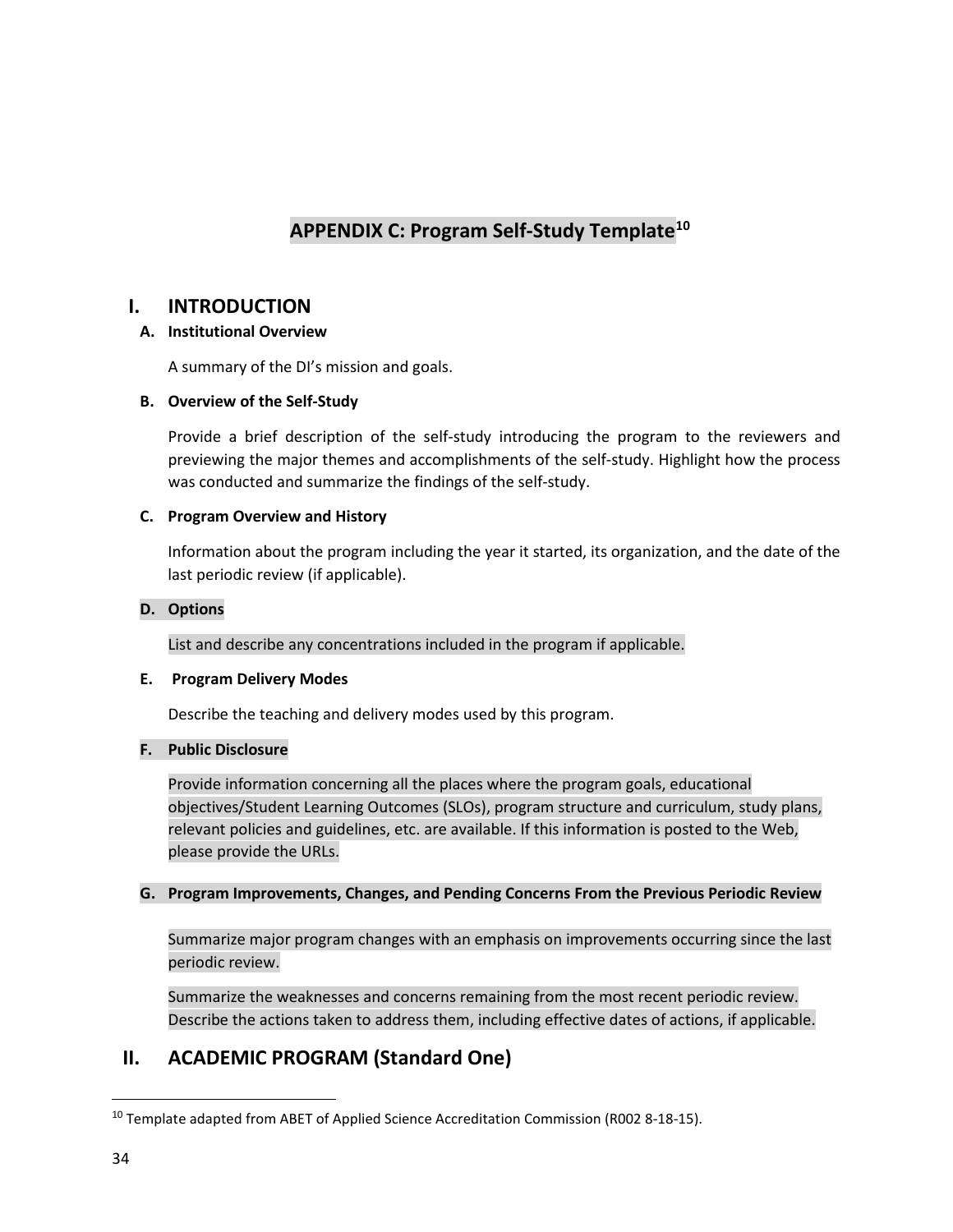#### **A. Mission Statement**

Provide the DI mission statement and the program mission statement.

#### **B. Program Goals**

List the program goals and state where these can be found. Describe how the program goals are consistent with the mission of the program and the DI.

#### **C. Program Constituencies**

List the program constituencies. Describe how the program goals meet the needs of these constituencies.

#### **D. Process for Review of Program Goals**

Describe the process that periodically reviews the program goals including how the program's various constituencies are involved in this process.

Describe how this process is systematically utilized to ensure that the program's goals remain consistent with the DI mission and the program constituents' needs.

#### **E. Student Learning Outcomes**

Describe the process used for establishing and revising student learning outcomes.

List the student learning outcomes, and indicate where the student learning outcomes are documented.

Describe how student learning outcomes prepare graduates to attain the program goals.

#### **F. Program Curriculum**

- Include the plan of study for students in this program.
- Describe how the curriculum aligns with the program goals.
- Describe how the curriculum and its associated prerequisite structures support the attainment of student learning outcomes.
- State how your program curriculum integrates an interdisciplinary component and how it helps attain the student learning outcomes.
- If your program has a capstone or thesis for students, please describe how this capstone or thesis is based upon the cumulative knowledge and skills acquired in earlier course work.
- Include a syllabus for each course.
- Describe the materials (sample student work such as exams, papers, etc.) that will be available for review during external reviewers' visit to demonstrate the extent of the program curriculum's attainment of each student learning outcome.

#### **G. Continuous Improvement**

Document your processes for regularly assessing and evaluating the extent to which the student learning outcomes are being attained in addition to the extent to which the student learning outcomes are being attained. It should also describe how the results of these processes are utilized to affect continuous improvement of the program.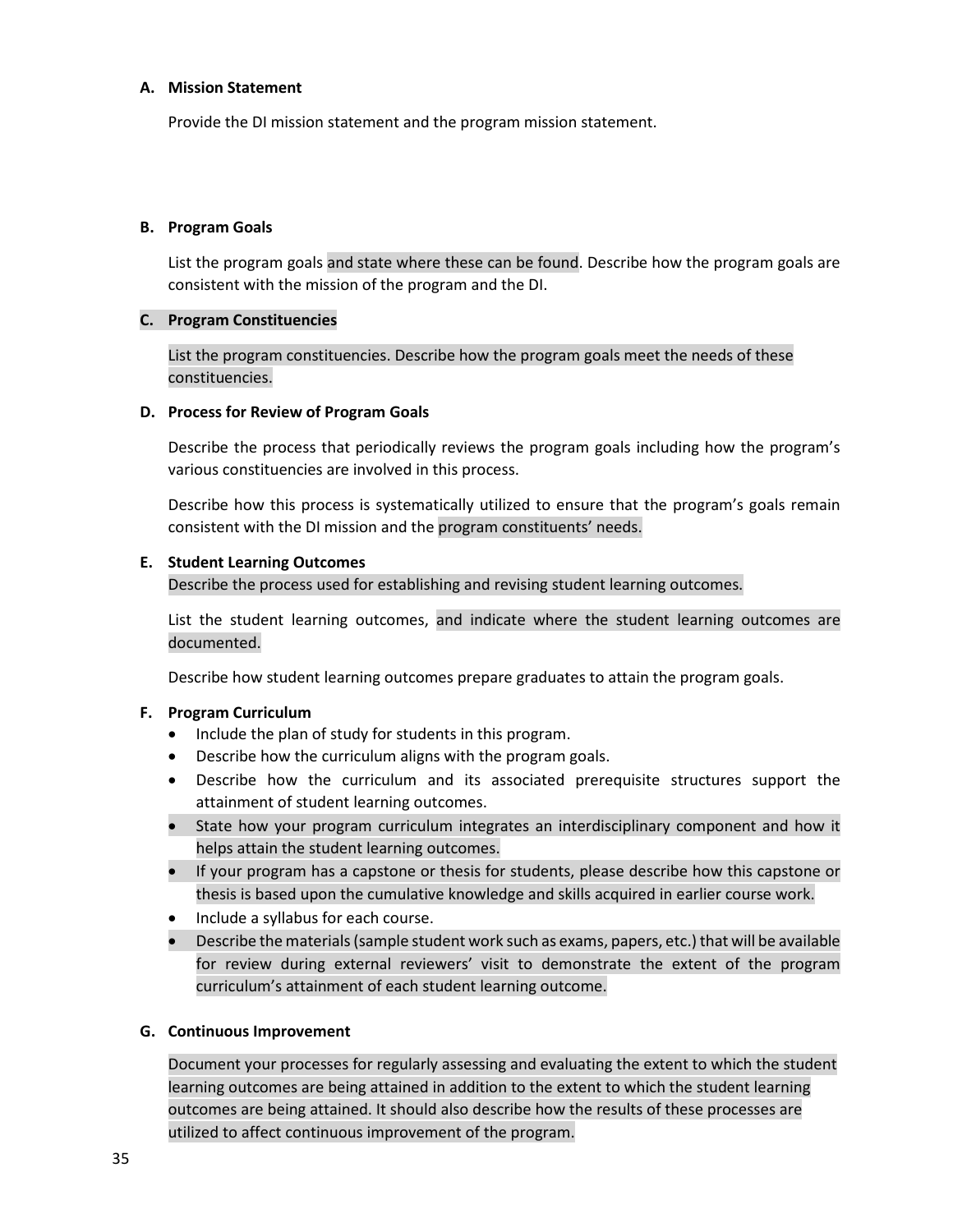# **1. Assessment of Student Learning Outcomes**

- o A listing and description of the assessment processes used to gather the data upon which the evaluation of student learning outcome is based. Examples of data collection processes may include, but are not limited to, specific exam questions, essay questions or other processes that are relevant and appropriate to the program.
- o The frequency with which these assessment processes are carried out.
- o The expected level of attainment for each of the student learning outcomes.
- o Summaries of the results of the evaluation process and an analysis illustrating the extent to which student learning outcomes are being attained.
- o An explanation of how results are documented and archived.

# 2. **Demonstrating Improvement**<sup>[11](#page-35-0)</sup>

Describe how the results of the evaluation processes for the student learning outcomes and any other available information have been systematically used as input in the continuous improvement of the program. Describe the results of any changes (whether or not effective) in those cases where re-assessment of the results has been completed.

#### **H. Conformance to Qualifications Framework**

Include the Program Specification document (Appendix E) that ensures conformance of the program to the QAA's "Master's Degree Characteristics Statement" and the "Framework for Higher Education Qualifications" as the descriptor for qualification at the master's degree level.

# **III. STUDENTS (Standard Two)**

For the sections below, attach any written policies that apply.

# **A. Student Recruitment, Admissions, and Enrollment Criteria and Practices**

Summarize the requirements and process for recruiting, accepting new students into the program, and any enrollment criteria and practices specific to the program.

#### **B. Evaluating Student Performance**

Summarize the process by which student performance is evaluated (assessment) and student progress is monitored. Include information on how the program ensures and documents that students are meeting prerequisites and how it handles the situation when a prerequisite has not been met.

#### **C. Transfer Students and Transfer Courses**

Summarize the requirements and process for accepting transfer students and transfer credit.

# **D. Academic Advising and Career Guidance**

Summarize the process for academic student advising and career guidance to students. Include information on how often students are advised and who provides the advising.

# **E. Graduation Requirements**

<span id="page-35-0"></span> $11$ Copies of assessment materials used as evidence to demonstrate improvement in section (1) above must be available for review at the time of the visit.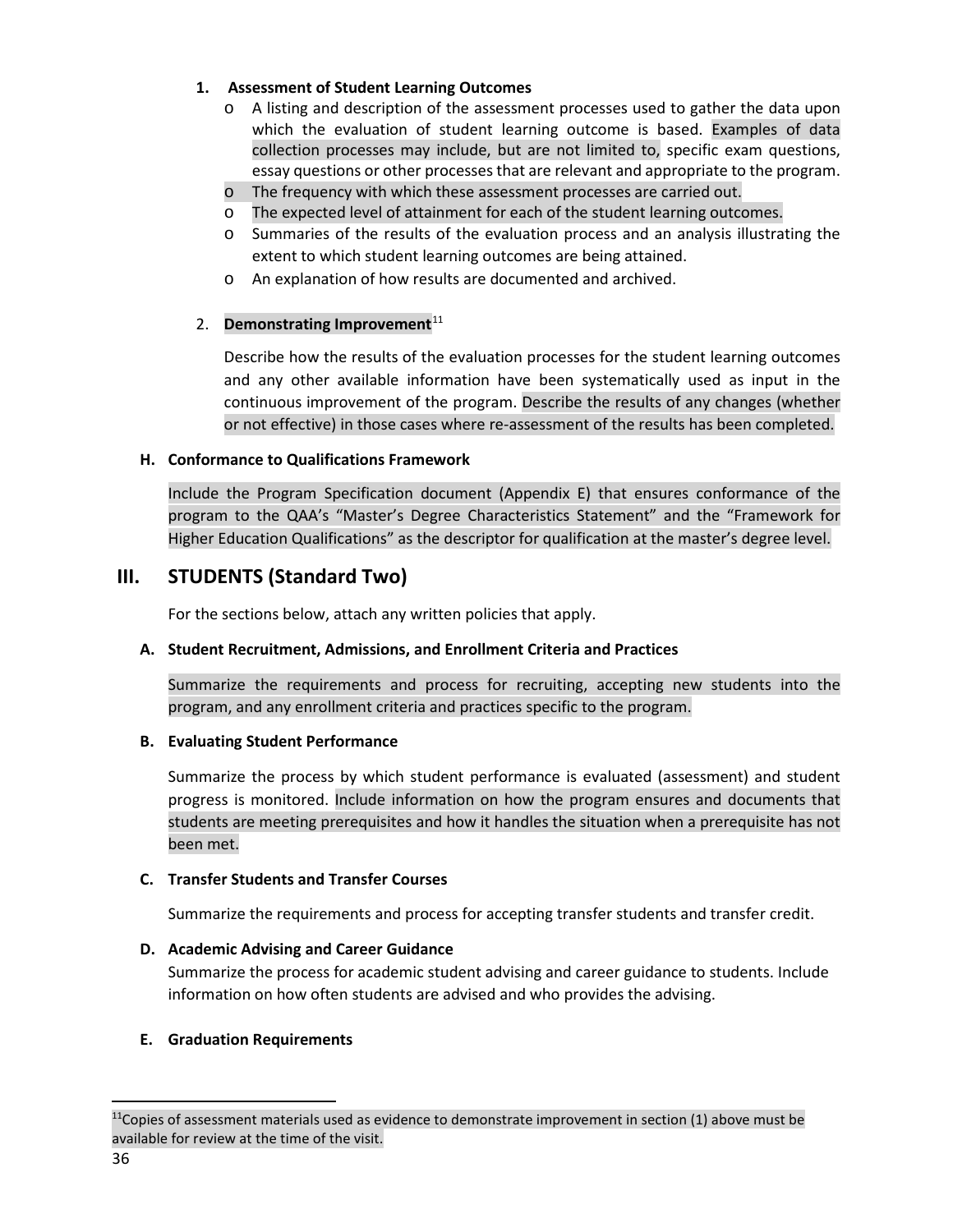Summarize graduation requirements for the program and the process for ensuring and documenting that graduates complete all graduation requirements for the program.

# **F. Dissertations and Transcripts of Recent Graduates**

Provide dissertations and grade transcripts for some of the most recent graduates to the peer review team.

Also, provide sample copies of the same students' undergraduate academic transcripts that were used to make an admission decision.

# **G. Student Diversity**

Summarize the process by which the program subscribes to promoting diversity and a climate of inclusiveness through its recruitment, admissions, and student support in line with DI policy.

# **IV. FACULTY (Standard Three)**

# **A. Faculty Qualifications**

Describe the qualifications of the faculty and how they are adequate to cover all curricular areas of the program and also meet any applicable program criteria. This description should include the composition, size, credentials, and experience of the faculty. Provide full C.Vs of faculty in the appendices of the self-study.

# **B. Faculty Workload**

Provide a summary of faculty workload and describe this information in terms of workload expectations or requirements for the current academic year.

#### **C. Faculty Size**

Discuss the adequacy of the size of the faculty and describe the extent and quality of faculty involvement in interactions with students, student advising, and oversight of the program.

#### **D. Professional Development**

Provide descriptions of professional development activities for faculty and how the DI supports such activities.

# **E. Authority and Responsibility of Faculty**

Describe the role played by the faculty with respect to course creation, modification and evaluation, their role in the definition and revision of program goals and student learning outcomes, and their role in the attainment of the student learning outcomes. Describe the roles of others on campus, e.g., dean or provost, with respect to these areas.

# **V. RESEARCH (Standard Four)**

# **A. Contribution of the Program**

Describe the contributions of the program in relation to advancing knowledge, research, and practice in its discipline.

#### **B. Research Areas**

Identify the research expectations of the faculty.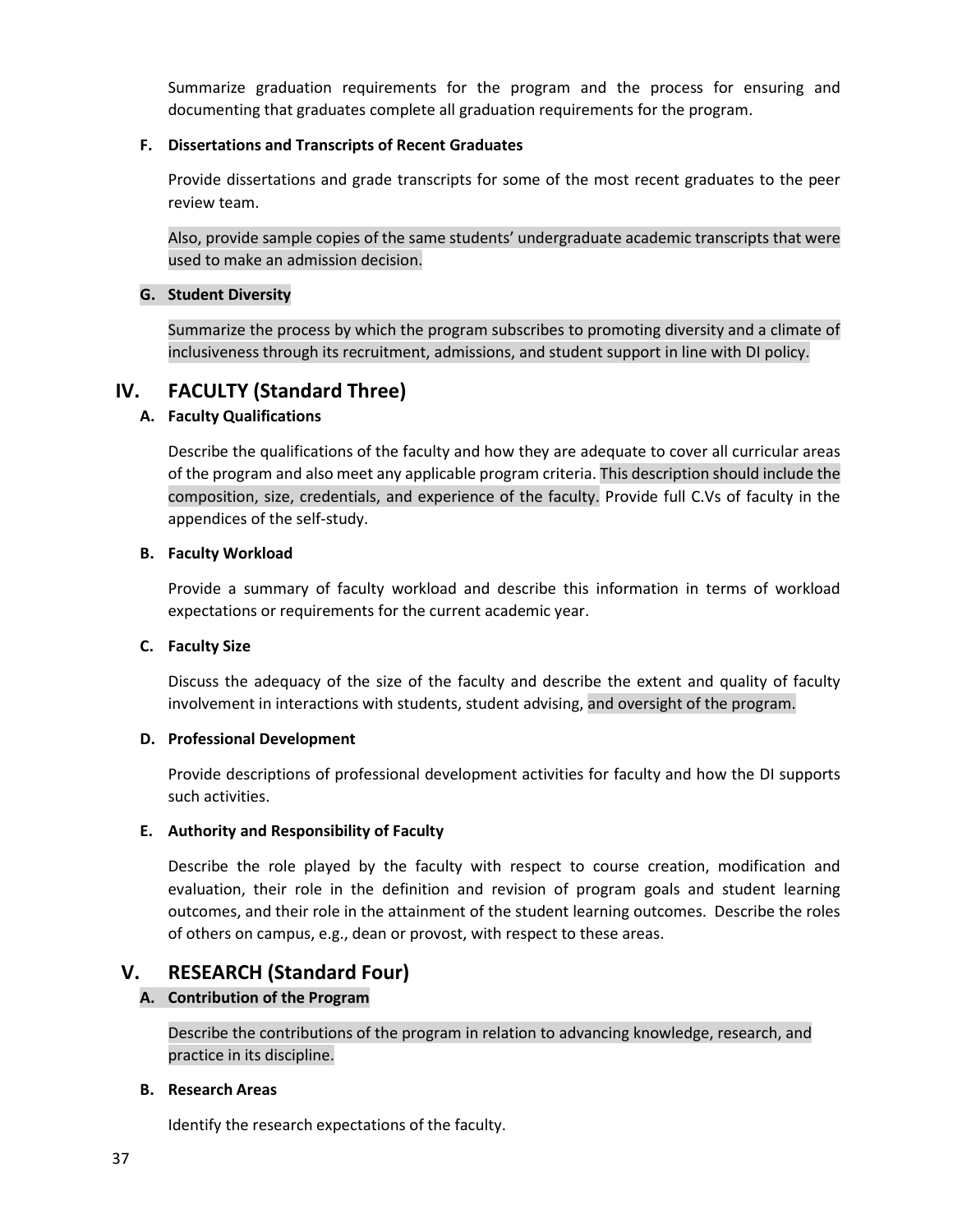Provide evidence of all the research areas that the program is involved in, emphasizing their relevance to the program and to the DI research strategy.

Highlight research activities undertaken by faculty and students where appropriate.

## **C. Grants**

Describe any grant, external or internal, obtained by the program and include the research output (e.g. a journal article, a chapter, or conference paper) of each research activity relevant to the program.

#### **D. Other**

#### *Research Support*

Discuss the overall institutional DI Research Support Policy and the implications of that policy for research and scholarship associated with the program.

Describe the physical, fiscal, technological and administrative resources available to support the program's research activities.

#### *Cooperative Arrangements*

Provide evidence and discuss any cooperative arrangement for research that has a bearing on the program.

# **VI. FACILITIES AND LEARNING RESOURCES (Standard Five)**

#### **A. Offices and Classrooms**

Summarize each of the program's facilities in terms of their ability to support the attainment of the student learning outcomes and program goals, and to provide an atmosphere conducive to learning.

- Offices (such as administrative, faculty, clerical, and teaching assistants) and any associated equipment that is typically available there.
- Classrooms and associated equipment that are typically available where the program courses are taught.

#### **B. Library Services**

Describe and evaluate the capability of the library to serve the program including the adequacy of the library's collection relative to the needs of the program and the faculty, the adequacy of the process by which faculty or students order books or subscriptions, the library's systems for locating and obtaining electronic information, and any other library services relevant to the needs of the program.

#### **C. IT Services**

Describe and evaluate the adequacy of information systems and IT service to serve the program and support the attainment of student learning outcomes.

# **VII. INSTITUTIONAL SUPPORT (Standard Six)**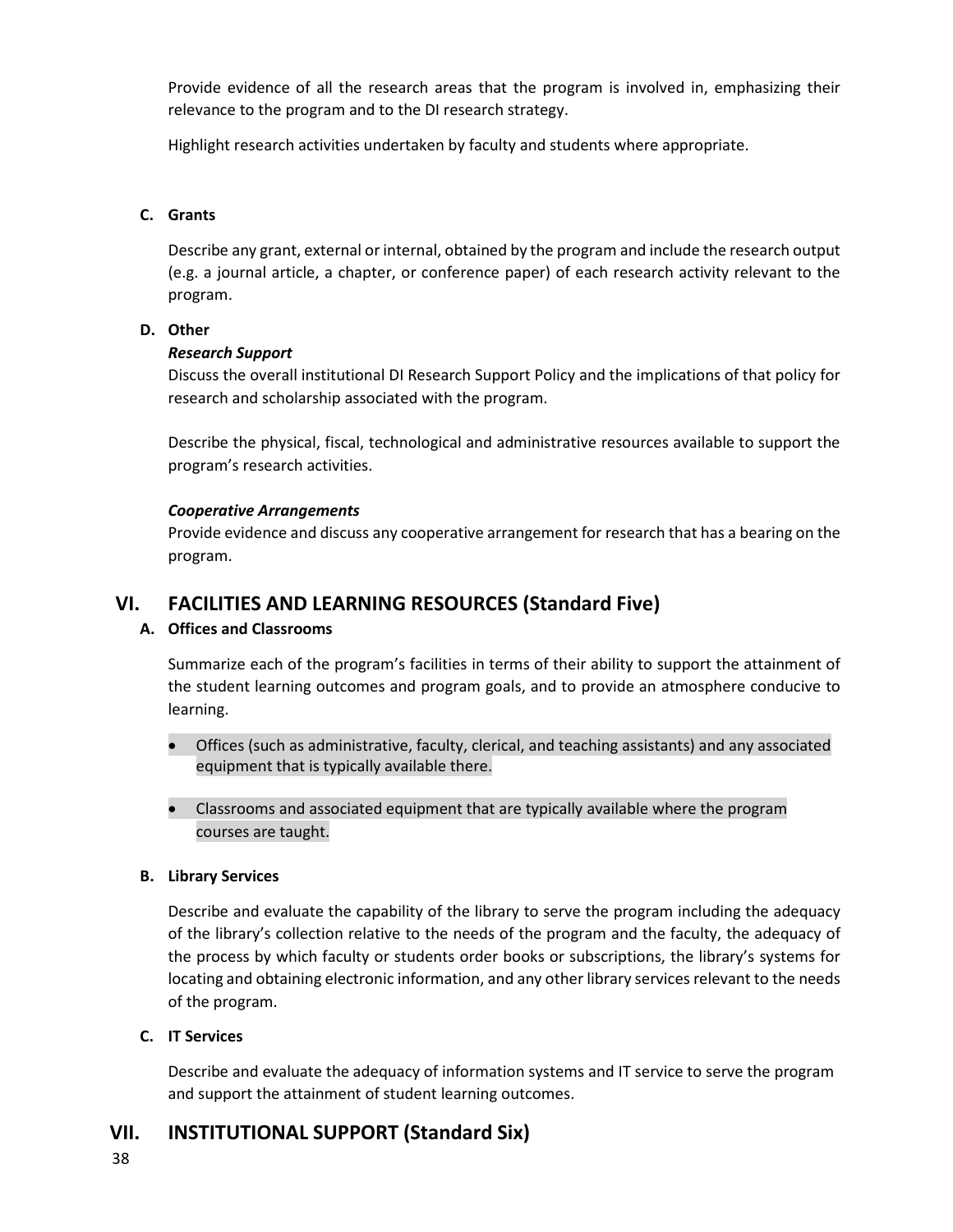## **A. Leadership and Governance**

Describe the leadership and governance of the program and discuss its adequacy to ensure the quality and continuity of the program and how the leadership is involved in decisions that affect the program.

# **B. Program Budget and Financial Support**

- Describe the process used to establish the program's budget and provide evidence of continuity of institutional support for the program. Explain the sources of financial support including both recurring and non-recurring funds.
- Describe how teaching is supported by the institution in terms of graders, teaching assistants, teaching workshops, etc.
- To the extent not described above, describe how resources are provided to acquire, maintain, and upgrade the infrastructures, facilities, and equipment used in the program.
- Assess the adequacy of the resources described in this section with respect to the students in the program being able to attain the student learning outcomes.

# **C. Staffing**

Describe the adequacy of the staff (instructional and administrative) and institutional services provided to the program. Discuss methods used to retain and train staff.

# **D. Faculty Hiring and Retention**

- Describe the process for hiring new faculty.
- Describe strategies used to retain current qualified faculty.

#### **E. Support of Faculty Professional Development**

Describe the adequacy of support for faculty professional development, and how such activities such as sabbaticals, travel, workshops, and seminars, etc. are planned and supported.

# **VIII. SELF-STUDY RESULTS**

Describe the findings of the self-study, including a description and analysis of the strengths, weaknesses, opportunities, and challenges for the program.

Describe how the results of the self-study will be used to make enhancements to the program including its curriculum, the delivery thereof, and the overall level of student learning and program effectiveness.

Include an action plan for the following year(s) describing how these enhancements will be implemented.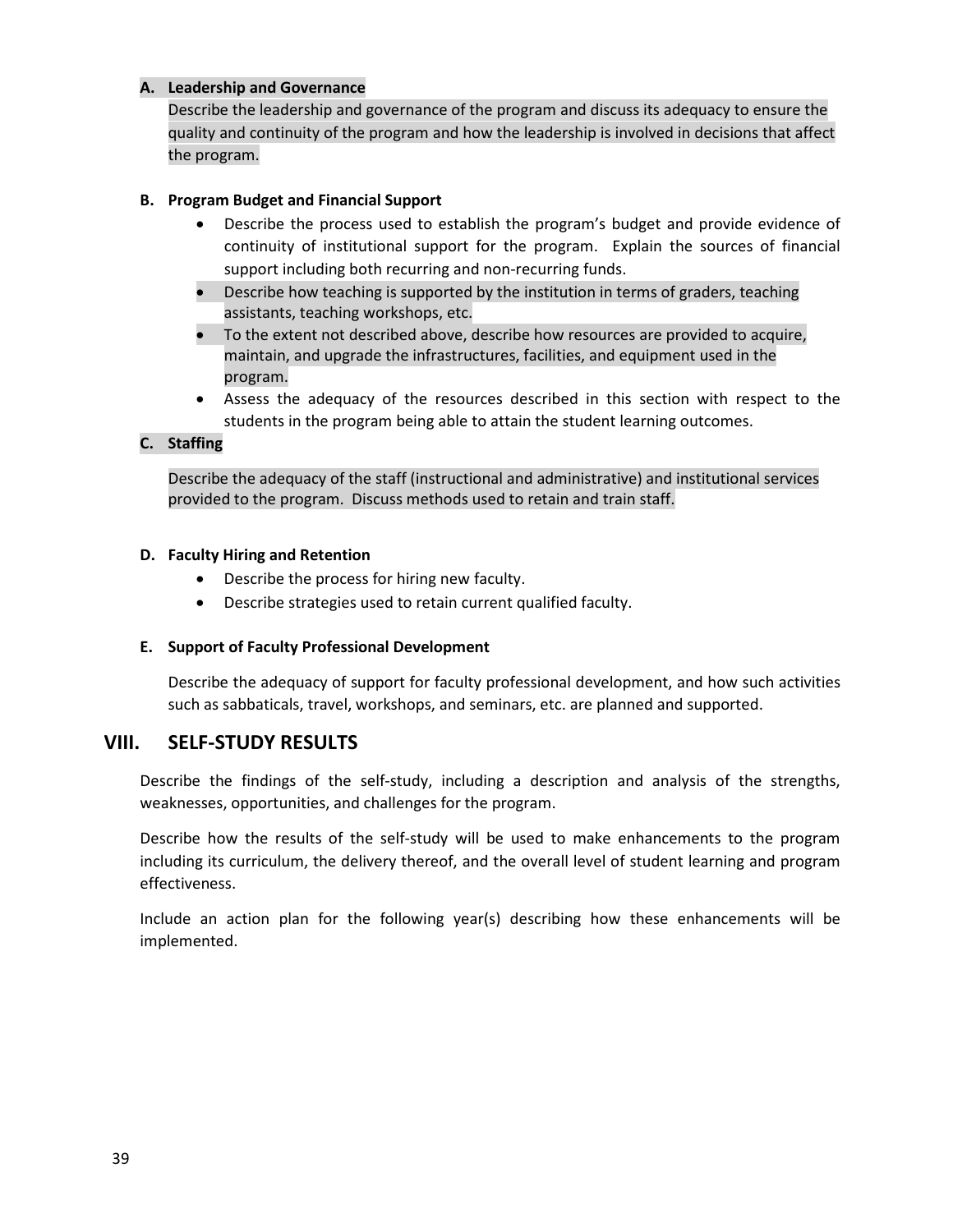# **APPENDIX D: Illustrative Site Visit Agenda[12](#page-39-1)**

| Day 1. Fiist Day Oli Callipus |                                                                                 |  |  |
|-------------------------------|---------------------------------------------------------------------------------|--|--|
| 8:30 am                       | Welcome and briefing by OIE Director                                            |  |  |
| $9:00$ am                     | Meeting with the head of program and relevant                                   |  |  |
|                               | faculty                                                                         |  |  |
| 10:00 am                      | Meeting with the Dean                                                           |  |  |
| 10:30 am                      | Meetings with faculty individually or in groups                                 |  |  |
| 12:30 pm                      | Lunch with faculty                                                              |  |  |
| 2:00 pm                       | Reviewers conduct on-site review of documentation                               |  |  |
| 4:30 pm                       | <b>Meetings</b><br>with<br>students,<br>alumni,<br>other<br>and<br>stakeholders |  |  |
| 6:00 pm                       | External reviewers meet, review information already                             |  |  |
|                               | covered, sum-up their findings, and set priorities for                          |  |  |
|                               | gathering further information                                                   |  |  |
| Day II: Second Day on Campus  |                                                                                 |  |  |
| 8:30 am                       | Meeting with the head of program to facilitate any                              |  |  |
|                               | further arrangements                                                            |  |  |
| $9:00$ am                     | Visit to the Library                                                            |  |  |
| 9:30 am                       | Visit to other DI facilities including classes, student                         |  |  |
|                               | support departments, etc.                                                       |  |  |
| 10:30 am                      | Finish reviewing documentation, including exams,                                |  |  |
|                               | and/or assignments and papers from the student                                  |  |  |
|                               | sample reported in the self-study                                               |  |  |
| 12:30 am                      | Lunch with faculty                                                              |  |  |
| $2:00$ pm                     | Further interviews with faculty                                                 |  |  |
|                               |                                                                                 |  |  |
| 3:30 pm                       | Final meeting with the head of the program                                      |  |  |
| 4:00 pm                       | Final meeting with the Dean                                                     |  |  |
| 5:00 pm                       | Site visit is completed                                                         |  |  |
| Day 3: Discussing the Report  |                                                                                 |  |  |
| $8:00$ am                     | Reviewers meet to discuss and agree on the findings                             |  |  |
|                               | and the way to finalize the report                                              |  |  |
| 4:00 pm                       | Exit meeting with the Provost where external                                    |  |  |
|                               | reviewers give an oral presentation of the major                                |  |  |
|                               | findings                                                                        |  |  |
|                               | <b>Illustrative Agenda</b>                                                      |  |  |

# <span id="page-39-0"></span>**Day I: First Day On Campus**

<span id="page-39-1"></span><sup>40</sup>  $12$  This agenda is tentative and can be modified by the external review team as they deem fit.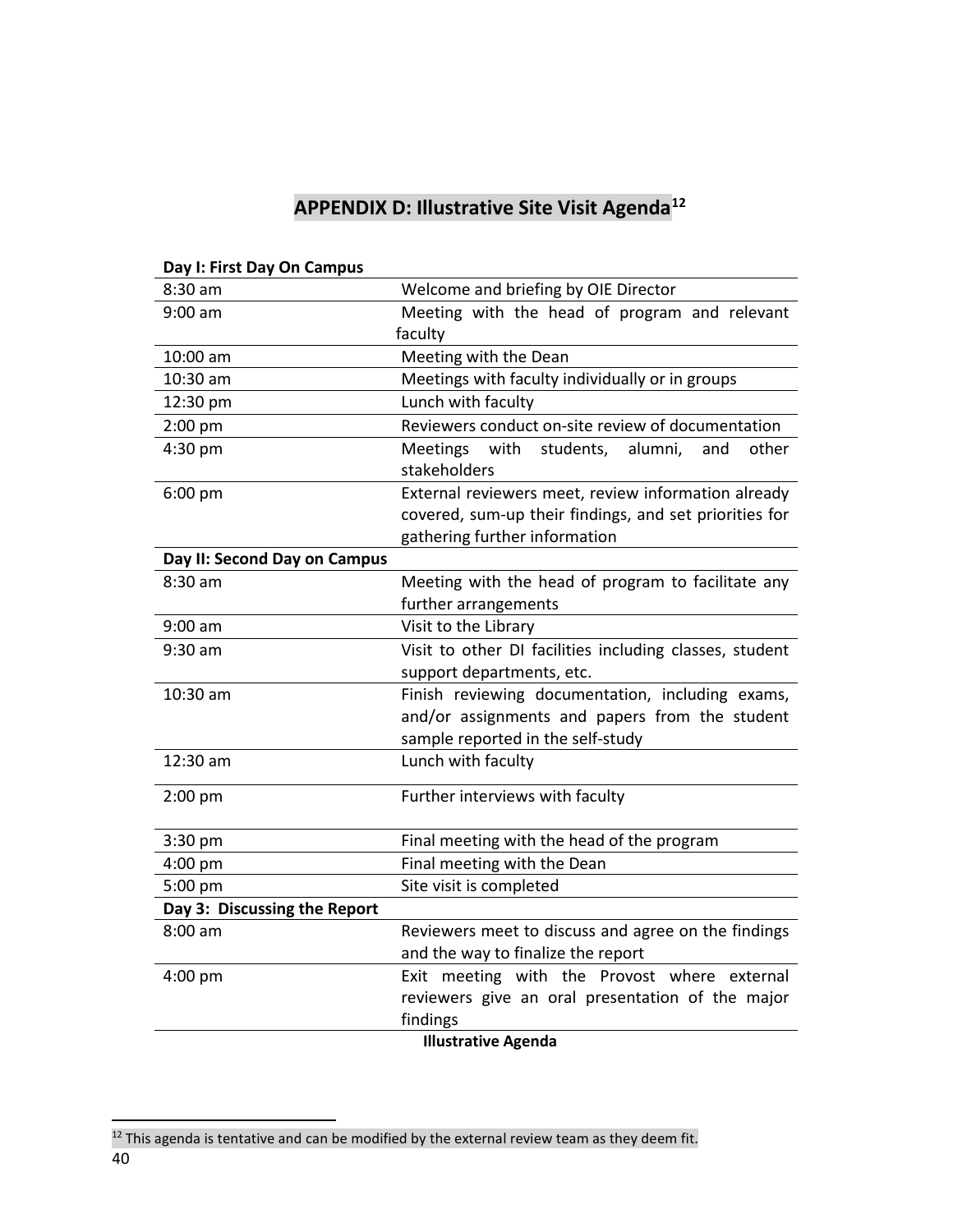

# **APPENDIX E: Program Specification Template and Guidelines**

<span id="page-40-0"></span>Please ensure that a complete and updated copy of this document is submitted to the Dean's Office and that any updates on this document are communicated before the beginning of each semester. This document serves to record and maintain the design specification, structure and content of the programs in the School. It also serves in assessment and improvement activities of the programs especially in external periodic reviews and accreditation.

This document references and conforms to the Quality Assurance Agency (QAA) in the United Kingdom program design specifications, which include the "Framework for Higher Education Qualifications in England, Wales and Northern Ireland,"[13](#page-40-1) "Master's Degree Characteristics Statement,"[14](#page-40-2) and *"*Guidelines for preparing programme specifications."<sup>[15](#page-40-3)</sup> Programs must conform to these specifications, and in this regard, we ask you to refer to these documents, as they are helpful resources and provide additional details for the sections below. For section 3 "Educational Objectives/Student Learning Outcomes, Teaching, and Assessment Methods," please refer to Annex A at the bottom of this document for important information.

You will find descriptive and guiding notes in red between brackets [] for each section of this document. For any inquiries, please do not hesitate to contact the Dean's Office.

<span id="page-40-1"></span> <sup>13&</sup>quot;The Framework for Higher Education Qualifications in England, Wales and Northern Ireland." *Qaa.ac.uk*. The Quality Assurance Agency for Higher Education, Aug, 2008. Web.

<span id="page-40-3"></span><span id="page-40-2"></span><sup>&</sup>lt;http://www.qaa.ac.uk/en/Publications/Documents/Framework-Higher-Education-Qualifications-08.pdf>. 14 "Characteristics Statement: Master's Degree." *Qaa.ac.uk*. The Quality Assurance Agency for Higher Education, Sept, 2015. Web. <http://www.qaa.ac.uk/en/Publications/Documents/Masters-Degree-Characteristics-15.pdf>. 15"Guidelines for Preparing Programme Specifications." *Qaa.ac.uk*. The Quality Assurance Agency for Higher Education, 2006. Web. <http://www.qaa.ac.uk/en/Publications/Documents/Guidelines-for-preparing-programmespecifications.pdf>. *Now replaced by Expectation A2.2 of the UK Quality Code for Higher Education - Part A: Setting and maintaining academic standards.*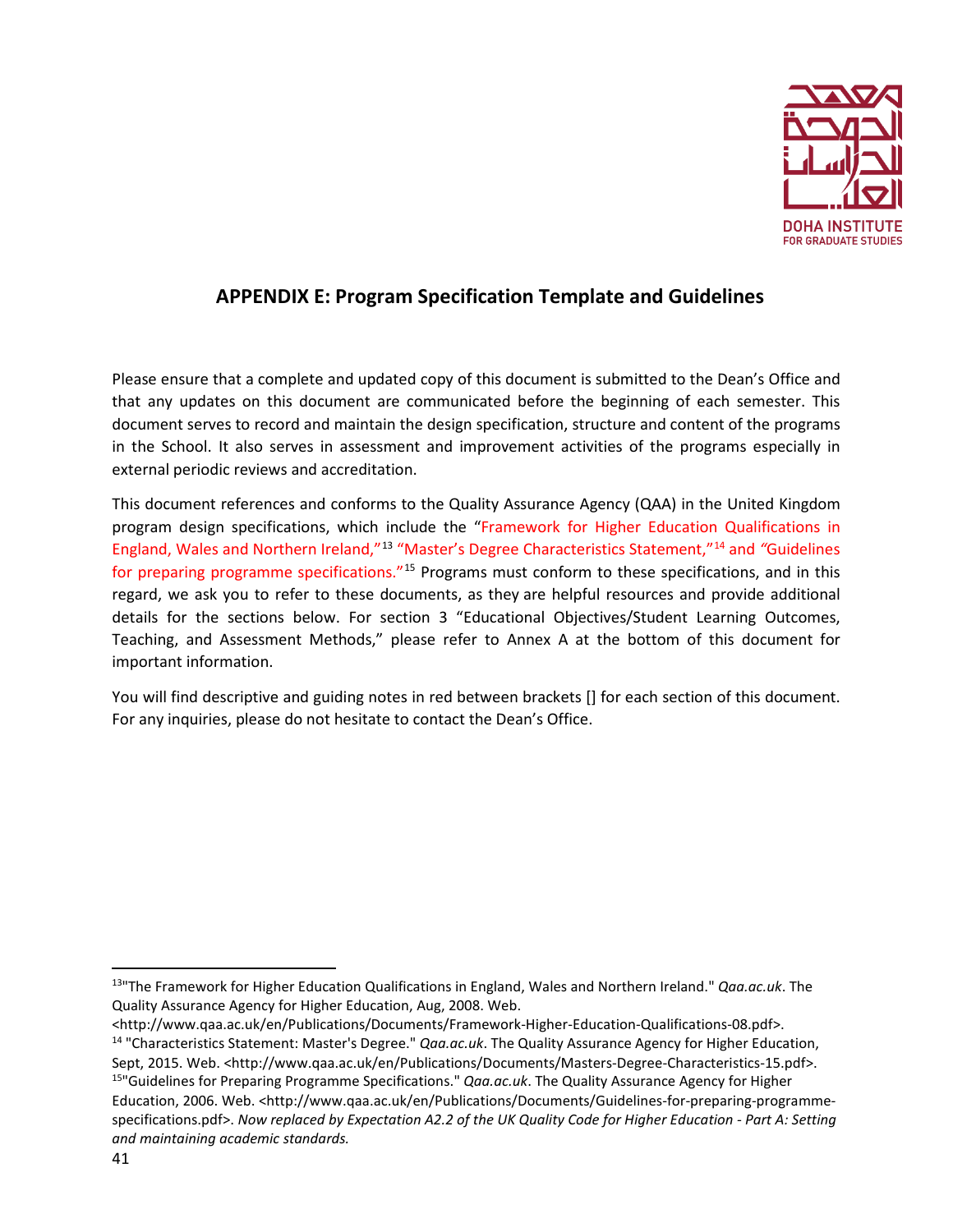#### **1. Program Details**

| Program Name:         |  |
|-----------------------|--|
| Head of Program Name: |  |
| Last revision date:   |  |

#### **2. Program Mission and Goals**

[Please complete the elements below]

A. Program's Mission:

[The mission that defines the overall purpose(s) the program aims to achieve]

B. Program Goals:

[They are general goals that help achieve the program's mission. Goals provide the scope and priorities of the program's academic activities and functions, and set the basis of defining the program's objectives/student learning outcomes]

- C. The constituency the program intends to serve (e.g. students, employers, professionals, and/or others) and how the program goals meet the needs of the constituency:
- D. The contributions of the program in relation to advancing knowledge, research, and/or practice in its discipline(s):
- E. Relation of the program's mission and goals to the School's and DI's mission:

#### **3. Educational Objectives/Student Learning Outcomes, Teaching, and Assessment Methods**

[Please list all of your **program**'s Educational Objectives/Student Leaning Outcomes (SLOs), the teaching, and the assessment methods using the **SLO Rubric Table** below.

**SLOs** are clear and specific statements that are derived from the program's goals (each goal may have more than one outcome). They identify what students will have gained as a result of their educational experience, and are directly linked to the *knowledge and understanding, and skills* students will have gained after completing a program. Consider what it is that a successful student is expected to know and understand, and the skills that they should be able to demonstrate upon completion of their program. **The teaching methods** are what will enable students to achieve student learning outcomes and the **assessment methods** are what will be used to demonstrate these outcomes' achievement.

When developing your program's SLOs, teaching, and assessment methods, please refer to the description below extracted from the QAA's "Guidelines for preparing programme specifications" for examples of teaching and assessment methods suitable for the following different types of student learning outcomes: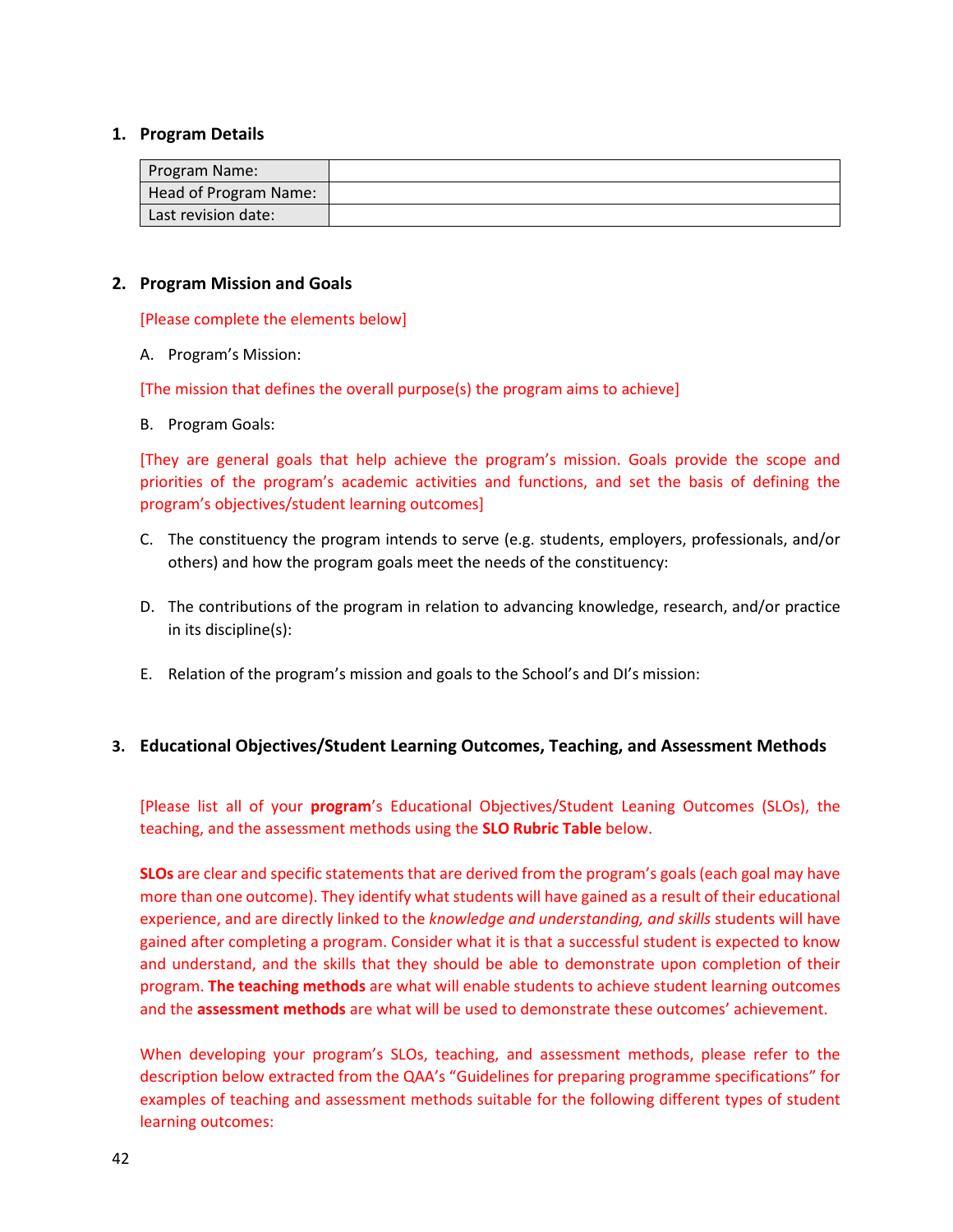- *"knowledge and understanding of a subject is often developed through lectures and seminars. Such direct teaching methods are usually supported by directed study of textbooks and journal articles and by assignment or project work. Knowledge and understanding is often assessed through written examinations, but most if not all assessment methods will require some demonstration of knowledge and understanding.*
- *intellectual skills such as analysis, synthesis, evaluation, and problem solving may be practiced and demonstrated through more active learning processes involving assignments or projects, group-learning activity such as a seminar or tutorial, workshop, or field-based activity. Assessment of intellectual skills can utilise written examinations or problem-based exercises. Independent project work or research dissertations are typically used to demonstrate capability in a range of intellectual skills linked to specialist knowledge, understanding and practical skills.*
- *practical skills need to be developed through opportunities to practise the activity in an appropriate learning context (eg field, or workplace placement). Workbooks or guidance manuals may also be used to support learning. Assessment of competence in exercising a practical skill must involve practical demonstration of it.*
- *transferable/key skills that are readily transferable to employment and other contexts, such as communication, teamwork etc can be developed through naturally arising opportunities within the curriculum. For example, written communication skills can be developed and assessed through essays or dissertations; oral communication skills through presentations in seminars; or team working skills through collaborative projects. Skills may be developed also through extra-curricular activities including work experience, student representative work, and social and cultural activities."]*

| <b>Type of Student</b><br><b>Learning Outcome</b> | <b>Student Learning Outcomes</b><br>(SLOs)<br>On successfully completing this<br>program, the student will able<br>to: | <b>Teaching Methods</b><br>facilitated by the<br>following teaching<br>activities (in/out of class): | <b>Assessment Methods</b><br>and evidenced by the<br>following assessment<br>methods: |
|---------------------------------------------------|------------------------------------------------------------------------------------------------------------------------|------------------------------------------------------------------------------------------------------|---------------------------------------------------------------------------------------|
|                                                   | SLO 1:                                                                                                                 |                                                                                                      |                                                                                       |
| Knowledge and<br>Understanding                    | SLO 2:                                                                                                                 |                                                                                                      |                                                                                       |
|                                                   | <b>SLO 3:</b>                                                                                                          |                                                                                                      |                                                                                       |
| <b>Intellectual Skills</b>                        | SLO 4:                                                                                                                 |                                                                                                      |                                                                                       |
| <b>Practical Skills</b>                           | SLO 5:                                                                                                                 |                                                                                                      |                                                                                       |

# **SLO Rubric Table**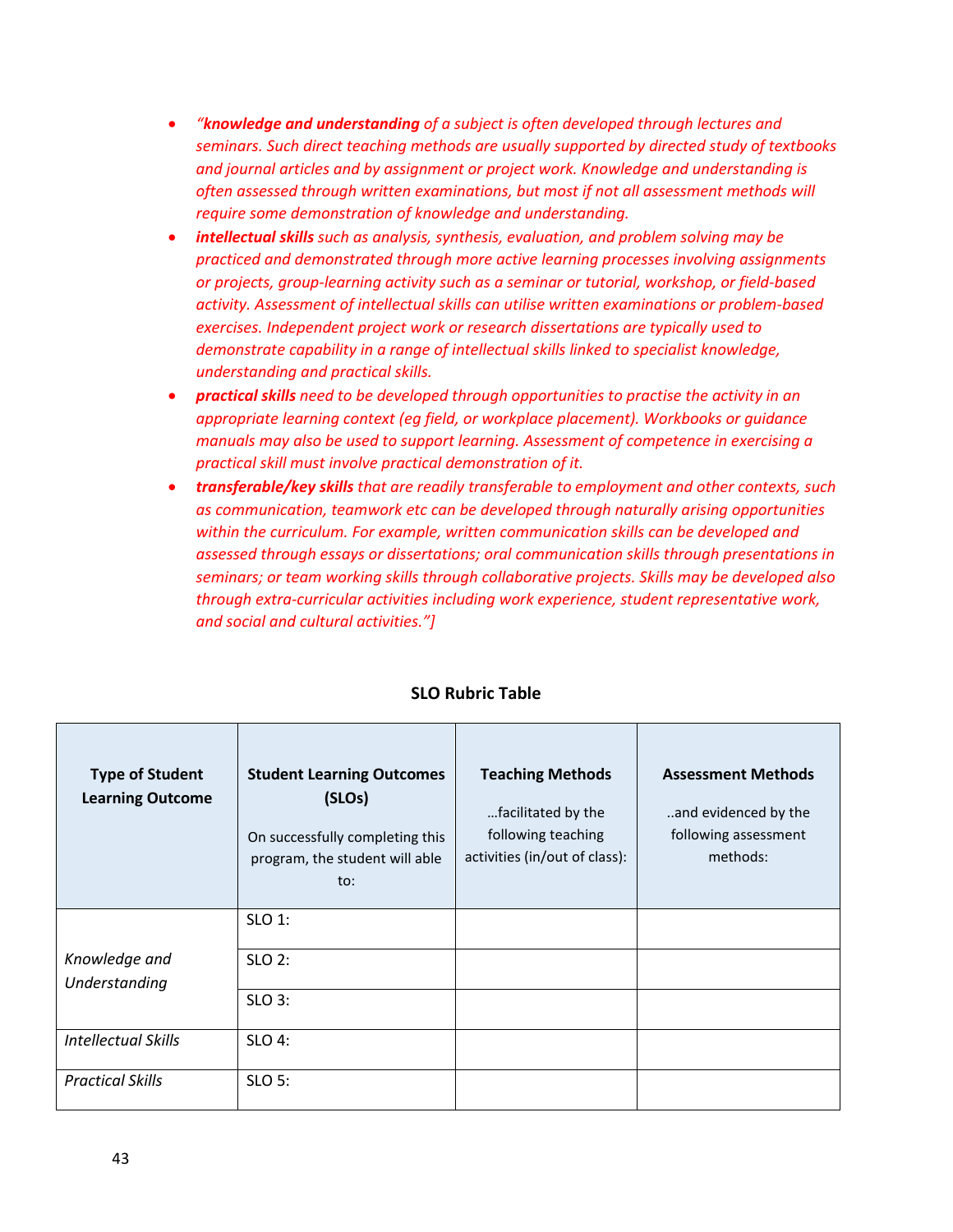| $Transferrable/key$ skills $\vert$ SLO 6: |  |  |
|-------------------------------------------|--|--|
|                                           |  |  |

# **4. Program Structure**

All programs total to 30 credits and follow the structure below:

## A. School Core Compulsory Courses (6 credits)

- Issues in Social Sciences and Humanities I
- Issues in Social Sciences and Humanities II

#### B. Program Requirements (18 credits)

a. Program Core Compulsory Courses:

*Please list each course with its title, numbers of credits, and short description (1-2 sentences)*

b. Concentration Tracks (if applicable):

*For each concentration track offered please, provide the following:*

- *Concentration Track Title*
- *Concentration Track Description (1-2 sentences)*
- *Course Title*
- *Course Description (1-2 sentences)*
- *Number of credits required*
- c. Special Topics:

*List the possible special topics courses that will be offered. Include course title and description (1-2 sentences). Also, include how many credits and classes are required as a special topic.*

#### C. Thesis (6 credits)

*Please explain any specific requirements for the thesis including word length, methodology and the means of supervision.* 

# **5. Minimum Entry Requirements for the Program**

[Please list any specific entry requirements (apart from the requirements needed at the DI level) for this program, if applicable. e.g. if students are expected to come from a particular background or have some relevant experience]

#### **6. Career Destinations**

[Please explain how students can use the knowledge and skills, etc. acquired during their study towards future career avenues (1-2 paragraphs)]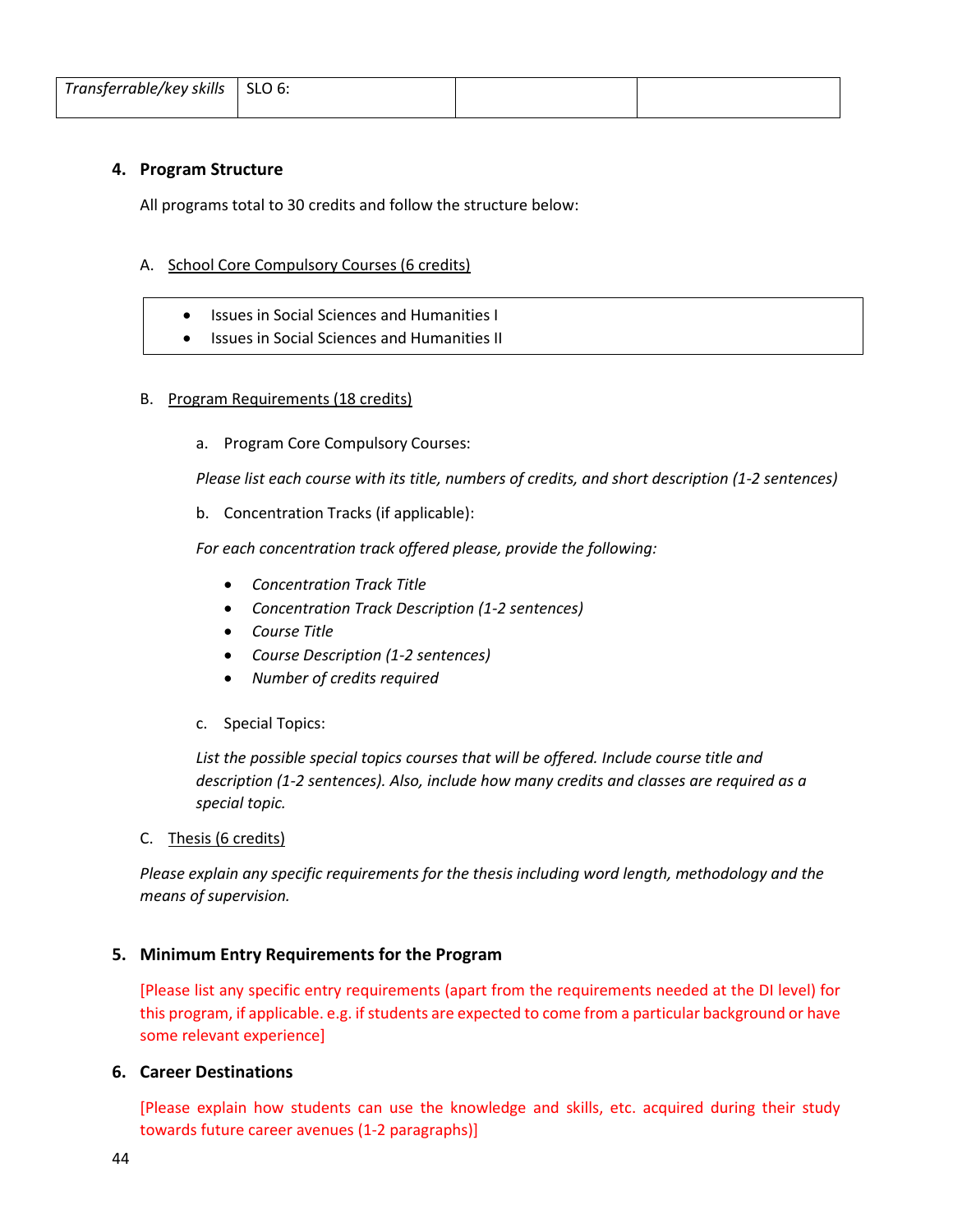# **7. Relation of Program Structure to Mission and Goals**

[Please include a general description in 1 or 2 paragraphs of how the program's structure relate to the mission and goals of the program]

## **Annex A**

Programs in SOSH must be consistent with the requirements and characteristics set within the QAA's Framework for Higher Education Qualifications. Therefore, please ensure that your program's SLOs in section 3 of this document are consistent and conform to the qualification references of a master's degree at Level 7 (quoted below) which are outlined in the aforementioned framework (p. 20-23) and which are built on the elements of knowledge and understanding, and skills:

# "*Master's degrees are awarded to students who have demonstrated:*

- *a systematic understanding of knowledge, and a critical awareness of current problems and/or new insights, much of which is at, or informed by, the forefront of their academic discipline, field of study or area of professional practice*
- *a comprehensive understanding of techniques applicable to their own research or advanced scholarship*
- *originality in the application of knowledge, together with a practical understanding of how established techniques of research and enquiry are used to create and interpret knowledge in the discipline*
- *conceptual understanding that enables the student:* 
	- o *to evaluate critically current research and advanced scholarship in the discipline*
	- o *to evaluate methodologies and develop critiques of them and, where appropriate, to propose new hypotheses.*

#### *Typically, holders of the qualification will be able to:*

- *deal with complex issues both systematically and creatively, make sound judgements in the absence of complete data, and communicate their conclusions clearly to specialist and nonspecialist audiences*
- *demonstrate self-direction and originality in tackling and solving problems, and act autonomously in planning and implementing tasks at a professional or equivalent level*
- *continue to advance their knowledge and understanding, and to develop new skills to a high level.*

#### *And holders will have:*

- *the qualities and transferable skills necessary for employment requiring:*
	- o *the exercise of initiative and personal responsibility*
	- o *decision-making in complex and unpredictable situations*
	- o *the independent learning ability required for continuing professional development."*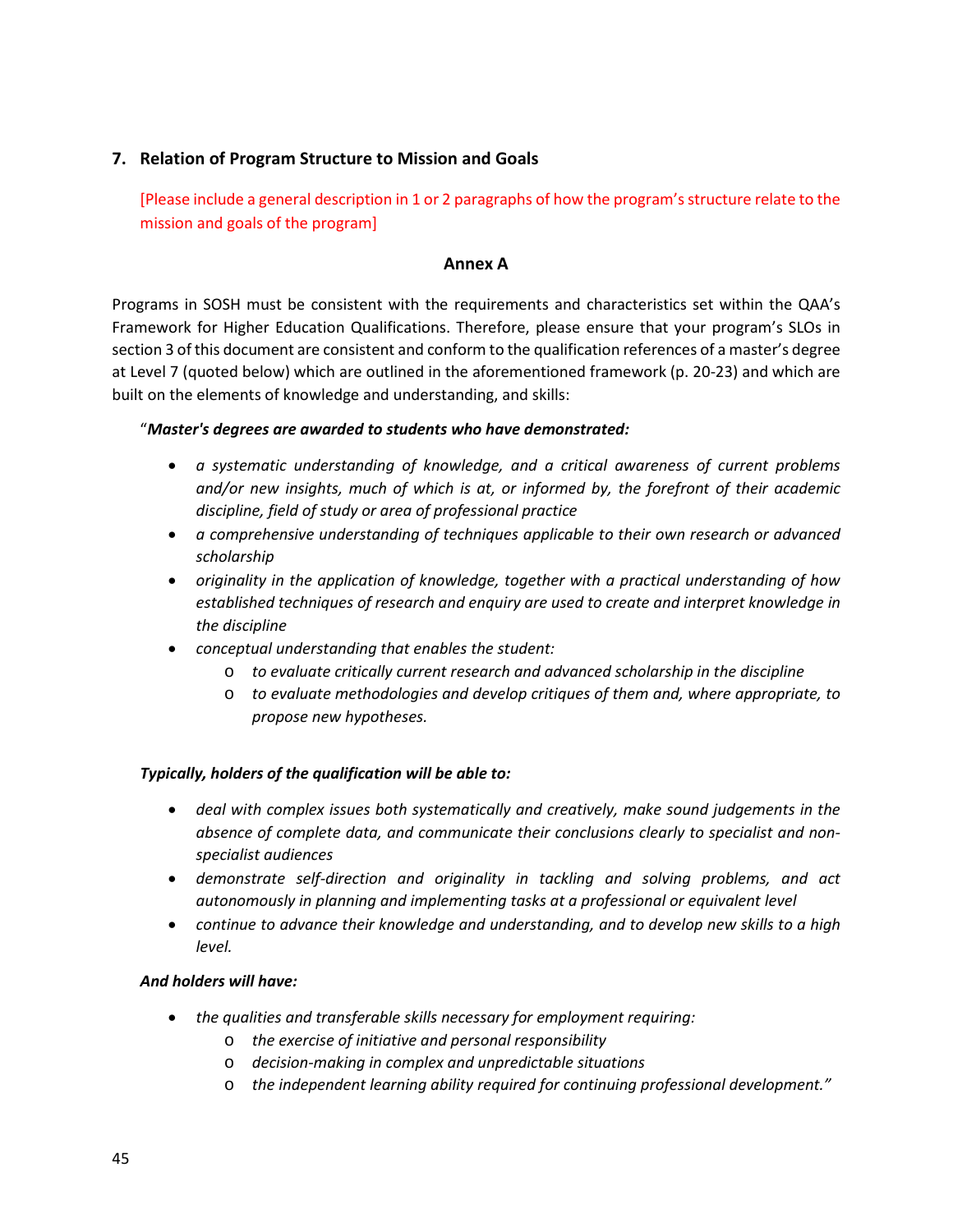# **Bibliography**

- <span id="page-45-0"></span>1. "ABET Self-Study Questionnaire: Template for a Self-Study Report 2016-2017 Review Cycle." Applied Science Accreditation Commission, 2016. Web. <http://www.abet.org>.
- 2. "Guidelines for Preparing Programme Specifications." *Qaa.ac.uk*. The Quality Assurance Agency for Higher Education, 2006. Web. <http://www.qaa.ac.uk/en/Publications/Documents/Guidelines-for-preparing-programmespecifications.pdf>.
- 3. "Guidelines to Periodic Review of Academic Programs." *Aub.edu.lb*. American University of Beirut, Sept. 2013. Web. <https://www.aub.edu.lb/units/aau/PPR/Documents/Guidelines to Periodic Review Policy September 2013.pdf>.
- 4. "Master's Degree Characteristics Statement." *Qaa.ac.uk*. Quality Assurance Agency, Sept. 2015. Web. <http://www.qaa.ac.uk/en/Publications/Documents/Masters-Degree-Characteristics-15.pdf>.
- 5. "Official Site Visit Manual." *Naspaaaccreditation*. The Commission on Peer Review and Accreditation, NASPAA, 2014. Web. <https://naspaaaccreditation.files.wordpress.com/2015/03/2014-site-visit-manual-final.pdf>.
- 6. "Self-Study Guide." *Cihe.neasc.org*. New England Association of Schools and Colleges, 2013. Web. <https://cihe.neasc.org/downloads/PUBLICATIONS/self\_study\_guide\_2013.pdf>.
- 7. "Self-Study Instructions." *Naspaaaccreditation*. Network of Schools of Public Policy, Affairs, and Administration, 2014. Web. <https://naspaaaccreditation.files.wordpress.com/2014/05/ssiinstructions-2014-update-final.pdf>.
- 8. "Standards for Licensure and Accreditation." Caa.ae. Commission for Academic Accreditation, Ministry of Higher Education and Scientific Research, 2011. Web. [<https://www.caa.ae/caa/images/Standards2011.pdf>](https://www.caa.ae/caa/images/Standards2011.pdf).
- 9. "Standards for Licensing and Accreditation of Higher Education Institutions in the State of Qatar." Sec.gov.qa. Supreme Education Council, Higher Education Institute, 2011. Web. [<http://www.sec.gov.qa/En/SECInstitutes/HigherEducationInstitute/Documents/licensingStand](http://www.sec.gov.qa/En/SECInstitutes/HigherEducationInstitute/Documents/licensingStandardsEn.pdf) [ardsEn.pdf>](http://www.sec.gov.qa/En/SECInstitutes/HigherEducationInstitute/Documents/licensingStandardsEn.pdf).
- 10. "The Framework for Higher Education Qualifications in England, Wales and Northern Ireland." *Qaa.ac.uk*. Quality Assurance Agency, Aug. 2008. Web. <http://www.qaa.ac.uk/en/Publications/Documents/Framework-Higher-Education-Qualifications-08.pdf>.
- 11. "The UK Quality Code for Higher Education." *Qaa.ac.uk*. Quality Assurance Agency. Web. <http://www.qaa.ac.uk/assuring-standards-and-quality/the-quality-code>.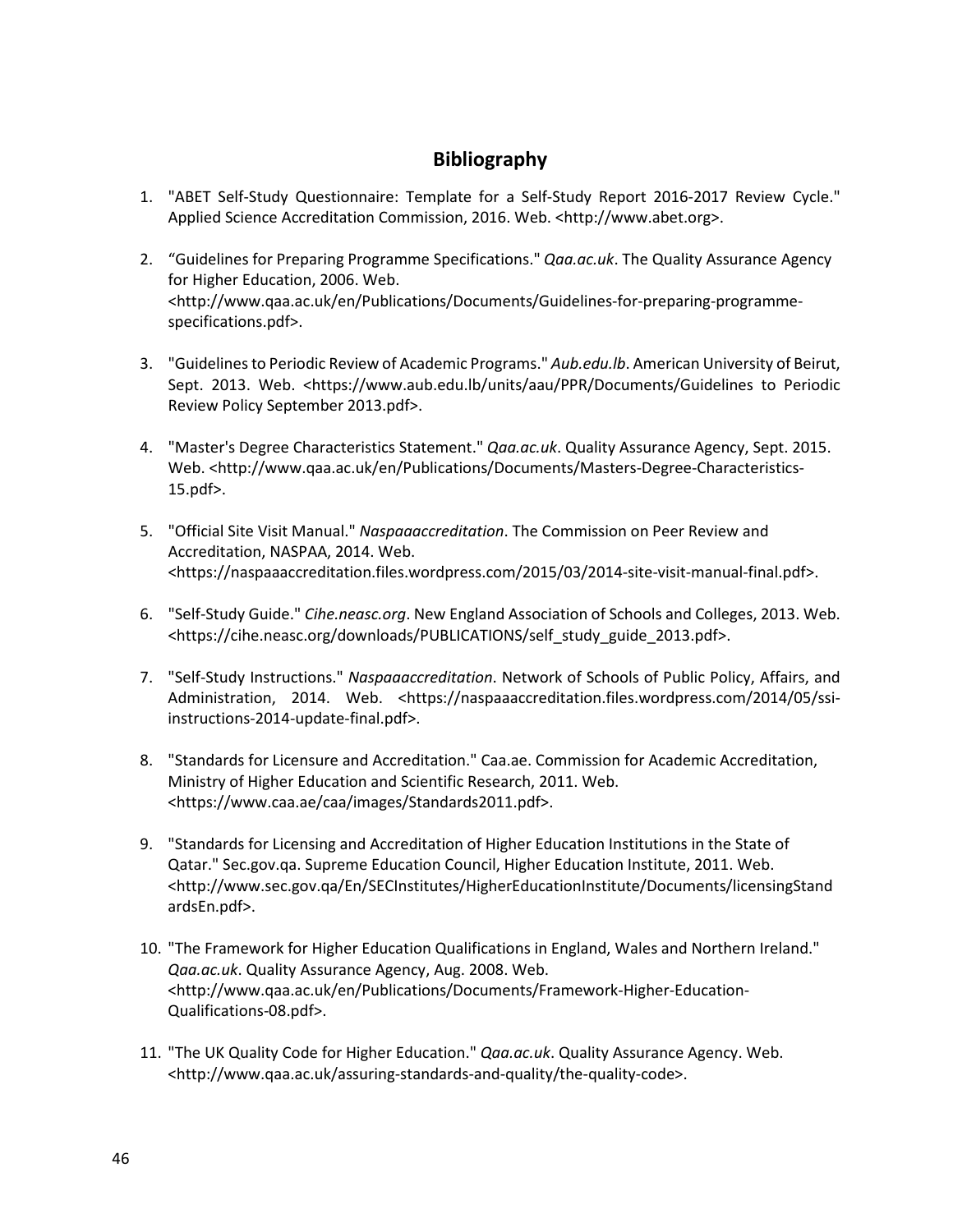# **Glossary**

<span id="page-46-0"></span>**Assessment:** is the process of identifying, collecting, and analyzing data for evaluation and improvement.

**Annual Assessment:** is an internal process that aims to determine whether academic and administrative units are meeting the goals they have established for themselves to fulfill their institution's mission. Units conduct an annual assessment using an *Annual Assessment Template* (see definition) and using the assessment results to develop plans for improvement.

**Annual Assessment Template:** a template for the annual assessment report that includes the major components of the annual assessment process that administrative and academic units complete when conducting their annual assessment activities.

**Assessment Methods:** are tools that will measure how well a unit achieves its stated objectives/outcomes. The measures can be direct or indirect and can describe short-term and long-term objectives/outcomes. Examples of direct measures include standardized exams, or data collection on certain operations such as number of visits to a website. Examples of indirect measures include student course evaluations, or satisfaction surveys. Indirect measures usually strengthen the interpretations one makes from direct measures as they provide more insight. Methods of assessment can be also qualitative or quantitative.

**Continuous Improvement**: the process of continuously using an assessment cycle to assess objectives and outcomes, analyze results, and make improvements based on those results.

**Evaluation:** is the process of interpreting data and evidence collected through assessment processes. Evaluation results in developing plans for improvement.

**External Academic Periodic Review:** the periodic review of academic programs is an evaluation activity based on a reflective self-study (see *Self-Study*) prepared by the program being evaluated and reviewed by external peer reviewers. The purpose of the periodic review is to verify that an academic program meets international standards of academic excellence.

**External Evaluation Report:** this is a report that external peer reviewers prepare and submit after the external evaluation of an academic program. The report reflects the examination of a program's selfstudy, evidence gathered during the external reviewers' site-visit of the program under review, an evaluative judgment of how well a program's self-study addresses its standards, and the adequacy of the improvement action plan proposed by the self-study.

**External Peer Reviewer:** an external reviewer is an independent academic expert who conducts an evaluation of an academic program under review and works outside of the institution of the program he/she is invited to review.

**Goal:** is a statement that provides the scope and priorities of a unit's academic or administrative activities and functions, helps achieve its mission, and sets the basis of defining the unit's objectives and outcomes.

**IE&QA Framework**: is an overarching system of procedures and activities aimed at ensuring that DI attains its mission (institutional effectiveness) and assures and enhances the quality of its academic provision (quality assurance).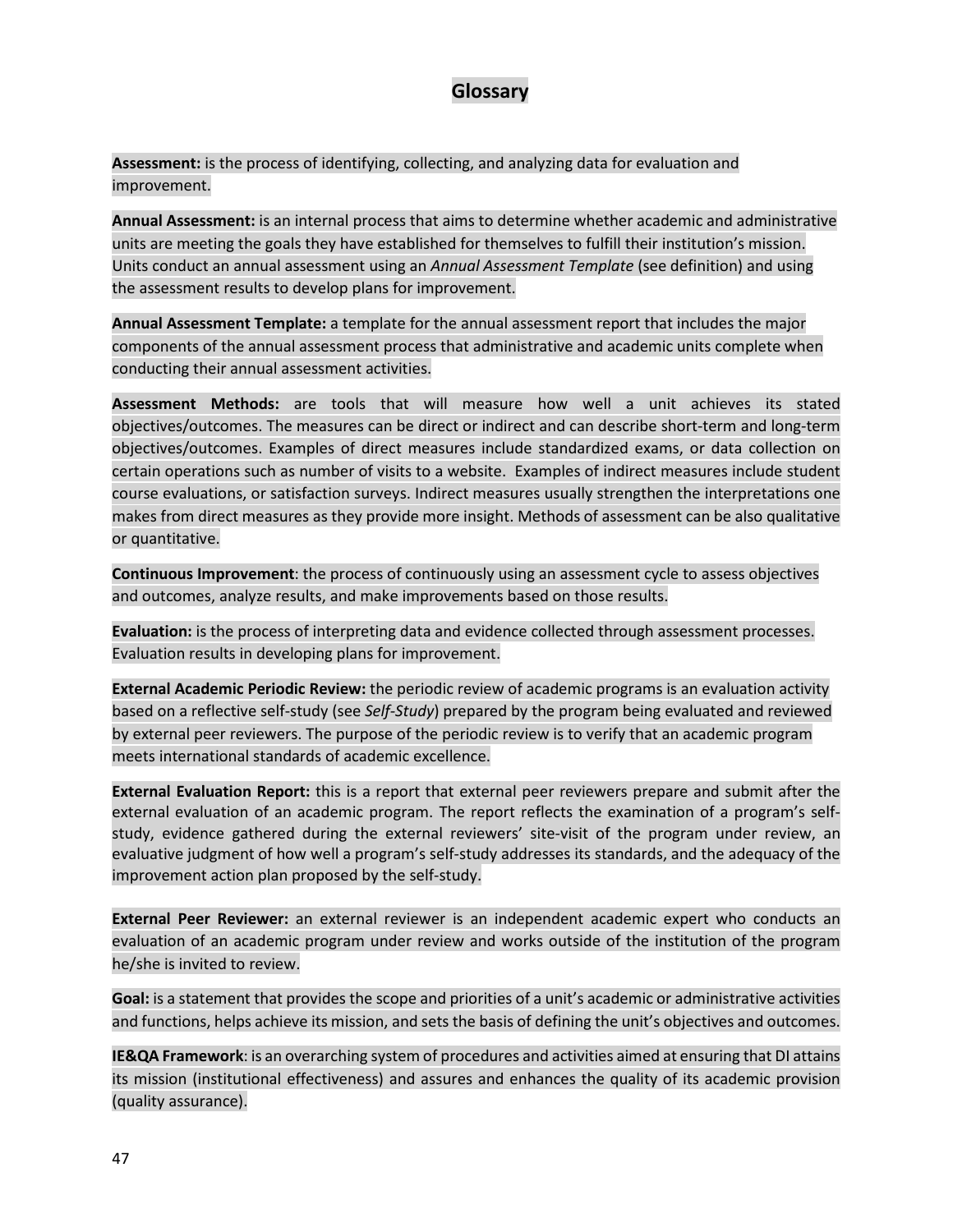**Institutional Effectiveness (IE):** is the systematic process of measuring and assessing the performance of an institution in relation to its mission. Effectiveness is demonstrated through assessment activities conducted at the level of academic and administrative units on an annual and periodic basis, and the results of these assessment activities are used to inform programmatic and administrative decisions, strategic planning, budget requests, and resource allocations.

**Institutional Effectiveness and Quality Assurance Committee (IEQAC):** the IEQAC is an institution-wide committee that has oversight of the annual assessments of academic programs and their periodic reviews, and the annual assessments of administrative departments, including the appraisal of assessment results and actions plans.

**Mission Statement:** is a statement that defines the overall purpose(s) a unit, whether an academic program or administrative department, aims to achieve.

**Non-Learning Program Outcome:** is used to measure the effectiveness of the program itself rather than the actual student learning and can include admission rates, student satisfaction, employer satisfaction, graduation and retention rates.

**Objective/Outcome:** is a clear and specific statement, with measurable actionable verbs and specific content, that is derived from a unit's goal(s) and that will determine how well the unit is achieving its goal(s). For an academic program, there are two types of objectives/outcomes, Student Learning Outcomes (see *Student Learning Outcome*) and non-learning outcomes (see *Non-Learning Program Outcome*). For an administrative department, the objectives/outcomes describe operational and administrative targets that the unit intends to accomplish.

**Plan of Study:** a plan used by an academic program to enumerate the courses a student should take every semester for the whole duration of the program.

**Program specification guidelines:** is a concise description of an academic program's structure and content including its student learning outcomes.

**Quality Assurance (QA):** is a system used to ensure that an institution's academic standards are well defined, verified and consistent with similar standards locally and internationally, and that the quality level of learning, research and community involvement are adequate and meet stakeholders' expectations.

**Self-Study:** this is when an academic program conducts a thorough examination of its operations in light of its stated mission and goals and prepares the self-study in reference to particular standards that establish criteria and guidelines for academic quality and function.

**Standards:** they are criteria and guidelines for academic quality and function and serve as a guiding framework for program self-evaluation and improvement.

**Student Learning Outcome (SLO):** is a clear and specific statement that identifies the knowledge and skills expected of students as a consequence of their educational experiences.

**Target and level of success:** a target is the desired or expected result from the measurement of an objective/outcome. It specifies the level of success or effectiveness needed to determine whether an outcome or a goal has been achieved.

**Unit:** this is either an academic program or administrative department.